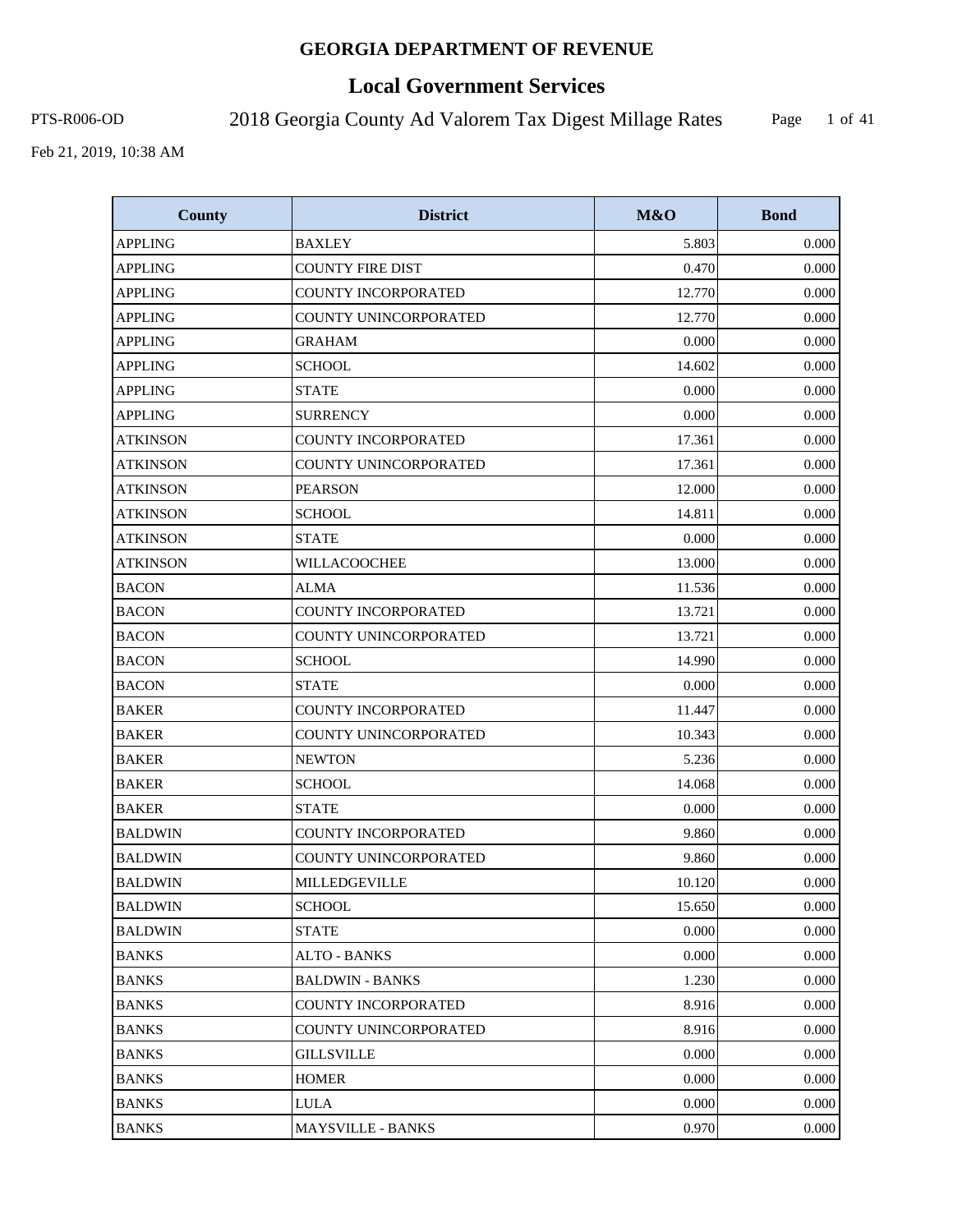# **Local Government Services**

PTS-R006-OD 2018 Georgia County Ad Valorem Tax Digest Millage Rates

Page 2 of 41

| <b>County</b>   | <b>District</b>             | M&O    | <b>Bond</b> |
|-----------------|-----------------------------|--------|-------------|
| <b>BANKS</b>    | <b>SCHOOL</b>               | 14.511 | 0.000       |
| <b>BANKS</b>    | <b>STATE</b>                | 0.000  | 0.000       |
| <b>BARROW</b>   | <b>AUBURN - BARROW</b>      | 4.931  | 0.000       |
| <b>BARROW</b>   | <b>BETHLEHEM</b>            | 0.000  | 0.000       |
| <b>BARROW</b>   | <b>BRASELTON</b>            | 0.000  | 0.000       |
| <b>BARROW</b>   | <b>CARL</b>                 | 0.000  | 0.000       |
| <b>BARROW</b>   | <b>CID BRASELTON</b>        | 5.000  | 0.000       |
| <b>BARROW</b>   | <b>COUNTY FIRE DISTRICT</b> | 2.280  | 0.000       |
| <b>BARROW</b>   | COUNTY INCORPORATED         | 9.374  | 2.113       |
| <b>BARROW</b>   | COUNTY UNINCORPORATED       | 7.356  | 2.113       |
| <b>BARROW</b>   | <b>SCHOOL</b>               | 18.500 | 0.000       |
| <b>BARROW</b>   | <b>STATE</b>                | 0.000  | 0.000       |
| <b>BARROW</b>   | <b>STATHAM</b>              | 4.355  | 0.000       |
| <b>BARROW</b>   | <b>WINDER</b>               | 3.000  | 0.000       |
| <b>BARTOW</b>   | <b>ADAIRSVILLE</b>          | 3.300  | 0.000       |
| <b>BARTOW</b>   | CARTERSVILLE                | 2.259  | 0.969       |
| <b>BARTOW</b>   | <b>CID RED TOP MOUNTAIN</b> | 12.500 | 0.000       |
| <b>BARTOW</b>   | COUNTY INCORPORATED         | 10.300 | 0.000       |
| <b>BARTOW</b>   | COUNTY UNINCORPORATED       | 9.010  | 0.000       |
| <b>BARTOW</b>   | DEV AUTH CARTERSVILLE       | 2.210  | 0.000       |
| <b>BARTOW</b>   | <b>EMERSON</b>              | 1.872  | 0.000       |
| <b>BARTOW</b>   | <b>EUHARLEE</b>             | 2.000  | 0.000       |
| <b>BARTOW</b>   | IND SCHOOL CARTERSVILLE     | 15.674 | 0.000       |
| <b>BARTOW</b>   | <b>KINGSTON</b>             | 0.000  | 0.000       |
| <b>BARTOW</b>   | <b>SCHOOL</b>               | 18.850 | 0.000       |
| <b>BARTOW</b>   | <b>STATE</b>                | 0.000  | 0.000       |
| <b>BARTOW</b>   | TAD - E MAIN                | 0.000  | 0.000       |
| <b>BARTOW</b>   | TAYLORSVILLE                | 0.000  | 0.000       |
| <b>BARTOW</b>   | <b>WHITE</b>                | 0.000  | 0.000       |
| <b>BEN HILL</b> | COUNTY INCORPORATED         | 16.663 | 0.000       |
| <b>BEN HILL</b> | COUNTY UNINCORPORATED       | 16.663 | 0.000       |
| <b>BEN HILL</b> | FITZGERALD                  | 10.000 | 0.000       |
| <b>BEN HILL</b> | <b>SCHOOL</b>               | 18.128 | 0.000       |
| <b>BEN HILL</b> | <b>STATE</b>                | 0.000  | 0.000       |
| <b>BERRIEN</b>  | <b>ALAPAHA</b>              | 9.500  | 0.000       |
| <b>BERRIEN</b>  | COUNTY INCORPORATED         | 16.710 | 0.000       |
| <b>BERRIEN</b>  | COUNTY UNINCORPORATED       | 16.710 | 0.000       |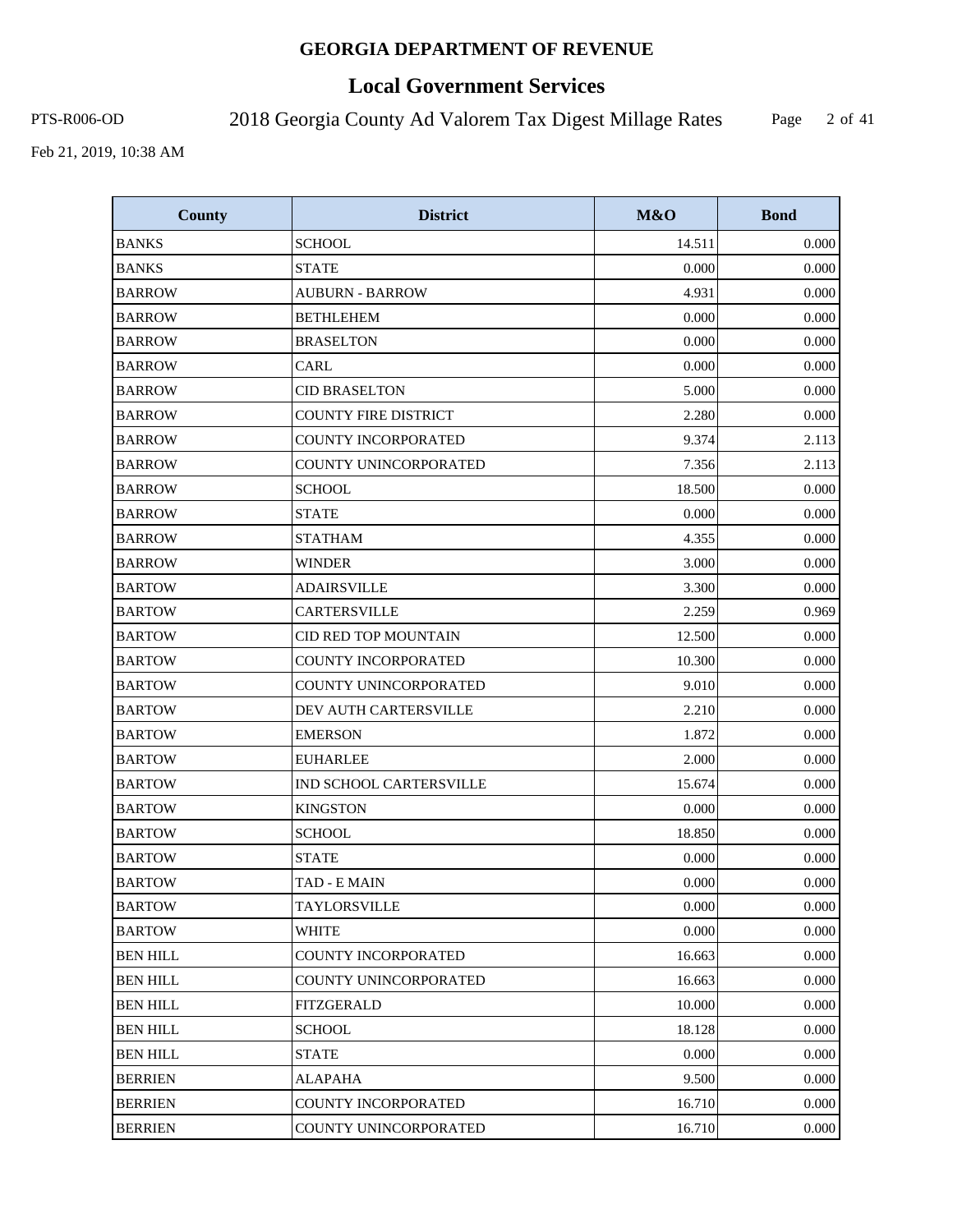# **Local Government Services**

PTS-R006-OD 2018 Georgia County Ad Valorem Tax Digest Millage Rates

Page 3 of 41

| <b>County</b>   | <b>District</b>                | <b>M&amp;O</b> | <b>Bond</b> |
|-----------------|--------------------------------|----------------|-------------|
| <b>BERRIEN</b>  | <b>ENIGMA</b>                  | 5.000          | 0.000       |
| <b>BERRIEN</b>  | <b>NASHVILLE</b>               | 8.000          | 0.000       |
| <b>BERRIEN</b>  | <b>RAY CITY</b>                | 4.500          | 0.000       |
| <b>BERRIEN</b>  | <b>SCHOOL</b>                  | 15.000         | 0.000       |
| <b>BERRIEN</b>  | <b>STATE</b>                   | 0.000          | 0.000       |
| <b>BIBB</b>     | <b>BID DOWNTOWN</b>            | 5.000          | 0.000       |
| <b>BIBB</b>     | <b>BID MIDDLE GA EDUC CORR</b> | 5.000          | 0.000       |
| <b>BIBB</b>     | COUNTY INCORPORATED            | 20.652         | 0.000       |
| <b>BIBB</b>     | <b>SCHOOL</b>                  | 19.314         | 0.000       |
| <b>BIBB</b>     | <b>STATE</b>                   | 0.000          | 0.000       |
| <b>BIBB</b>     | TAD - #7                       | 0.000          | 0.000       |
| <b>BIBB</b>     | <b>TAD - #8</b>                | 0.000          | 0.000       |
| <b>BIBB</b>     | TAD - #9                       | 0.000          | 0.000       |
| <b>BLECKLEY</b> | <b>COCHRAN</b>                 | 11.267         | 0.000       |
| <b>BLECKLEY</b> | <b>COUNTY INCORPORATED</b>     | 14.375         | 0.000       |
| <b>BLECKLEY</b> | COUNTY UNINCORPORATED          | 14.883         | 0.000       |
| <b>BLECKLEY</b> | <b>SCHOOL</b>                  | 14.286         | 0.000       |
| <b>BLECKLEY</b> | <b>STATE</b>                   | 0.000          | 0.000       |
| <b>BRANTLEY</b> | <b>COUNTY FIRE SSD</b>         | 1.250          | 0.000       |
| <b>BRANTLEY</b> | <b>COUNTY INCORPORATED</b>     | 17.936         | 0.000       |
| <b>BRANTLEY</b> | COUNTY UNINCORPORATED          | 14.356         | 0.000       |
| <b>BRANTLEY</b> | FIRE DIST CALVARY (UNINC)      | 1.250          | 0.000       |
| <b>BRANTLEY</b> | FIRE DIST HOBOKEN (UNINC)      | 1.250          | 0.000       |
| <b>BRANTLEY</b> | FIRE DIST HORTENSE (UNINC)     | 1.250          | 0.000       |
| <b>BRANTLEY</b> | FIRE DIST NAHUNTA (INC)        | 1.250          | 0.000       |
| <b>BRANTLEY</b> | FIRE DIST NAHUNTA (UNINC)      | 1.250          | 0.000       |
| <b>BRANTLEY</b> | FIRE DIST WAYNESVILLE (UNINC)  | 1.250          | 0.000       |
| <b>BRANTLEY</b> | <b>HOBOKEN</b>                 | 4.600          | 0.000       |
| <b>BRANTLEY</b> | <b>NAHUNTA</b>                 | 10.750         | 0.000       |
| <b>BRANTLEY</b> | <b>SCHOOL</b>                  | 16.480         | 0.530       |
| <b>BRANTLEY</b> | <b>STATE</b>                   | 0.000          | 0.000       |
| <b>BROOKS</b>   | <b>BARWICK</b>                 | 12.191         | 0.000       |
| <b>BROOKS</b>   | <b>COUNTY INCORPORATED</b>     | 15.118         | 0.000       |
| <b>BROOKS</b>   | COUNTY UNINCORPORATED          | 13.494         | 0.000       |
| <b>BROOKS</b>   | COUNTY WIDE DEVELOPMENT AUTH   | 0.393          | 0.000       |
| <b>BROOKS</b>   | FIRE DIST BRIGGS 99 (UNINC)    | 0.000          | 0.000       |
| <b>BROOKS</b>   | <b>MORVEN</b>                  | 12.245         | 0.000       |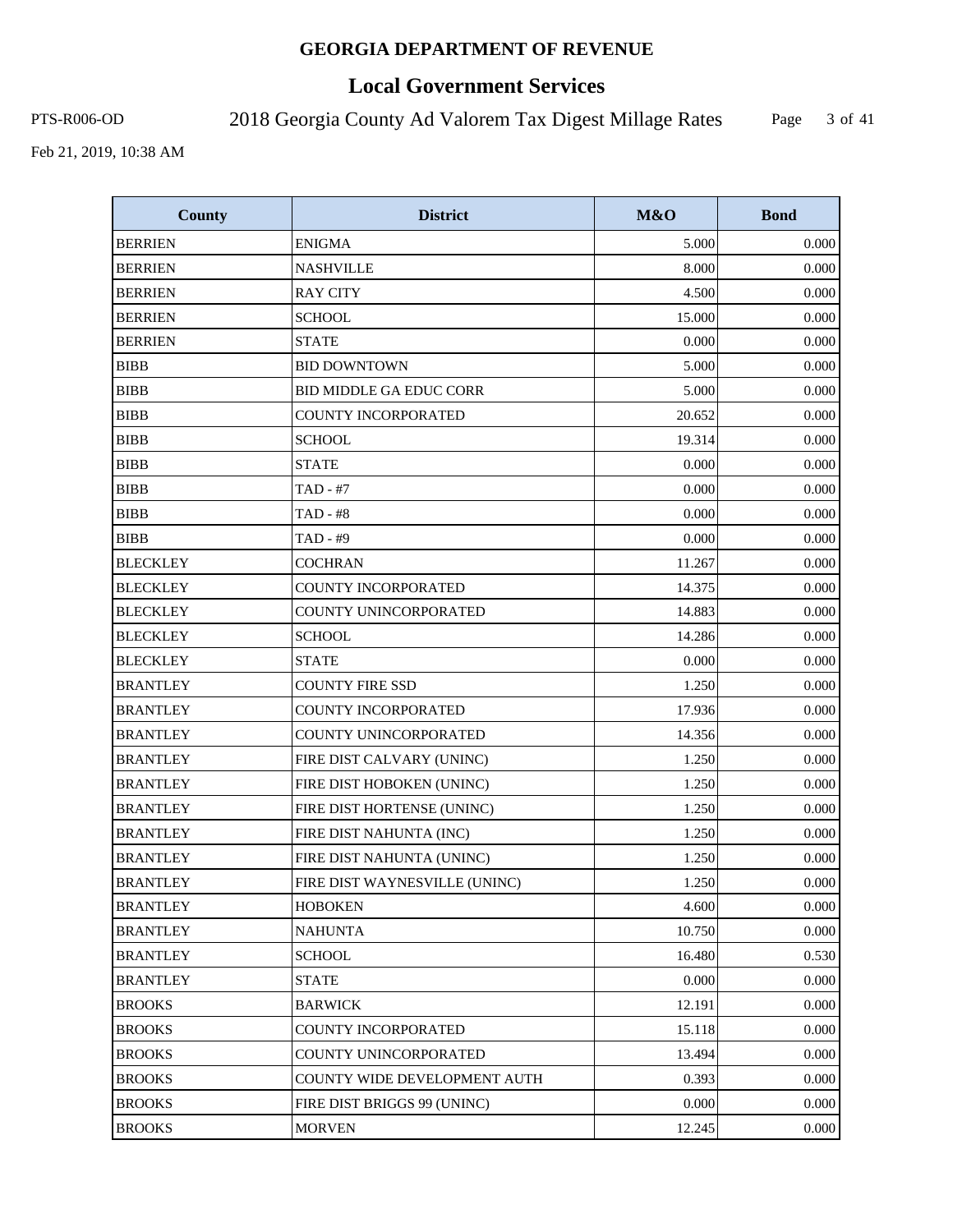# **Local Government Services**

PTS-R006-OD 2018 Georgia County Ad Valorem Tax Digest Millage Rates

Page 4 of 41

| <b>County</b>  | <b>District</b>              | M&O    | <b>Bond</b> |
|----------------|------------------------------|--------|-------------|
| <b>BROOKS</b>  | <b>PAVO</b>                  | 12.400 | 0.000       |
| <b>BROOKS</b>  | <b>QUITMAN</b>               | 5.480  | 0.000       |
| <b>BROOKS</b>  | <b>SCHOOL</b>                | 14.825 | 0.000       |
| <b>BROOKS</b>  | <b>STATE</b>                 | 0.000  | 0.000       |
| <b>BRYAN</b>   | <b>COUNTY INCORPORATED</b>   | 8.800  | 0.000       |
| <b>BRYAN</b>   | COUNTY UNINCORPORATED        | 8.800  | 0.000       |
| <b>BRYAN</b>   | <b>PEMBROKE</b>              | 10.000 | 0.000       |
| <b>BRYAN</b>   | <b>RICHMOND HILL</b>         | 4.132  | 0.000       |
| <b>BRYAN</b>   | <b>SCHOOL</b>                | 15.075 | 1.500       |
| <b>BRYAN</b>   | <b>STATE</b>                 | 0.000  | 0.000       |
| <b>BULLOCH</b> | <b>BROOKLET</b>              | 7.696  | 0.000       |
| <b>BULLOCH</b> | COUNTY FIRE DISTRICT (UNINC) | 1.800  | 0.000       |
| <b>BULLOCH</b> | <b>COUNTY INCORPORATED</b>   | 12.340 | 0.000       |
| <b>BULLOCH</b> | <b>COUNTY UNINCORPORATED</b> | 12.340 | 0.000       |
| <b>BULLOCH</b> | <b>PORTAL</b>                | 7.337  | 0.000       |
| <b>BULLOCH</b> | <b>REGISTER</b>              | 0.000  | 0.000       |
| <b>BULLOCH</b> | <b>SCHOOL</b>                | 9.427  | 0.000       |
| <b>BULLOCH</b> | <b>STATE</b>                 | 0.000  | 0.000       |
| <b>BULLOCH</b> | <b>STATESBORO</b>            | 7.308  | 0.000       |
| <b>BULLOCH</b> | <b>TAD - GATEWAY</b>         | 0.000  | 0.000       |
| <b>BULLOCH</b> | <b>TAD - SOUTH MAIN</b>      | 0.000  | 0.000       |
| <b>BURKE</b>   | <b>BLYTHE</b>                | 0.000  | 0.000       |
| <b>BURKE</b>   | <b>COUNTY FIRE DISTRICT</b>  | 2.696  | 0.000       |
| <b>BURKE</b>   | <b>COUNTY INCORPORATED</b>   | 6.151  | 0.000       |
| <b>BURKE</b>   | COUNTY UNINCORPORATED        | 5.897  | 0.000       |
| <b>BURKE</b>   | <b>GIRARD</b>                | 1.800  | 0.000       |
| <b>BURKE</b>   | <b>KEYSVILLE</b>             | 12.025 | 0.000       |
| <b>BURKE</b>   | <b>MIDVILLE</b>              | 16.000 | 0.000       |
| <b>BURKE</b>   | <b>SARDIS</b>                | 13.000 | 0.000       |
| <b>BURKE</b>   | <b>SCHOOL</b>                | 13.701 | 0.000       |
| <b>BURKE</b>   | <b>STATE</b>                 | 0.000  | 0.000       |
| <b>BURKE</b>   | <b>VIDETTE</b>               | 0.000  | 0.000       |
| <b>BURKE</b>   | WAYNESBORO                   | 11.000 | 0.000       |
| <b>BUTTS</b>   | COUNTY INCORPORATED          | 12.209 | 0.000       |
| <b>BUTTS</b>   | <b>COUNTY UNINCORPORATED</b> | 12.209 | 0.000       |
| <b>BUTTS</b>   | <b>COUNTY WIDE HOSPITAL</b>  | 1.000  | 0.000       |
| <b>BUTTS</b>   | <b>FLOVILLA</b>              | 0.000  | 0.000       |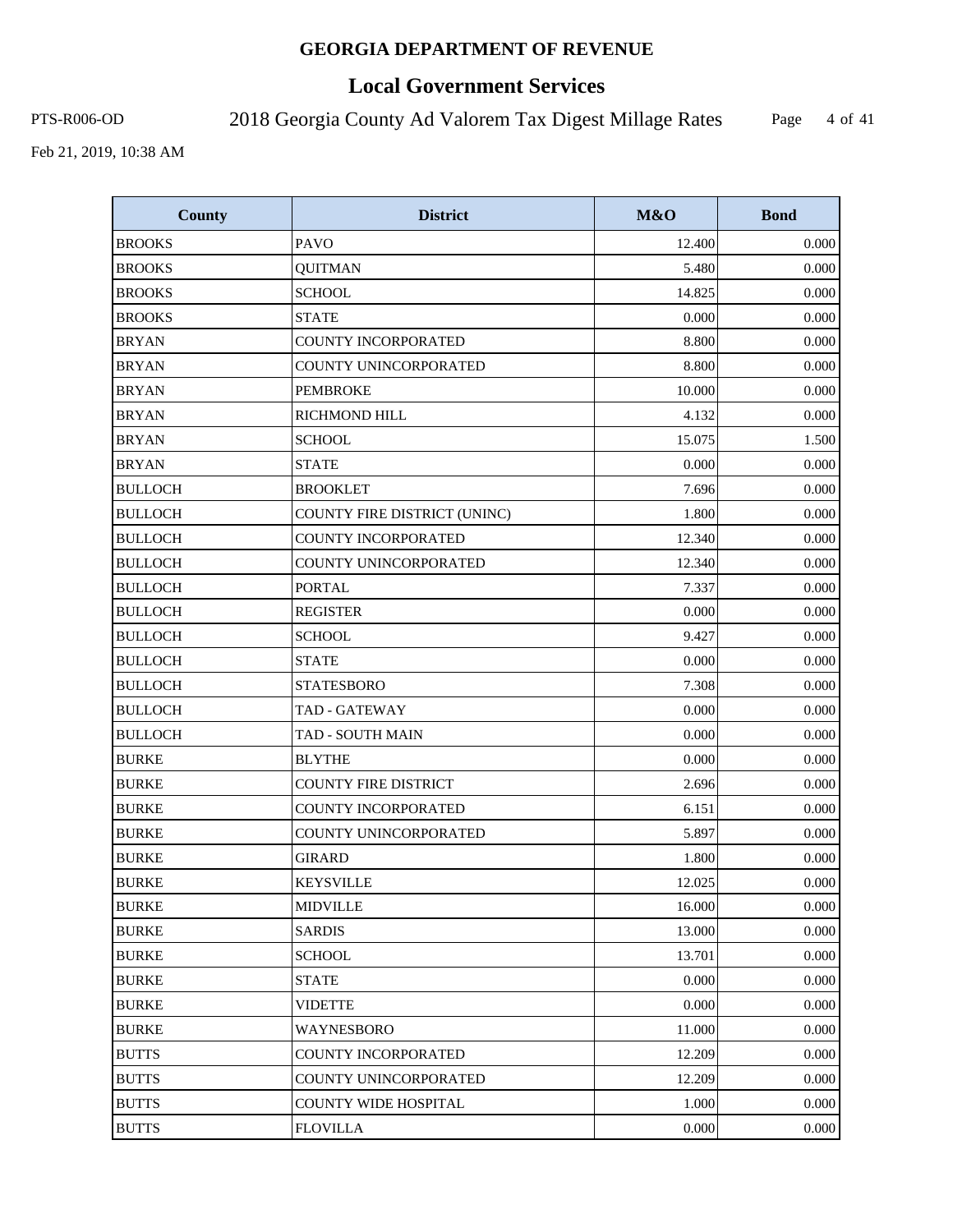# **Local Government Services**

PTS-R006-OD 2018 Georgia County Ad Valorem Tax Digest Millage Rates

Page 5 of 41

| <b>County</b>  | <b>District</b>                  | <b>M&amp;O</b> | <b>Bond</b> |
|----------------|----------------------------------|----------------|-------------|
| <b>BUTTS</b>   | <b>JACKSON</b>                   | 0.000          | 0.000       |
| <b>BUTTS</b>   | <b>JENKINSBURG</b>               | 0.000          | 0.000       |
| <b>BUTTS</b>   | <b>SCHOOL</b>                    | 17.221         | 0.000       |
| <b>BUTTS</b>   | <b>STATE</b>                     | 0.000          | 0.000       |
| <b>CALHOUN</b> | <b>ARLINGTON - CALHOUN</b>       | 10.901         | 0.000       |
| <b>CALHOUN</b> | COUNTY INCORPORATED              | 16.047         | 0.000       |
| <b>CALHOUN</b> | COUNTY UNINCORPORATED            | 14.942         | 0.000       |
| <b>CALHOUN</b> | <b>EDISON</b>                    | 20.000         | 0.000       |
| <b>CALHOUN</b> | <b>LEARY</b>                     | 13.416         | 0.000       |
| <b>CALHOUN</b> | <b>MORGAN</b>                    | 3.080          | 0.000       |
| <b>CALHOUN</b> | <b>SCHOOL</b>                    | 19.605         | 0.000       |
| <b>CALHOUN</b> | <b>STATE</b>                     | 0.000          | 0.000       |
| <b>CAMDEN</b>  | <b>COUNTY INCORPORATED</b>       | 13.405         | 0.000       |
| <b>CAMDEN</b>  | <b>COUNTY SSD WOODBINE</b>       | 1.361          | 0.000       |
| CAMDEN         | <b>COUNTY UNINC SERV DIST 40</b> | 0.655          | 0.000       |
| <b>CAMDEN</b>  | <b>COUNTY UNINC SERV DIST 41</b> | 0.655          | 0.000       |
| CAMDEN         | <b>COUNTY UNINC SERV DIST 42</b> | 0.655          | 0.000       |
| CAMDEN         | <b>COUNTY UNINC SERV DIST 43</b> | 0.655          | 0.000       |
| <b>CAMDEN</b>  | COUNTY UNINCORPORATED            | 13.405         | 0.000       |
| <b>CAMDEN</b>  | <b>KINGSLAND</b>                 | 8.140          | 0.000       |
| <b>CAMDEN</b>  | <b>SCHOOL</b>                    | 16.000         | 0.000       |
| <b>CAMDEN</b>  | ST. MARYS                        | 6.500          | 0.000       |
| <b>CAMDEN</b>  | <b>STATE</b>                     | 0.000          | 0.000       |
| <b>CAMDEN</b>  | TAD - KINGSLAND                  | 0.000          | 0.000       |
| <b>CAMDEN</b>  | TAD - ST MARYS                   | 0.000          | 0.000       |
| <b>CAMDEN</b>  | <b>WOODBINE</b>                  | 3.500          | 0.000       |
| <b>CANDLER</b> | COUNTY INCORPORATED              | 12.854         | 0.000       |
| <b>CANDLER</b> | COUNTY UNINCORPORATED            | 12.854         | 0.000       |
| <b>CANDLER</b> | <b>COUNTY WIDE HOSPITAL</b>      | 1.000          | 0.000       |
| <b>CANDLER</b> | <b>METTER</b>                    | 11.983         | 0.000       |
| <b>CANDLER</b> | <b>PULASKI</b>                   | 0.000          | 0.000       |
| <b>CANDLER</b> | <b>SCHOOL</b>                    | 14.000         | 0.000       |
| <b>CANDLER</b> | <b>STATE</b>                     | 0.000          | 0.000       |
| CARROLL        | <b>BOWDON</b>                    | 8.577          | 0.000       |
| CARROLL        | <b>BREMEN 40% - CARROLL</b>      | 8.105          | 0.000       |
| CARROLL        | CARROLLTON                       | 4.600          | 0.000       |
| CARROLL        | COUNTY INC - CARROLLTON          | 6.822          | 0.000       |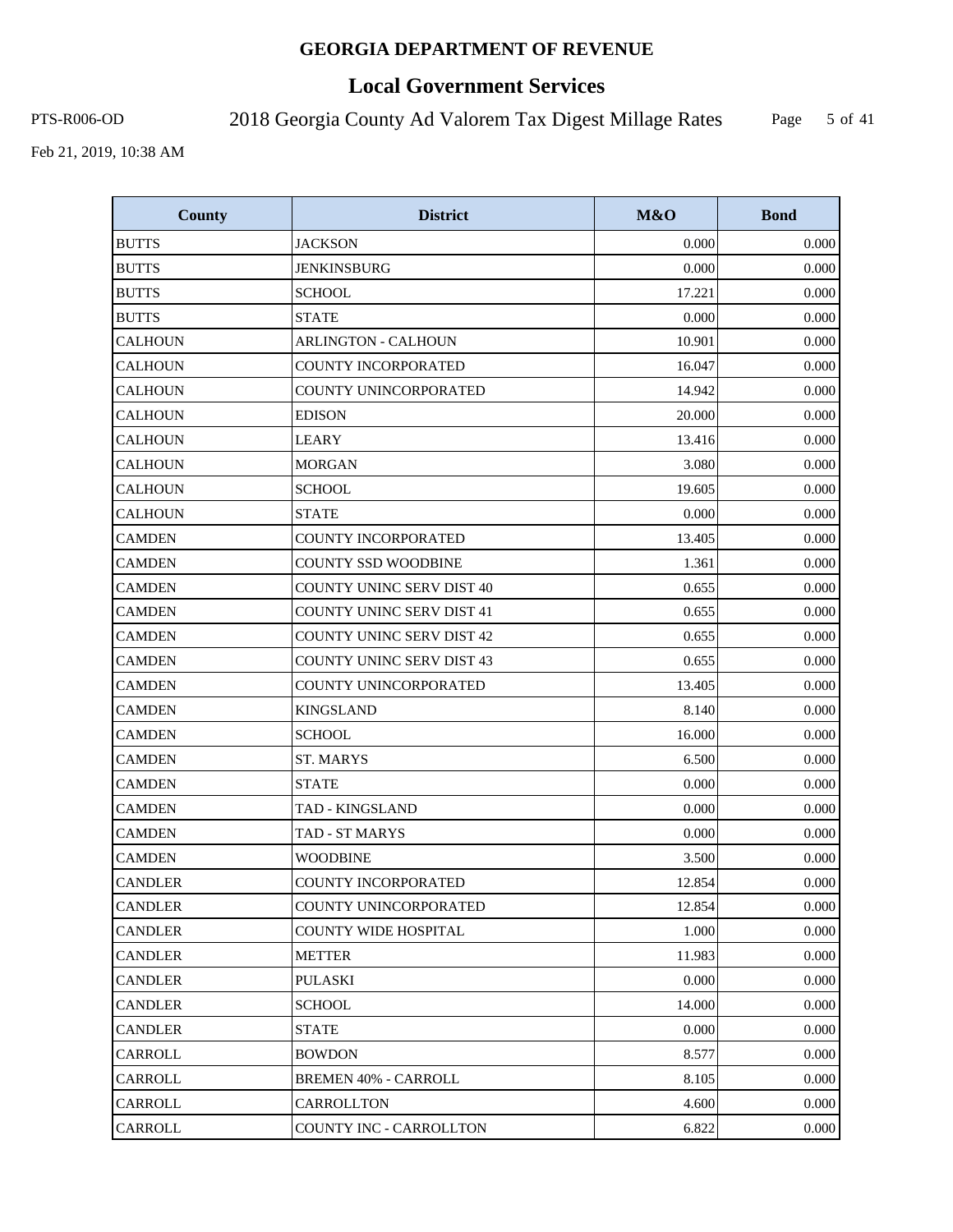# **Local Government Services**

PTS-R006-OD 2018 Georgia County Ad Valorem Tax Digest Millage Rates

Page 6 of 41

| <b>County</b>   | <b>District</b>                      | M&O    | <b>Bond</b> |
|-----------------|--------------------------------------|--------|-------------|
| CARROLL         | <b>COUNTY INC - OTHER</b>            | 8.261  | 0.000       |
| CARROLL         | COUNTY UNINCORPORATED                | 8.261  | 0.000       |
| CARROLL         | <b>IND SCHOOL BREMEN 40%</b>         | 14.950 | 0.000       |
| CARROLL         | IND SCHOOL CARROLLTON                | 18.500 | 0.000       |
| CARROLL         | <b>MT ZION</b>                       | 7.050  | 0.000       |
| CARROLL         | <b>ROOPVILLE</b>                     | 0.000  | 0.000       |
| CARROLL         | <b>SCHOOL</b>                        | 17.998 | 0.000       |
| CARROLL         | <b>STATE</b>                         | 0.000  | 0.000       |
| CARROLL         | <b>TEMPLE</b>                        | 6.127  | 0.000       |
| CARROLL         | <b>VILLA RICA</b>                    | 6.056  | 0.000       |
| CARROLL         | WHITESBURG                           | 7.847  | 0.000       |
| <b>CATOOSA</b>  | COUNTY INCORPORATED                  | 6.734  | 0.000       |
| <b>CATOOSA</b>  | COUNTY UNINCORPORATED                | 6.734  | 0.000       |
| <b>CATOOSA</b>  | <b>FORT OGLETHORPE</b>               | 6.632  | 0.000       |
| <b>CATOOSA</b>  | <b>RINGGOLD</b>                      | 3.110  | 0.000       |
| <b>CATOOSA</b>  | <b>SCHOOL</b>                        | 17.171 | 0.000       |
| <b>CATOOSA</b>  | <b>STATE</b>                         | 0.000  | 0.000       |
| <b>CHARLTON</b> | <b>COUNTY INCORPORATED</b>           | 18.830 | 0.000       |
| <b>CHARLTON</b> | COUNTY UNINCORPORATED                | 18.830 | 0.000       |
| <b>CHARLTON</b> | <b>FOLKSTON</b>                      | 7.336  | 0.000       |
| <b>CHARLTON</b> | <b>HOMELAND</b>                      | 3.080  | 0.000       |
| <b>CHARLTON</b> | <b>SCHOOL</b>                        | 17.250 | 0.000       |
| <b>CHARLTON</b> | <b>STATE</b>                         | 0.000  | 0.000       |
| <b>CHATHAM</b>  | <b>BLOOMINGDALE</b>                  | 0.000  | 0.000       |
| <b>CHATHAM</b>  | <b>CHATHAM AREA TRANSIT DISTRICT</b> | 1.150  | 0.000       |
| <b>CHATHAM</b>  | <b>COUNTY INCORPORATED</b>           | 11.543 | 0.000       |
| <b>CHATHAM</b>  | COUNTY UNINC SPECIAL SVC DIST        | 4.990  | 0.000       |
| <b>CHATHAM</b>  | COUNTY UNINCORPORATED                | 11.543 | 0.000       |
| CHATHAM         | <b>GARDEN CITY W/TRANSIT</b>         | 3.756  | 0.000       |
| <b>CHATHAM</b>  | <b>POOLER</b>                        | 3.799  | 0.000       |
| <b>CHATHAM</b>  | PORT WENTWORTH                       | 4.571  | 0.000       |
| <b>CHATHAM</b>  | SAVANNAH W/TRANSIT                   | 13.400 | 0.000       |
| <b>CHATHAM</b>  | SCHOOL                               | 18.881 | 0.000       |
| <b>CHATHAM</b>  | <b>STATE</b>                         | 0.000  | 0.000       |
| CHATHAM         | TAD - #1 EAST SAVANNAH               | 0.000  | 0.000       |
| <b>CHATHAM</b>  | THUNDERBOLT                          | 6.148  | 0.000       |
| <b>CHATHAM</b>  | <b>TYBEE ISLAND</b>                  | 3.931  | 0.000       |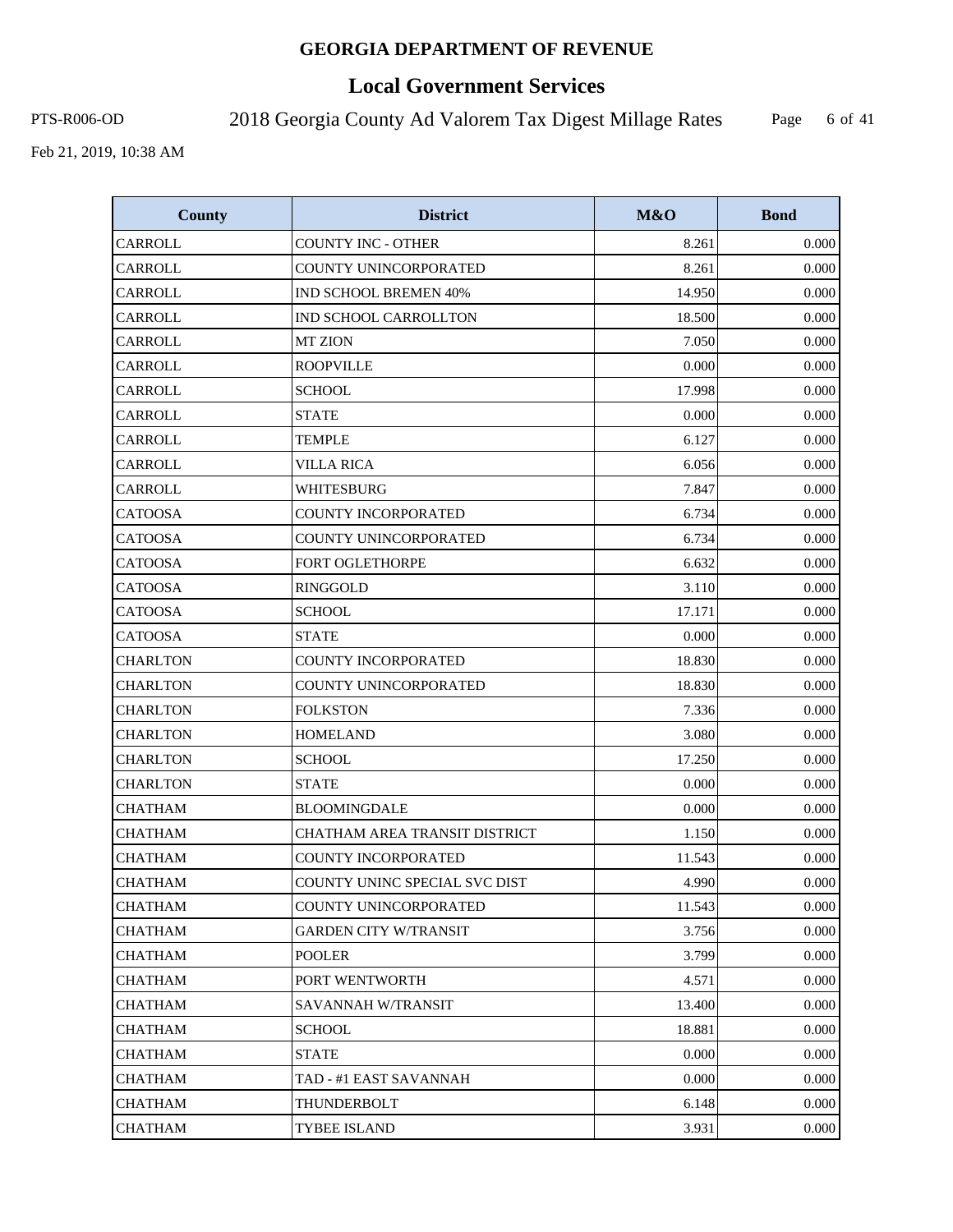# **Local Government Services**

PTS-R006-OD 2018 Georgia County Ad Valorem Tax Digest Millage Rates

Page 7 of 41

| <b>County</b>        | <b>District</b>                    | M&O    | <b>Bond</b> |
|----------------------|------------------------------------|--------|-------------|
| <b>CHATHAM</b>       | <b>VERNONBURG</b>                  | 0.000  | 0.000       |
| <b>CHATTAHOOCHEE</b> | <b>COUNTY INCORPORATED</b>         | 8.650  | 0.000       |
| <b>CHATTAHOOCHEE</b> | COUNTY UNINCORPORATED              | 8.650  | 0.000       |
| <b>CHATTAHOOCHEE</b> | <b>CUSSETA</b>                     | 0.000  | 0.000       |
| <b>CHATTAHOOCHEE</b> | <b>SCHOOL</b>                      | 17.600 | 0.000       |
| <b>CHATTAHOOCHEE</b> | <b>STATE</b>                       | 0.000  | 0.000       |
| CHATTOOGA            | COUNTY INCORPORATED                | 18.556 | 0.000       |
| <b>CHATTOOGA</b>     | COUNTY UNINCORPORATED              | 14.891 | 0.000       |
| <b>CHATTOOGA</b>     | <b>IND SCHOOL TRION</b>            | 5.700  | 0.000       |
| CHATTOOGA            | LYERLY                             | 10.151 | 0.000       |
| <b>CHATTOOGA</b>     | <b>MENLO</b>                       | 5.000  | 0.000       |
| <b>CHATTOOGA</b>     | <b>SCHOOL</b>                      | 12.683 | 0.000       |
| <b>CHATTOOGA</b>     | <b>STATE</b>                       | 0.000  | 0.000       |
| <b>CHATTOOGA</b>     | <b>SUMMERVILLE 100%</b>            | 0.000  | 0.000       |
| <b>CHATTOOGA</b>     | <b>TRION</b>                       | 6.280  | 0.000       |
| <b>CHEROKEE</b>      | <b>BALL GROUND</b>                 | 8.269  | 0.000       |
| <b>CHEROKEE</b>      | <b>CANTON</b>                      | 5.400  | 0.000       |
| <b>CHEROKEE</b>      | <b>CID CANTON</b>                  | 12.000 | 0.000       |
| <b>CHEROKEE</b>      | <b>COUNTY FIRE DISTRICT</b>        | 3.269  | 0.000       |
| <b>CHEROKEE</b>      | <b>COUNTY INCORPORATED</b>         | 5.366  | 0.000       |
| <b>CHEROKEE</b>      | COUNTY UNINCORPORATED              | 5.366  | 0.000       |
| <b>CHEROKEE</b>      | <b>COUNTY WIDE RECREATION BOND</b> | 0.000  | 0.503       |
| <b>CHEROKEE</b>      | <b>HOLLY SPRINGS</b>               | 7.999  | 0.000       |
| <b>CHEROKEE</b>      | <b>MOUNTAIN PARK</b>               | 8.320  | 0.000       |
| <b>CHEROKEE</b>      | <b>NELSON - CHEROKEE</b>           | 4.178  | 0.000       |
| <b>CHEROKEE</b>      | <b>SCHOOL</b>                      | 18.950 | 0.500       |
| <b>CHEROKEE</b>      | <b>STATE</b>                       | 0.000  | 0.000       |
| <b>CHEROKEE</b>      | TAD - CITY OF HOLLY SPRINGS        | 0.000  | 0.000       |
| <b>CHEROKEE</b>      | TAD - CITY OF WOODSTOCK            | 0.000  | 0.000       |
| <b>CHEROKEE</b>      | WALESKA                            | 3.655  | 0.000       |
| <b>CHEROKEE</b>      | <b>WOODSTOCK</b>                   | 6.720  | 0.000       |
| <b>CLARKE</b>        | <b>BOGART</b>                      | 2.878  | 0.000       |
| CLARKE               | COUNTY INCORPORATED                | 13.950 | 0.000       |
| <b>CLARKE</b>        | DEV AUTH DOWNTOWN                  | 1.000  | 0.000       |
| <b>CLARKE</b>        | SCHOOL                             | 20.000 | 0.000       |
| <b>CLARKE</b>        | <b>STATE</b>                       | 0.000  | 0.000       |
| <b>CLARKE</b>        | <b>WINTERVILLE</b>                 | 2.900  | 0.000       |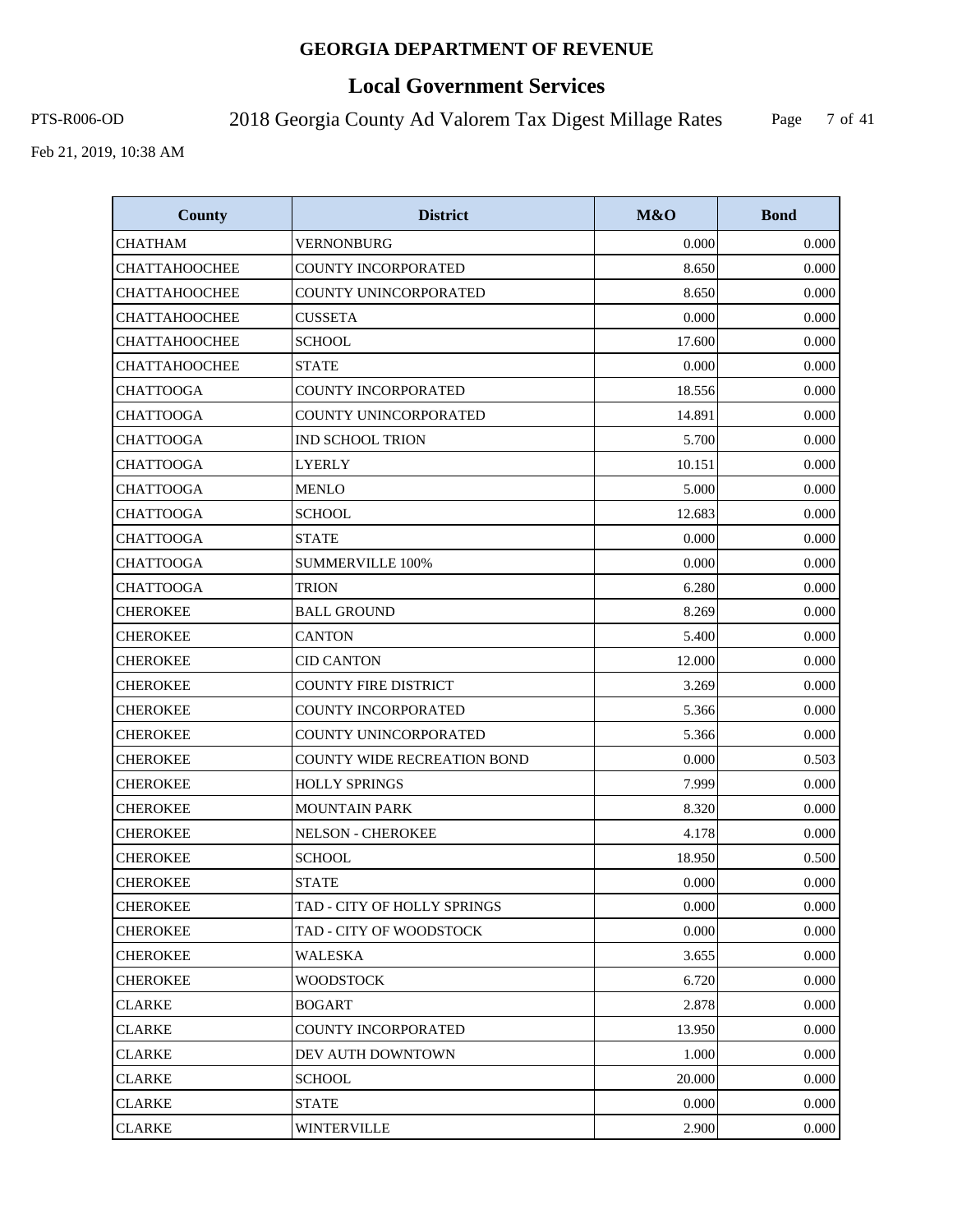# **Local Government Services**

PTS-R006-OD 2018 Georgia County Ad Valorem Tax Digest Millage Rates

Page 8 of 41

| <b>County</b>  | <b>District</b>                | M&O    | <b>Bond</b> |
|----------------|--------------------------------|--------|-------------|
| <b>CLAY</b>    | <b>BLUFFTON</b>                | 0.000  | 0.000       |
| <b>CLAY</b>    | COUNTY INCORPORATED            | 17.192 | 0.000       |
| <b>CLAY</b>    | COUNTY UNINCORPORATED          | 17.192 | 0.000       |
| <b>CLAY</b>    | <b>FORT GAINES</b>             | 16.707 | 0.000       |
| <b>CLAY</b>    | <b>SCHOOL</b>                  | 13.181 | 0.000       |
| <b>CLAY</b>    | <b>STATE</b>                   | 0.000  | 0.000       |
| <b>CLAYTON</b> | <b>COLLEGE PARK</b>            | 12.619 | 0.000       |
| <b>CLAYTON</b> | <b>COUNTY FIRE DISTRICT</b>    | 5.000  | 0.000       |
| <b>CLAYTON</b> | COUNTY INCORPORATED            | 15.596 | 0.000       |
| <b>CLAYTON</b> | COUNTY UNINCORPORATED          | 15.596 | 0.000       |
| <b>CLAYTON</b> | <b>FOREST PARK</b>             | 16.743 | 0.000       |
| <b>CLAYTON</b> | <b>JONESBORO</b>               | 4.000  | 0.000       |
| <b>CLAYTON</b> | <b>LAKE CITY</b>               | 7.500  | 0.000       |
| <b>CLAYTON</b> | <b>LOVEJOY</b>                 | 6.079  | 0.000       |
| <b>CLAYTON</b> | <b>MORROW</b>                  | 9.380  | 0.000       |
| <b>CLAYTON</b> | <b>RIVERDALE</b>               | 11.480 | 0.000       |
| <b>CLAYTON</b> | <b>SCHOOL</b>                  | 20.000 | 0.000       |
| <b>CLAYTON</b> | <b>STATE</b>                   | 0.000  | 0.000       |
| <b>CLAYTON</b> | TAD - CENTRAL CLAYTON CORRIDOR | 0.000  | 0.000       |
| <b>CLAYTON</b> | TAD - ELLENWOOD TOWN CENTER    | 0.000  | 0.000       |
| <b>CLAYTON</b> | TAD - FOREST PARK REDEV        | 0.000  | 0.000       |
| <b>CLAYTON</b> | TAD - MOUNTAIN VIEW            | 0.000  | 0.000       |
| <b>CLAYTON</b> | TAD - NORTHWEST CLAYTON        | 0.000  | 0.000       |
| <b>CLAYTON</b> | <b>TAD - RIVERDALE</b>         | 0.000  | 0.000       |
| <b>CLINCH</b>  | COUNTY INCORPORATED            | 10.953 | 0.000       |
| <b>CLINCH</b>  | COUNTY UNINCORPORATED          | 10.953 | 0.000       |
| <b>CLINCH</b>  | COUNTY WIDE DEVELOPMENT AUTH   | 0.500  | 0.000       |
| <b>CLINCH</b>  | COUNTY WIDE HOSPITAL           | 4.000  | 0.000       |
| CLINCH         | <b>HOMERVILLE</b>              | 10.721 | 0.000       |
| <b>CLINCH</b>  | <b>SCHOOL</b>                  | 17.900 | 0.000       |
| <b>CLINCH</b>  | <b>STATE</b>                   | 0.000  | 0.000       |
| COBB           | <b>ACWORTH</b>                 | 7.600  | 0.000       |
| <b>COBB</b>    | <b>AUSTELL</b>                 | 3.250  | 0.000       |
| <b>COBB</b>    | CID CUMBERLAND 01              | 5.000  | 0.000       |
| COBB           | <b>CID MARIETTA</b>            | 5.000  | 0.000       |
| <b>COBB</b>    | <b>CID TOWNCENTER</b>          | 5.000  | 0.000       |
| <b>COBB</b>    | COUNTY FIRE DISTRICT           | 2.860  | 0.000       |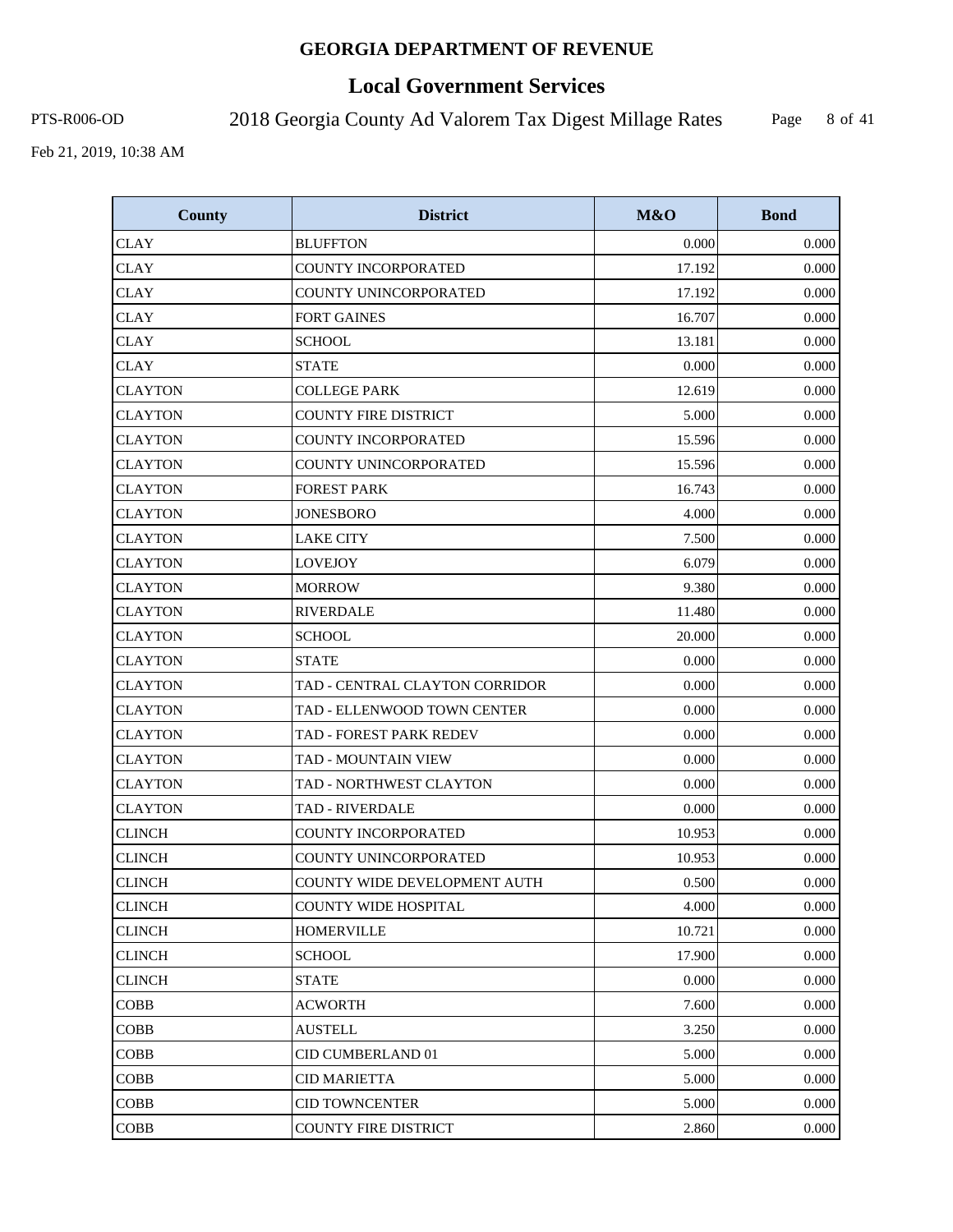# **Local Government Services**

PTS-R006-OD 2018 Georgia County Ad Valorem Tax Digest Millage Rates

Page 9 of 41

| <b>County</b>   | <b>District</b>                | M&O    | <b>Bond</b> |
|-----------------|--------------------------------|--------|-------------|
| <b>COBB</b>     | <b>COUNTY INCORPORATED</b>     | 8.460  | 0.130       |
| <b>COBB</b>     | COUNTY UNINCORPORATED          | 8.460  | 0.130       |
| <b>COBB</b>     | DEV AUTH MARIETTA DOWNTOWN     | 1.779  | 0.000       |
| <b>COBB</b>     | <b>IND SCHOOL MARIETTA</b>     | 17.970 | 0.000       |
| <b>COBB</b>     | <b>KENNESAW</b>                | 8.000  | 1.500       |
| <b>COBB</b>     | <b>LOCKHEED W/O FIRE</b>       | 0.000  | 0.000       |
| <b>COBB</b>     | <b>MARIETTA</b>                | 2.867  | 2.750       |
| <b>COBB</b>     | <b>POWDER SPRINGS</b>          | 9.500  | 0.000       |
| <b>COBB</b>     | <b>SCHOOL</b>                  | 18.900 | 0.000       |
| <b>COBB</b>     | <b>SMYRNA</b>                  | 8.990  | 0.000       |
| <b>COBB</b>     | SSD CUMBERLAND 02              | 2.450  | 0.000       |
| <b>COBB</b>     | <b>SSD SIX FLAGS AREA</b>      | 3.500  | 0.000       |
| <b>COBB</b>     | <b>STATE</b>                   | 0.000  | 0.000       |
| <b>COBB</b>     | TAD - #32                      | 0.000  | 0.000       |
| <b>COBB</b>     | TAD - ACWORTH #1 LAKESIDE      | 0.000  | 0.000       |
| <b>COBB</b>     | TAD - MARIETTA #1A CENTER CITY | 0.000  | 0.000       |
| <b>COBB</b>     | TAD - MARIETTA #3 CCP          | 0.000  | 0.000       |
| <b>COBB</b>     | TAD - SMYRNA #1 ATL RD CORR    | 0.000  | 0.000       |
| <b>COFFEE</b>   | <b>AMBROSE</b>                 | 0.000  | 0.000       |
| <b>COFFEE</b>   | <b>BROXTON</b>                 | 7.366  | 0.000       |
| <b>COFFEE</b>   | COUNTY INCORPORATED            | 7.756  | 0.000       |
| <b>COFFEE</b>   | COUNTY UNINCORPORATED          | 7.756  | 0.000       |
| <b>COFFEE</b>   | COUNTY WIDE SPECIAL SVC DIST   | 0.500  | 0.000       |
| <b>COFFEE</b>   | <b>DOUGLAS</b>                 | 8.389  | 0.000       |
| <b>COFFEE</b>   | <b>NICHOLLS</b>                | 6.849  | 0.000       |
| <b>COFFEE</b>   | <b>SCHOOL</b>                  | 16.036 | 0.000       |
| <b>COFFEE</b>   | <b>STATE</b>                   | 0.000  | 0.000       |
| COLQUITT        | <b>BERLIN</b>                  | 6.555  | 0.000       |
| <b>COLQUITT</b> | COUNTY INCORPORATED            | 16.527 | 0.000       |
| <b>COLQUITT</b> | COUNTY SPECIAL SERVICE DIST    | 1.371  | 0.000       |
| <b>COLQUITT</b> | COUNTY UNINCORPORATED          | 14.117 | 0.000       |
| <b>COLQUITT</b> | COUNTY WIDE DEVELOPMENT AUTH   | 0.320  | 0.000       |
| <b>COLQUITT</b> | COUNTY WIDE RECREATION         | 1.400  | 0.000       |
| <b>COLQUITT</b> | <b>DOERUN</b>                  | 3.703  | 0.000       |
| COLQUITT        | <b>ELLENTON</b>                | 12.037 | 0.000       |
| <b>COLQUITT</b> | <b>FUNSTON</b>                 | 0.000  | 0.000       |
| <b>COLQUITT</b> | <b>MOULTRIE</b>                | 9.850  | 0.000       |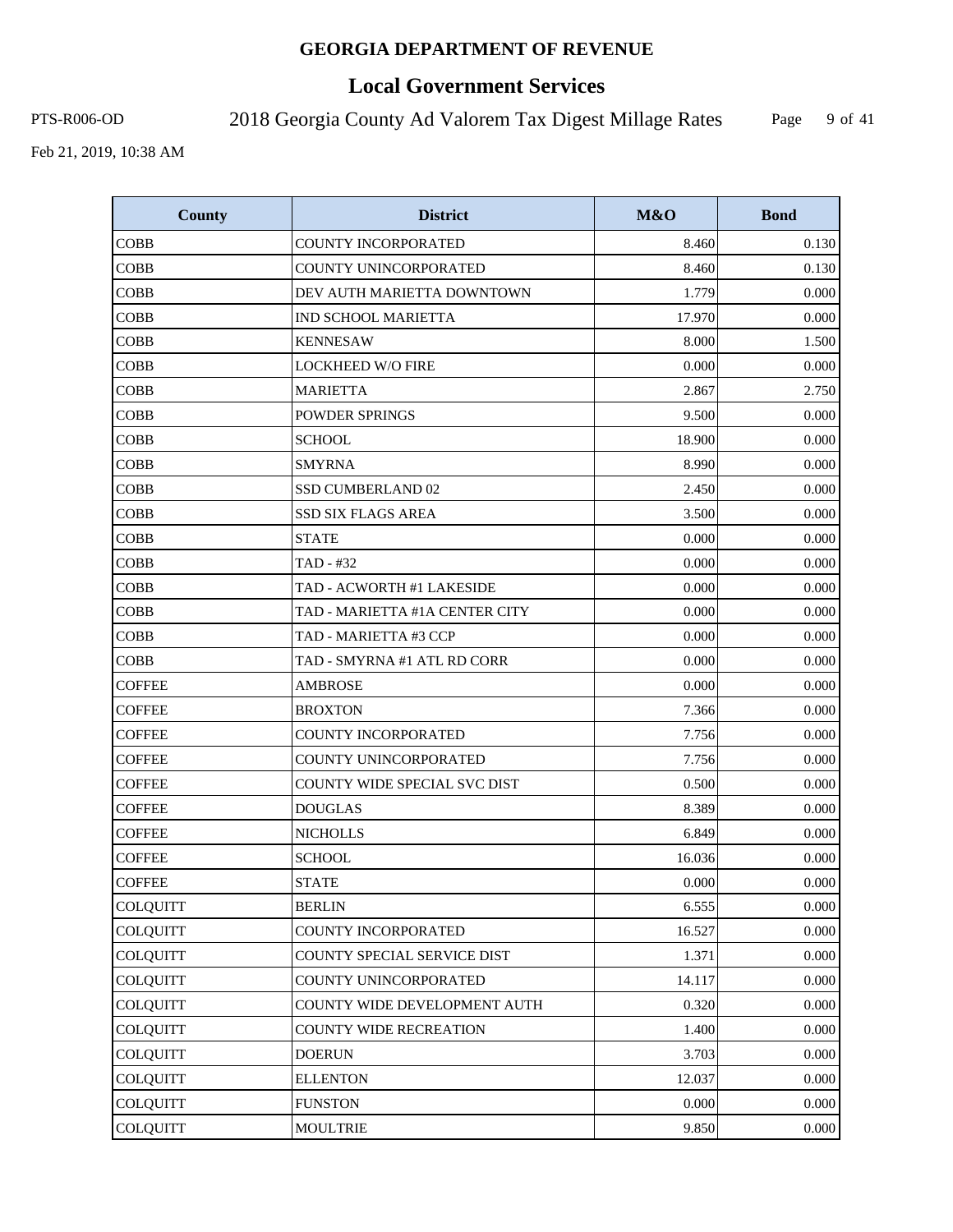# **Local Government Services**

PTS-R006-OD 2018 Georgia County Ad Valorem Tax Digest Millage Rates

Page 10 of 41

| <b>County</b>   | <b>District</b>                    | M&O    | <b>Bond</b> |
|-----------------|------------------------------------|--------|-------------|
| COLQUITT        | <b>NORMAN PARK</b>                 | 12.123 | 0.000       |
| COLQUITT        | <b>SCHOOL</b>                      | 10.242 | 0.000       |
| <b>COLQUITT</b> | <b>STATE</b>                       | 0.000  | 0.000       |
| <b>COLUMBIA</b> | COUNTY INCORPORATED                | 6.091  | 1.207       |
| <b>COLUMBIA</b> | COUNTY UNINC FIRE DISTRICT         | 2.241  | 0.000       |
| <b>COLUMBIA</b> | COUNTY UNINCORPORATED              | 6.091  | 1.207       |
| <b>COLUMBIA</b> | <b>GROVETOWN</b>                   | 8.000  | 0.000       |
| <b>COLUMBIA</b> | <b>HARLEM</b>                      | 9.350  | 0.000       |
| <b>COLUMBIA</b> | <b>SCHOOL</b>                      | 18.300 | 0.000       |
| <b>COLUMBIA</b> | <b>STATE</b>                       | 0.000  | 0.000       |
| <b>COOK</b>     | <b>ADEL</b>                        | 6.398  | 0.000       |
| COOK            | <b>CECIL</b>                       | 12.912 | 0.000       |
| COOK            | COUNTY INCORPORATED                | 11.880 | 0.000       |
| COOK            | COUNTY UNINCORPORATED              | 11.880 | 0.000       |
| <b>COOK</b>     | <b>LENOX</b>                       | 0.000  | 0.000       |
| <b>COOK</b>     | <b>SCHOOL</b>                      | 16.037 | 1.000       |
| <b>COOK</b>     | <b>SPARKS</b>                      | 7.704  | 0.000       |
| <b>COOK</b>     | <b>STATE</b>                       | 0.000  | 0.000       |
| <b>COWETA</b>   | <b>CHATTAHOOCHEE HILLS ANNEXED</b> | 10.000 | 0.000       |
| <b>COWETA</b>   | COUNTY FIRE BOND DISTRICT          | 0.000  | 0.440       |
| <b>COWETA</b>   | <b>COUNTY FIRE DISTRICT</b>        | 3.650  | 0.000       |
| <b>COWETA</b>   | COUNTY INCORPORATED                | 7.630  | 0.000       |
| <b>COWETA</b>   | COUNTY UNINCORPORATED              | 6.640  | 0.000       |
| <b>COWETA</b>   | <b>GRANTVILLE</b>                  | 4.959  | 0.000       |
| <b>COWETA</b>   | <b>HARALSON</b>                    | 0.000  | 0.000       |
| <b>COWETA</b>   | <b>MORELAND</b>                    | 3.520  | 0.000       |
| <b>COWETA</b>   | <b>NEWNAN</b>                      | 4.000  | 0.000       |
| <b>COWETA</b>   | <b>PALMETTO</b>                    | 8.500  | 0.000       |
| COWETA          | <b>SCHOOL</b>                      | 18.590 | 0.000       |
| COWETA          | <b>SENOIA</b>                      | 5.605  | 0.000       |
| <b>COWETA</b>   | <b>SHARPSBURG</b>                  | 2.520  | 0.000       |
| COWETA          | <b>STATE</b>                       | 0.000  | 0.000       |
| <b>COWETA</b>   | <b>TURIN</b>                       | 0.000  | 0.000       |
| <b>CRAWFORD</b> | COUNTY INCORPORATED                | 15.770 | 0.000       |
| <b>CRAWFORD</b> | COUNTY UNINCORPORATED              | 14.030 | 0.000       |
| <b>CRAWFORD</b> | <b>ROBERTA</b>                     | 6.000  | 0.000       |
| <b>CRAWFORD</b> | <b>SCHOOL</b>                      | 16.000 | 0.000       |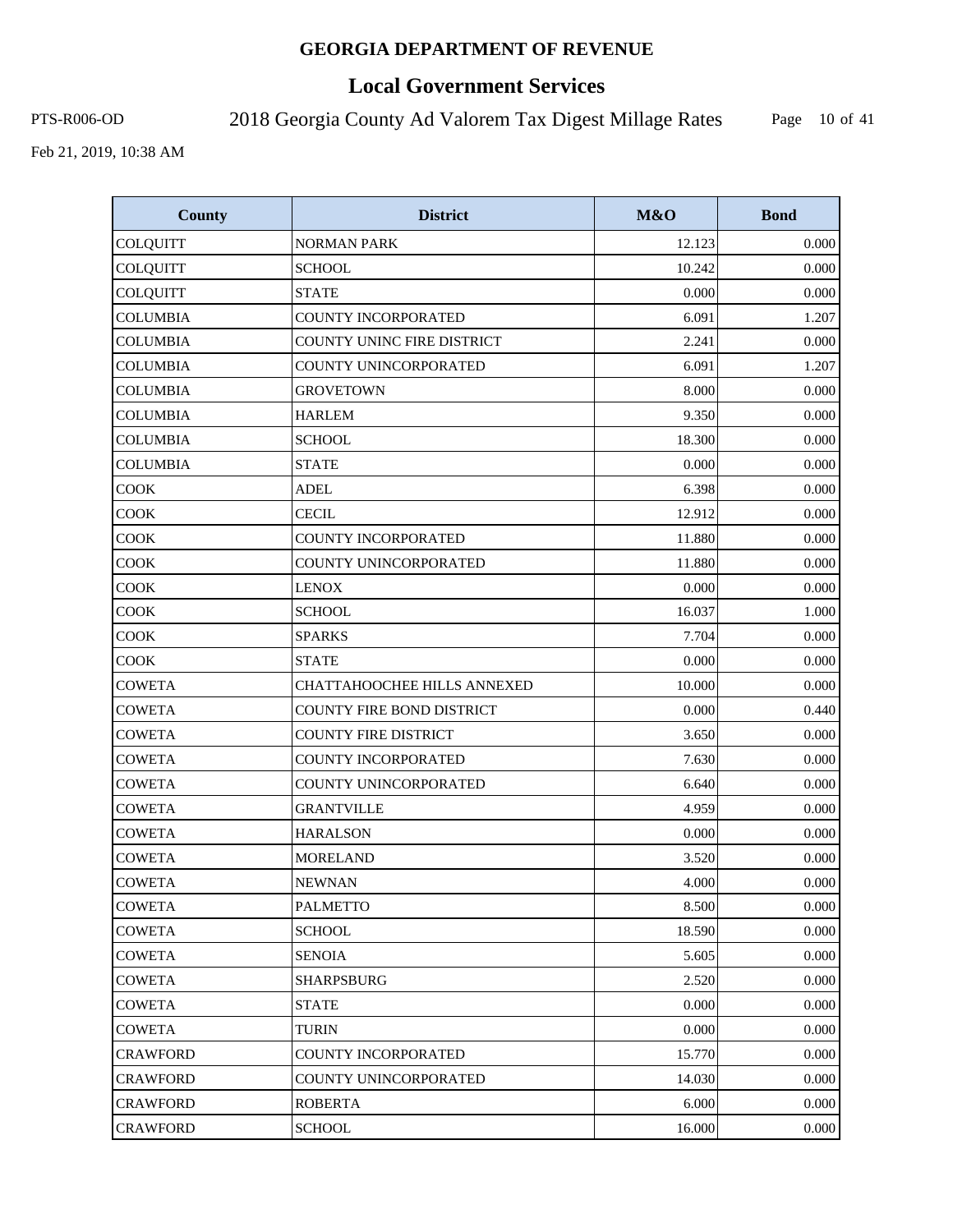# **Local Government Services**

PTS-R006-OD 2018 Georgia County Ad Valorem Tax Digest Millage Rates

Page 11 of 41

| <b>County</b>   | <b>District</b>                   | M&O    | <b>Bond</b> |
|-----------------|-----------------------------------|--------|-------------|
| <b>CRAWFORD</b> | <b>STATE</b>                      | 0.000  | 0.000       |
| <b>CRISP</b>    | ARABI                             | 0.000  | 0.000       |
| <b>CRISP</b>    | <b>CORDELE</b>                    | 11.995 | 0.000       |
| <b>CRISP</b>    | <b>COUNTY INCORPORATED</b>        | 12.088 | 0.000       |
| <b>CRISP</b>    | COUNTY UNINC SPECIAL SVC DIST     | 1.147  | 0.000       |
| <b>CRISP</b>    | COUNTY UNINCORPORATED             | 12.088 | 0.000       |
| <b>CRISP</b>    | <b>SCHOOL</b>                     | 17.388 | 0.000       |
| <b>CRISP</b>    | <b>STATE</b>                      | 0.000  | 0.000       |
| <b>DADE</b>     | COUNTY INCORPORATED               | 10.952 | 0.000       |
| <b>DADE</b>     | COUNTY UNINCORPORATED             | 8.484  | 0.000       |
| <b>DADE</b>     | <b>SCHOOL</b>                     | 15.323 | 0.000       |
| <b>DADE</b>     | <b>STATE</b>                      | 0.000  | 0.000       |
| <b>DADE</b>     | <b>TRENTON</b>                    | 4.500  | 0.000       |
| <b>DAWSON</b>   | COUNTY INCORPORATED               | 8.138  | 0.000       |
| <b>DAWSON</b>   | COUNTY UNINCORPORATED             | 8.138  | 0.000       |
| <b>DAWSON</b>   | <b>DAWSONVILLE</b>                | 0.000  | 0.000       |
| <b>DAWSON</b>   | <b>SCHOOL</b>                     | 15.778 | 0.000       |
| <b>DAWSON</b>   | <b>STATE</b>                      | 0.000  | 0.000       |
| <b>DECATUR</b>  | <b>ATTAPULGUS</b>                 | 0.000  | 0.000       |
| <b>DECATUR</b>  | <b>BAINBRIDGE</b>                 | 4.075  | 0.000       |
| <b>DECATUR</b>  | <b>BRINSON</b>                    | 0.000  | 0.000       |
| <b>DECATUR</b>  | <b>CLIMAX</b>                     | 6.500  | 0.000       |
| <b>DECATUR</b>  | <b>COUNTY FIRE DISTRICT</b>       | 0.900  | 0.000       |
| <b>DECATUR</b>  | COUNTY INCORPORATED               | 10.373 | 0.000       |
| <b>DECATUR</b>  | COUNTY UNINC SERVICES             | 0.860  | 0.000       |
| <b>DECATUR</b>  | COUNTY UNINCORPORATED             | 10.373 | 0.000       |
| <b>DECATUR</b>  | COUNTY WIDE DEVELOPMENT AUTH      | 0.250  | 0.000       |
| <b>DECATUR</b>  | <b>COUNTY WIDE ECON DEV BONDS</b> | 0.000  | 1.000       |
| <b>DECATUR</b>  | COUNTY WIDE HOSPITAL              | 1.580  | 0.000       |
| <b>DECATUR</b>  | <b>COUNTY WIDE LIBRARY</b>        | 0.488  | 0.000       |
| <b>DECATUR</b>  | <b>COUNTY WIDE RECREATION</b>     | 1.250  | 0.000       |
| <b>DECATUR</b>  | SCHOOL                            | 15.331 | 0.000       |
| <b>DECATUR</b>  | <b>STATE</b>                      | 0.000  | 0.000       |
| DEKALB          | <b>ATLANTA</b>                    | 9.518  | 1.880       |
| <b>DEKALB</b>   | <b>AVONDALE ESTATES</b>           | 9.800  | 0.000       |
| <b>DEKALB</b>   | <b>BROOKHAVEN</b>                 | 2.740  | 0.000       |
| <b>DEKALB</b>   | <b>BROOKHAVEN ANX</b>             | 6.450  | 0.000       |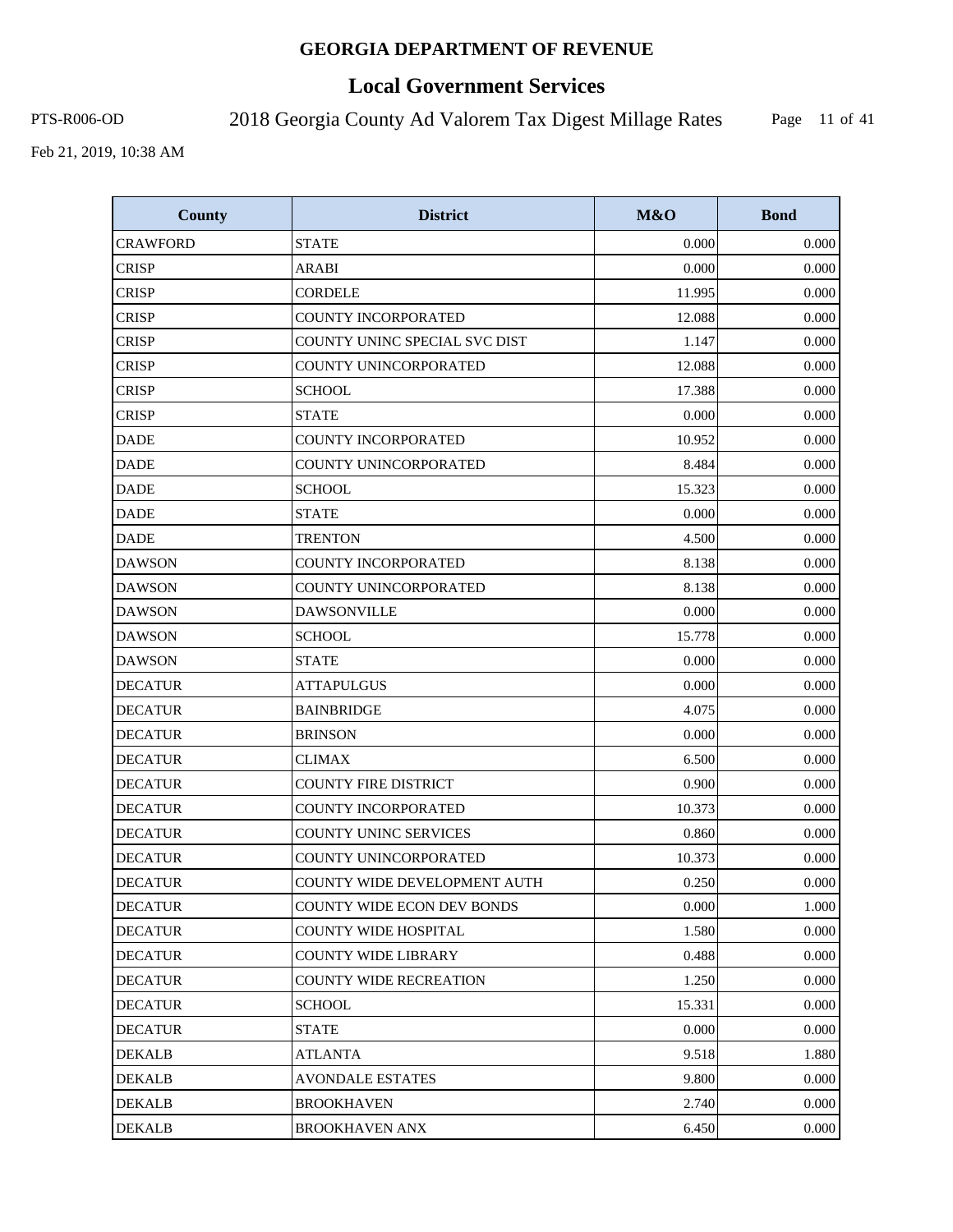# **Local Government Services**

PTS-R006-OD 2018 Georgia County Ad Valorem Tax Digest Millage Rates

Page 12 of 41

| <b>County</b> | <b>District</b>               | M&O    | <b>Bond</b> |
|---------------|-------------------------------|--------|-------------|
| <b>DEKALB</b> | <b>CHAMBLEE</b>               | 6.250  | 0.000       |
| <b>DEKALB</b> | <b>CID EAST METRO</b>         | 3.000  | 0.000       |
| <b>DEKALB</b> | CID GREATER CONLEY INDUSTRIAL | 5.000  | 0.000       |
| <b>DEKALB</b> | <b>CID LITTLE 5 POINTS</b>    | 3.000  | 0.000       |
| <b>DEKALB</b> | CID PERIMETER 01              | 4.000  | 0.000       |
| <b>DEKALB</b> | <b>CID STONE MOUNTAIN</b>     | 5.000  | 0.000       |
| <b>DEKALB</b> | <b>CID TUCKER</b>             | 3.000  | 0.000       |
| <b>DEKALB</b> | <b>CLARKSTON</b>              | 15.890 | 0.000       |
| <b>DEKALB</b> | <b>COUNTY FIRE DISTRICT</b>   | 2.687  | 0.000       |
| <b>DEKALB</b> | <b>COUNTY INCORPORATED</b>    | 10.364 | 0.000       |
| <b>DEKALB</b> | COUNTY UNINC SPECIAL SVC DIST | 7.026  | 0.000       |
| <b>DEKALB</b> | COUNTY UNINCORPORATED         | 10.364 | 0.733       |
| <b>DEKALB</b> | <b>DECATUR 50%</b>            | 10.900 | 2.720       |
| <b>DEKALB</b> | <b>DORAVILLE</b>              | 10.000 | 0.000       |
| <b>DEKALB</b> | <b>DUNWOODY</b>               | 2.740  | 0.000       |
| <b>DEKALB</b> | IND SCHOOL ATLANTA            | 20.740 | 0.000       |
| <b>DEKALB</b> | <b>IND SCHOOL DECATUR 50%</b> | 18.660 | 0.000       |
| <b>DEKALB</b> | <b>LENOX PARK</b>             | 0.000  | 0.000       |
| <b>DEKALB</b> | <b>LITHONIA</b>               | 11.116 | 0.000       |
| <b>DEKALB</b> | PINE LAKE                     | 22.000 | 0.000       |
| <b>DEKALB</b> | <b>SCHOOL</b>                 | 23.180 | 0.000       |
| <b>DEKALB</b> | <b>SSD ATLANTA</b>            | 0.000  | 0.328       |
| <b>DEKALB</b> | SSD AVONDALE ESTATES          | 0.168  | 0.328       |
| <b>DEKALB</b> | <b>SSD BROOKHAVEN</b>         | 0.000  | 0.733       |
| <b>DEKALB</b> | <b>SSD BROOKHAVEN ANX</b>     | 0.000  | 0.733       |
| <b>DEKALB</b> | <b>SSD CHAMBLEE</b>           | 0.068  | 0.328       |
| <b>DEKALB</b> | <b>SSD CLARKSTON</b>          | 0.680  | 0.328       |
| <b>DEKALB</b> | <b>SSD DECATUR</b>            | 0.089  | 0.328       |
| <b>DEKALB</b> | <b>SSD DORAVILLE</b>          | 0.000  | 0.328       |
| <b>DEKALB</b> | <b>SSD DORAVILLE 2</b>        | 0.000  | 0.328       |
| <b>DEKALB</b> | <b>SSD DUNWOODY</b>           | 0.000  | 0.733       |
| <b>DEKALB</b> | <b>SSD LITHONIA</b>           | 0.871  | 0.328       |
| <b>DEKALB</b> | <b>SSD PINE LAKE</b>          | 0.972  | 0.328       |
| <b>DEKALB</b> | SSD STONE MOUNTAIN            | 0.126  | 0.328       |
| <b>DEKALB</b> | <b>SSD STONECREST</b>         | 7.026  | 0.733       |
| <b>DEKALB</b> | <b>SSD TUCKER</b>             | 7.026  | 0.733       |
| <b>DEKALB</b> | <b>STATE</b>                  | 0.000  | 0.000       |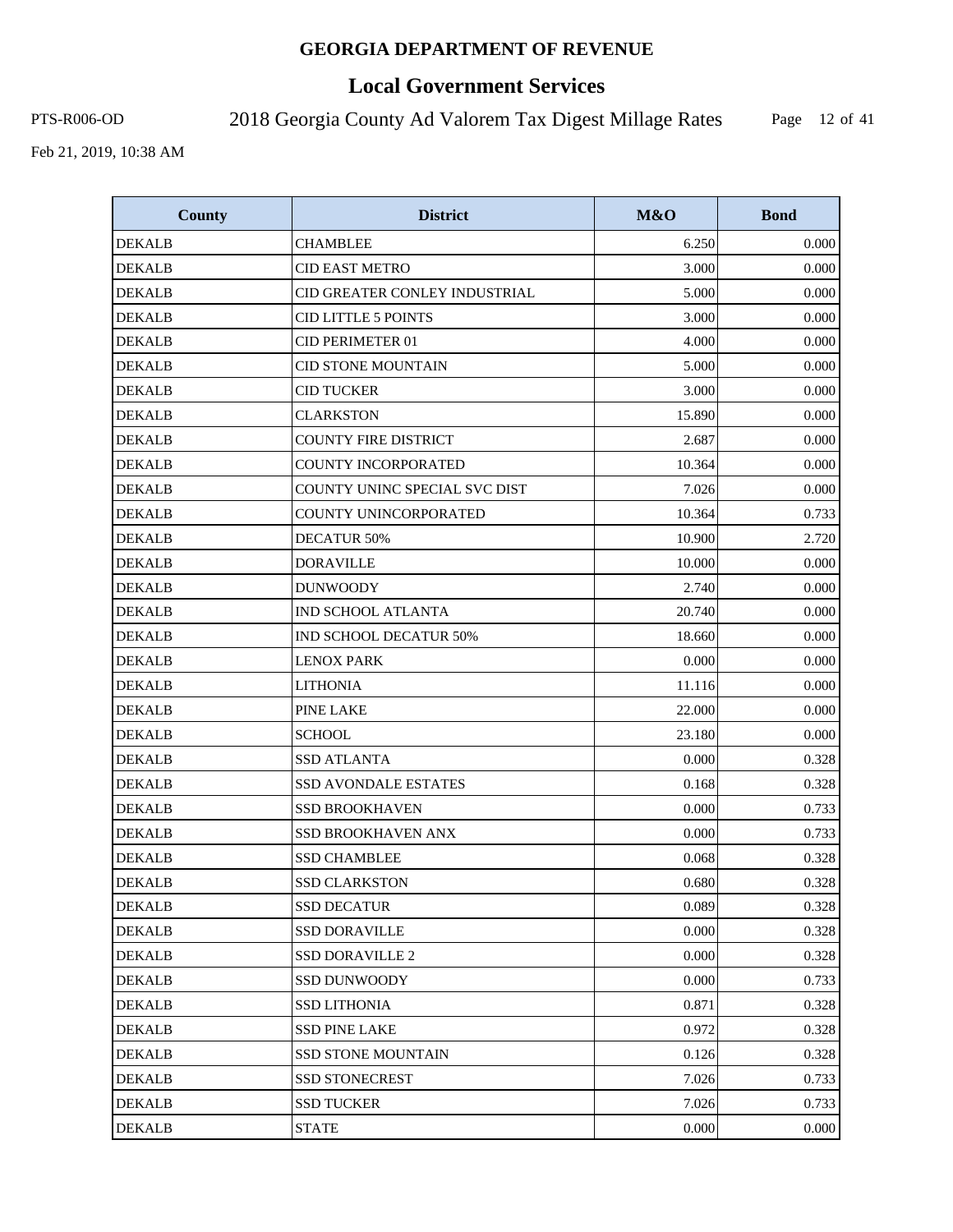# **Local Government Services**

PTS-R006-OD 2018 Georgia County Ad Valorem Tax Digest Millage Rates

Page 13 of 41

| <b>County</b>    | <b>District</b>               | M&O    | <b>Bond</b> |
|------------------|-------------------------------|--------|-------------|
| <b>DEKALB</b>    | <b>STONE MOUNTAIN</b>         | 22.000 | 0.000       |
| <b>DEKALB</b>    | <b>STONECREST</b>             | 0.000  | 0.000       |
| <b>DEKALB</b>    | TAD - #1 KEN/04 T104          | 0.000  | 0.000       |
| <b>DEKALB</b>    | TAD - #1 KEN/14 T114          | 0.000  | 0.000       |
| <b>DEKALB</b>    | TAD - #2 AVN/04 T204          | 0.000  | 0.000       |
| <b>DEKALB</b>    | TAD - #3 BRIAR/04 T304        | 0.000  | 0.000       |
| <b>DEKALB</b>    | <b>TAD - ASSEMBLY CITY</b>    | 0.000  | 0.000       |
| <b>DEKALB</b>    | TAD - AVONDALE TAV1           | 0.000  | 0.000       |
| <b>DEKALB</b>    | <b>TAD - BRIAR/20 T320</b>    | 0.000  | 0.000       |
| <b>DEKALB</b>    | TAD - CITY OF DECATUR         | 0.000  | 0.000       |
| <b>DEKALB</b>    | TAD - CITY OF DORAVILLE       | 0.000  | 0.000       |
| <b>DEKALB</b>    | TAD - STONE MOUNTAIN CITY     | 0.000  | 0.000       |
| <b>DEKALB</b>    | <b>TUCKER</b>                 | 0.000  | 0.000       |
| <b>DODGE</b>     | <b>CHAUNCEY</b>               | 3.000  | 0.000       |
| <b>DODGE</b>     | <b>CHESTER</b>                | 1.000  | 0.000       |
| <b>DODGE</b>     | <b>COUNTY INCORPORATED</b>    | 11.534 | 0.000       |
| <b>DODGE</b>     | <b>COUNTY UNINCORPORATED</b>  | 11.534 | 0.000       |
| <b>DODGE</b>     | <b>EASTMAN</b>                | 7.500  | 0.000       |
| <b>DODGE</b>     | <b>MILAN</b>                  | 6.000  | 0.000       |
| <b>DODGE</b>     | <b>RHINE</b>                  | 10.000 | 0.000       |
| <b>DODGE</b>     | <b>SCHOOL</b>                 | 14.000 | 0.000       |
| <b>DODGE</b>     | <b>STATE</b>                  | 0.000  | 0.000       |
| <b>DOOLY</b>     | <b>BYROMVILLE</b>             | 8.500  | 0.000       |
| <b>DOOLY</b>     | <b>COUNTY INCORPORATED</b>    | 18.055 | 0.000       |
| <b>DOOLY</b>     | COUNTY UNINCORPORATED         | 18.055 | 0.000       |
| <b>DOOLY</b>     | <b>DOOLING</b>                | 0.000  | 0.000       |
| <b>DOOLY</b>     | <b>LILLY</b>                  | 0.000  | 0.000       |
| <b>DOOLY</b>     | <b>PINEHURST</b>              | 4.500  | 0.000       |
| <b>DOOLY</b>     | <b>SCHOOL</b>                 | 16.404 | 0.000       |
| <b>DOOLY</b>     | <b>STATE</b>                  | 0.000  | 0.000       |
| <b>DOOLY</b>     | <b>UNADILLA</b>               | 11.500 | 0.000       |
| <b>DOOLY</b>     | <b>VIENNA</b>                 | 13.500 | 0.000       |
| <b>DOUGHERTY</b> | <b>ALBANY</b>                 | 9.804  | 0.000       |
| <b>DOUGHERTY</b> | <b>COUNTY INCORPORATED</b>    | 15.569 | 0.000       |
| <b>DOUGHERTY</b> | COUNTY UNINC SPECIAL SVC DIST | 9.173  | 0.000       |
| <b>DOUGHERTY</b> | COUNTY UNINCORPORATED         | 15.569 | 0.000       |
| <b>DOUGHERTY</b> | <b>SCHOOL</b>                 | 18.433 | 0.000       |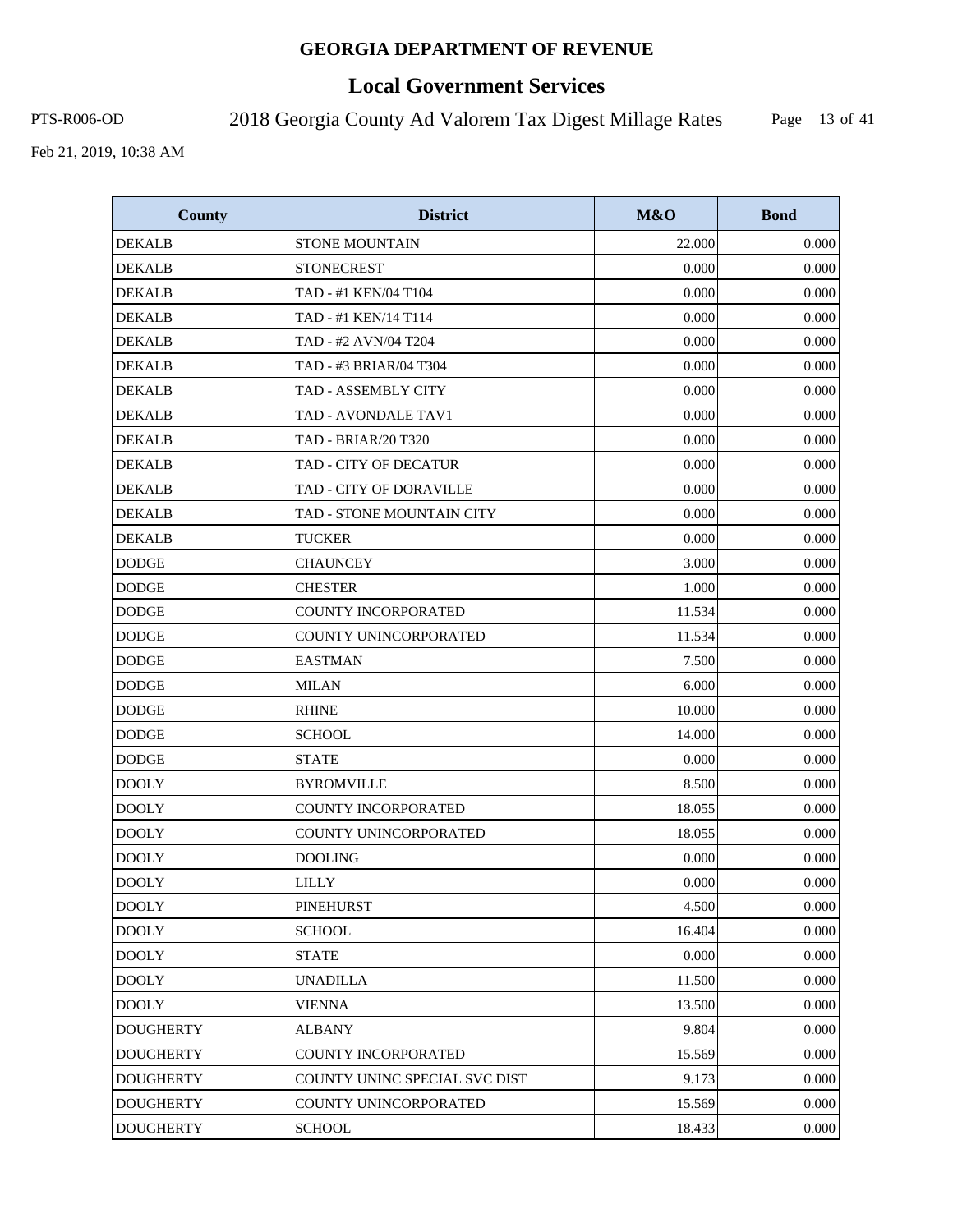# **Local Government Services**

PTS-R006-OD 2018 Georgia County Ad Valorem Tax Digest Millage Rates

Page 14 of 41

| <b>County</b>    | <b>District</b>                    | M&O    | <b>Bond</b> |
|------------------|------------------------------------|--------|-------------|
| <b>DOUGHERTY</b> | <b>STATE</b>                       | 0.000  | 0.000       |
| <b>DOUGHERTY</b> | TAD - 1 DISTRICT 06                | 0.000  | 0.000       |
| <b>DOUGLAS</b>   | <b>AUSTELL</b>                     | 3.250  | 0.000       |
| <b>DOUGLAS</b>   | COUNTY INCORPORATED                | 10.213 | 0.000       |
| <b>DOUGLAS</b>   | COUNTY UNINCORPORATED              | 10.213 | 0.000       |
| <b>DOUGLAS</b>   | <b>DOUGLASVILLE</b>                | 7.211  | 1.240       |
| <b>DOUGLAS</b>   | <b>SCHOOL</b>                      | 19.700 | 1.200       |
| <b>DOUGLAS</b>   | <b>STATE</b>                       | 0.000  | 0.000       |
| <b>DOUGLAS</b>   | <b>VILLA RICA</b>                  | 6.056  | 0.000       |
| <b>EARLY</b>     | <b>ARLINGTON - EARLY</b>           | 10.186 | 0.000       |
| <b>EARLY</b>     | <b>BLAKELY</b>                     | 4.250  | 0.000       |
| <b>EARLY</b>     | <b>COUNTY INCORPORATED</b>         | 9.990  | 0.000       |
| <b>EARLY</b>     | COUNTY UNINCORPORATED              | 9.990  | 0.000       |
| <b>EARLY</b>     | <b>DAMASCUS</b>                    | 10.937 | 0.000       |
| <b>EARLY</b>     | <b>JAKIN</b>                       | 0.000  | 0.000       |
| <b>EARLY</b>     | <b>SCHOOL</b>                      | 15.734 | 0.000       |
| <b>EARLY</b>     | <b>STATE</b>                       | 0.000  | 0.000       |
| <b>ECHOLS</b>    | COUNTY UNINCORPORATED              | 14.987 | 0.000       |
| <b>ECHOLS</b>    | <b>SCHOOL</b>                      | 15.496 | 4.133       |
| <b>ECHOLS</b>    | <b>STATE</b>                       | 0.000  | 0.000       |
| <b>EFFINGHAM</b> | COUNTY INCORPORATED                | 6.558  | 0.000       |
| <b>EFFINGHAM</b> | COUNTY UNINC ROADS AND REC         | 1.750  | 0.000       |
| <b>EFFINGHAM</b> | COUNTY UNINCORPORATED              | 6.558  | 0.000       |
| <b>EFFINGHAM</b> | <b>COUNTY WIDE HOSPITAL</b>        | 2.310  | 0.000       |
| <b>EFFINGHAM</b> | <b>COUNTY WIDE INDUSTRIAL AUTH</b> | 2.000  | 0.000       |
| <b>EFFINGHAM</b> | <b>GUYTON</b>                      | 2.665  | 0.000       |
| <b>EFFINGHAM</b> | <b>RINCON</b>                      | 0.000  | 0.000       |
| <b>EFFINGHAM</b> | <b>SCHOOL</b>                      | 17.077 | 0.000       |
| <b>EFFINGHAM</b> | <b>SPRINGFIELD</b>                 | 4.800  | 0.000       |
| <b>EFFINGHAM</b> | <b>STATE</b>                       | 0.000  | 0.000       |
| <b>ELBERT</b>    | <b>BOWMAN</b>                      | 0.000  | 0.000       |
| <b>ELBERT</b>    | <b>COUNTY INCORPORATED</b>         | 11.125 | 0.000       |
| <b>ELBERT</b>    | COUNTY UNINCORPORATED              | 11.125 | 0.000       |
| <b>ELBERT</b>    | <b>COUNTY WIDE HOSPITAL</b>        | 2.100  | 0.000       |
| <b>ELBERT</b>    | <b>ELBERTON</b>                    | 0.000  | 0.000       |
| <b>ELBERT</b>    | <b>SCHOOL</b>                      | 15.870 | 0.000       |
| <b>ELBERT</b>    | <b>STATE</b>                       | 0.000  | 0.000       |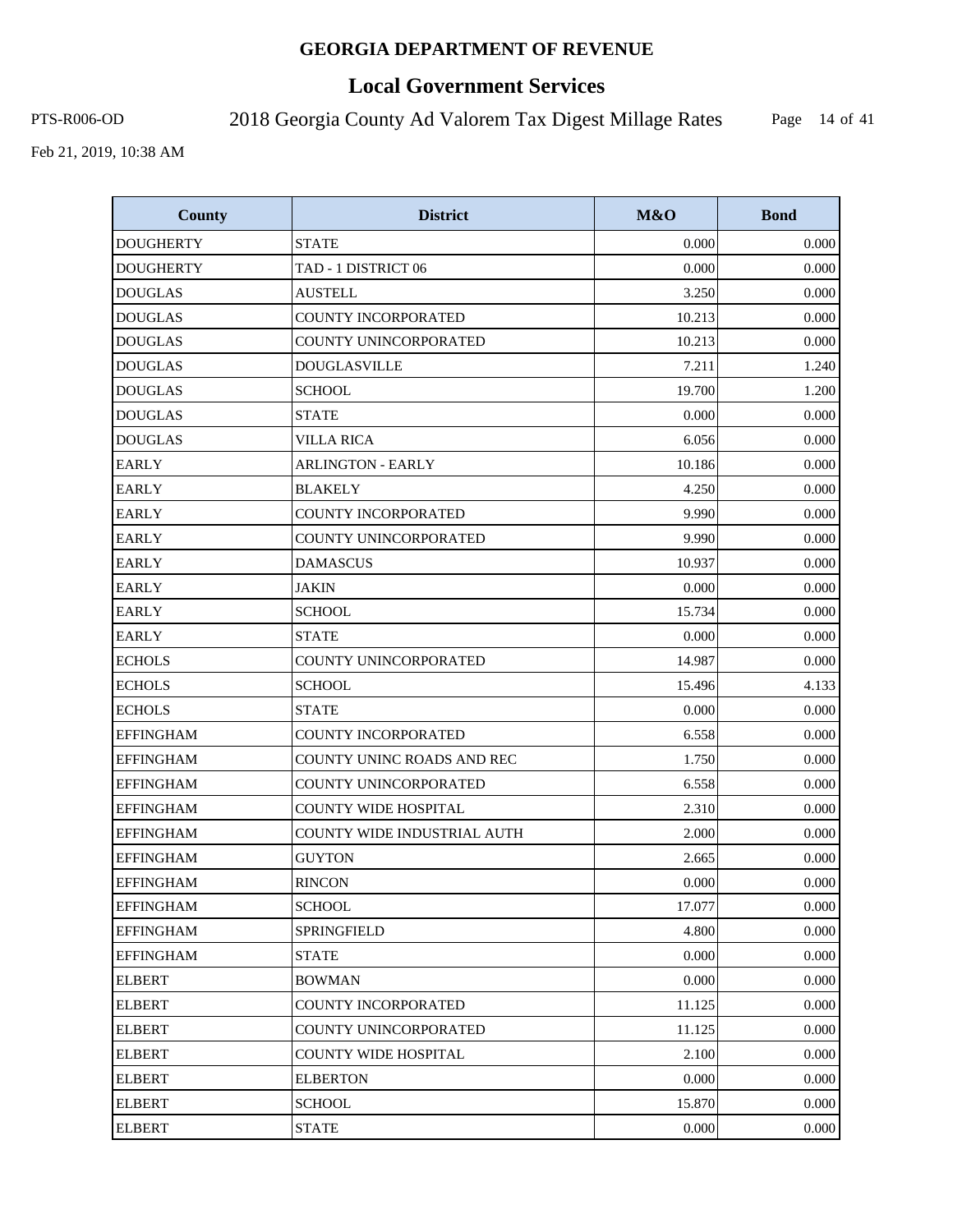# **Local Government Services**

PTS-R006-OD 2018 Georgia County Ad Valorem Tax Digest Millage Rates

Page 15 of 41

| <b>County</b>  | <b>District</b>              | M&O    | <b>Bond</b> |
|----------------|------------------------------|--------|-------------|
| <b>EMANUEL</b> | <b>ADRIAN</b>                | 11.000 | 0.000       |
| <b>EMANUEL</b> | COUNTY INCORPORATED          | 11.718 | 0.000       |
| <b>EMANUEL</b> | <b>COUNTY UNINC SSD #1</b>   | 2.333  | 0.000       |
| <b>EMANUEL</b> | COUNTY UNINCORPORATED        | 11.718 | 0.000       |
| <b>EMANUEL</b> | COUNTY WIDE DEVELOPMENT AUTH | 1.000  | 0.000       |
| <b>EMANUEL</b> | <b>GARFIELD</b>              | 6.452  | 0.000       |
| <b>EMANUEL</b> | <b>NUNEZ</b>                 | 0.000  | 0.000       |
| <b>EMANUEL</b> | <b>OAK PARK</b>              | 0.000  | 0.000       |
| <b>EMANUEL</b> | <b>SCHOOL</b>                | 13.657 | 0.000       |
| <b>EMANUEL</b> | SSD ADRIAN #5                | 2.333  | 0.000       |
| <b>EMANUEL</b> | SSD GARFIELD #4              | 2.333  | 0.000       |
| <b>EMANUEL</b> | <b>SSD NUNEZ</b>             | 2.333  | 0.000       |
| <b>EMANUEL</b> | <b>SSD OAK PARK</b>          | 2.333  | 0.000       |
| <b>EMANUEL</b> | SSD STILLMORE #7             | 2.333  | 0.000       |
| <b>EMANUEL</b> | <b>SSD SUMMERTOWN #6</b>     | 2.333  | 0.000       |
| <b>EMANUEL</b> | SSD TWIN CITY #3             | 1.017  | 0.000       |
| <b>EMANUEL</b> | <b>STATE</b>                 | 0.000  | 0.000       |
| <b>EMANUEL</b> | <b>STILLMORE</b>             | 0.000  | 0.000       |
| <b>EMANUEL</b> | <b>SUMMERTOWN</b>            | 3.000  | 0.000       |
| <b>EMANUEL</b> | SWAINSBORO                   | 19.428 | 0.000       |
| <b>EMANUEL</b> | <b>TWIN CITY</b>             | 7.191  | 0.000       |
| <b>EVANS</b>   | <b>BELLVILLE</b>             | 0.000  | 0.000       |
| <b>EVANS</b>   | <b>CLAXTON</b>               | 8.060  | 0.000       |
| <b>EVANS</b>   | COUNTY INCORPORATED          | 12.573 | 0.000       |
| <b>EVANS</b>   | COUNTY UNINCORPORATED        | 9.747  | 0.000       |
| <b>EVANS</b>   | <b>COUNTY WIDE HOSPITAL</b>  | 2.142  | 0.000       |
| <b>EVANS</b>   | <b>DAISY</b>                 | 0.000  | 0.000       |
| <b>EVANS</b>   | <b>HAGAN</b>                 | 2.390  | 0.000       |
| <b>EVANS</b>   | <b>SCHOOL</b>                | 14.000 | 0.000       |
| <b>EVANS</b>   | <b>STATE</b>                 | 0.000  | 0.000       |
| <b>FANNIN</b>  | <b>BLUE RIDGE</b>            | 5.378  | 0.000       |
| <b>FANNIN</b>  | COUNTY INCORPORATED          | 4.176  | 0.000       |
| <b>FANNIN</b>  | COUNTY UNINCORPORATED        | 4.176  | 0.000       |
| <b>FANNIN</b>  | MCCAYSVILLE                  | 4.290  | 0.000       |
| <b>FANNIN</b>  | <b>MORGANTON</b>             | 5.000  | 0.000       |
| <b>FANNIN</b>  | <b>SCHOOL</b>                | 11.230 | 0.000       |
| <b>FANNIN</b>  | <b>STATE</b>                 | 0.000  | 0.000       |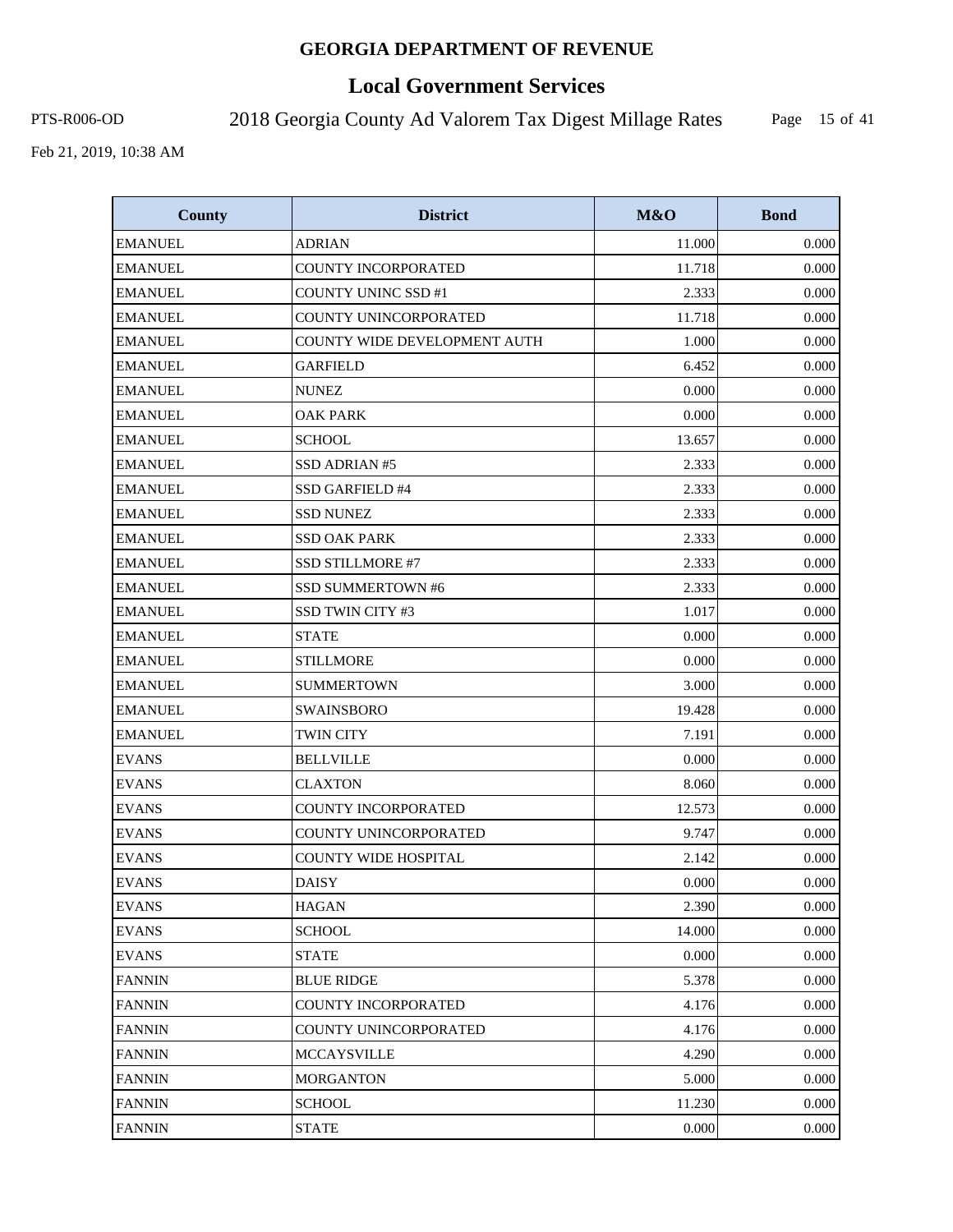# **Local Government Services**

PTS-R006-OD 2018 Georgia County Ad Valorem Tax Digest Millage Rates

Page 16 of 41

| <b>County</b>   | <b>District</b>                   | M&O    | <b>Bond</b> |
|-----------------|-----------------------------------|--------|-------------|
| <b>FAYETTE</b>  | <b>BROOKS</b>                     | 0.680  | 0.000       |
| <b>FAYETTE</b>  | <b>COUNTY EMS</b>                 | 0.456  | 0.000       |
| <b>FAYETTE</b>  | <b>COUNTY FIRE DISTRICT</b>       | 3.070  | 0.000       |
| <b>FAYETTE</b>  | <b>COUNTY INCORPORATED</b>        | 4.392  | 0.000       |
| <b>FAYETTE</b>  | COUNTY UNINCORPORATED             | 4.392  | 0.000       |
| <b>FAYETTE</b>  | <b>COUNTY WIDE EMERGENCY SVC</b>  | 0.210  | 0.000       |
| <b>FAYETTE</b>  | <b>FAYETTEVILLE</b>               | 5.646  | 0.000       |
| <b>FAYETTE</b>  | PEACHTREE CITY                    | 6.232  | 0.176       |
| <b>FAYETTE</b>  | <b>SCHOOL</b>                     | 19.500 | 1.350       |
| <b>FAYETTE</b>  | <b>STATE</b>                      | 0.000  | 0.000       |
| <b>FAYETTE</b>  | TAD - FAYETTEVILLE                | 0.000  | 0.000       |
| <b>FAYETTE</b>  | <b>TYRONE</b>                     | 2.889  | 0.000       |
| <b>FLOYD</b>    | <b>BID ROME</b>                   | 1.500  | 0.000       |
| <b>FLOYD</b>    | <b>CAVE SPRINGS</b>               | 0.000  | 0.000       |
| <b>FLOYD</b>    | COUNTY INCORPORATED               | 9.480  | 0.000       |
| <b>FLOYD</b>    | <b>COUNTY UNINC FIRE DISTRICT</b> | 1.650  | 0.000       |
| <b>FLOYD</b>    | <b>COUNTY UNINC SOLID WASTE</b>   | 0.656  | 0.000       |
| <b>FLOYD</b>    | COUNTY UNINCORPORATED             | 9.480  | 0.000       |
| <b>FLOYD</b>    | IND SCHOOL ROME                   | 17.450 | 0.000       |
| <b>FLOYD</b>    | <b>ROME</b>                       | 10.086 | 0.000       |
| <b>FLOYD</b>    | <b>SCHOOL</b>                     | 18.300 | 0.000       |
| <b>FLOYD</b>    | <b>STATE</b>                      | 0.000  | 0.000       |
| <b>FLOYD</b>    | TAD - #1 BID                      | 0.000  | 0.000       |
| <b>FLOYD</b>    | TAD - #1 ROME                     | 0.000  | 0.000       |
| <b>FLOYD</b>    | TAD - #2 ROME                     | 0.000  | 0.000       |
| <b>FORSYTH</b>  | <b>COUNTY INCORPORATED</b>        | 4.642  | 1.319       |
| <b>FORSYTH</b>  | COUNTY UNINCORPORATED             | 4.642  | 1.319       |
| <b>FORSYTH</b>  | COUNTY WIDE FIRE DISTRICT         | 1.975  | 0.000       |
| <b>FORSYTH</b>  | CUMMING                           | 0.000  | 0.000       |
| <b>FORSYTH</b>  | SCHOOL                            | 17.300 | 2.418       |
| <b>FORSYTH</b>  | <b>STATE</b>                      | 0.000  | 0.000       |
| <b>FRANKLIN</b> | CANON                             | 0.000  | 0.000       |
| <b>FRANKLIN</b> | CARNESVILLE                       | 1.460  | 0.000       |
| <b>FRANKLIN</b> | COUNTY INCORPORATED               | 11.960 | 0.000       |
| <b>FRANKLIN</b> | COUNTY UNINCORPORATED             | 10.813 | 0.000       |
| <b>FRANKLIN</b> | COUNTY WIDE DEVELOPMENT AUTH      | 0.250  | 0.000       |
| <b>FRANKLIN</b> | FRANKLIN SPRINGS                  | 7.000  | 0.000       |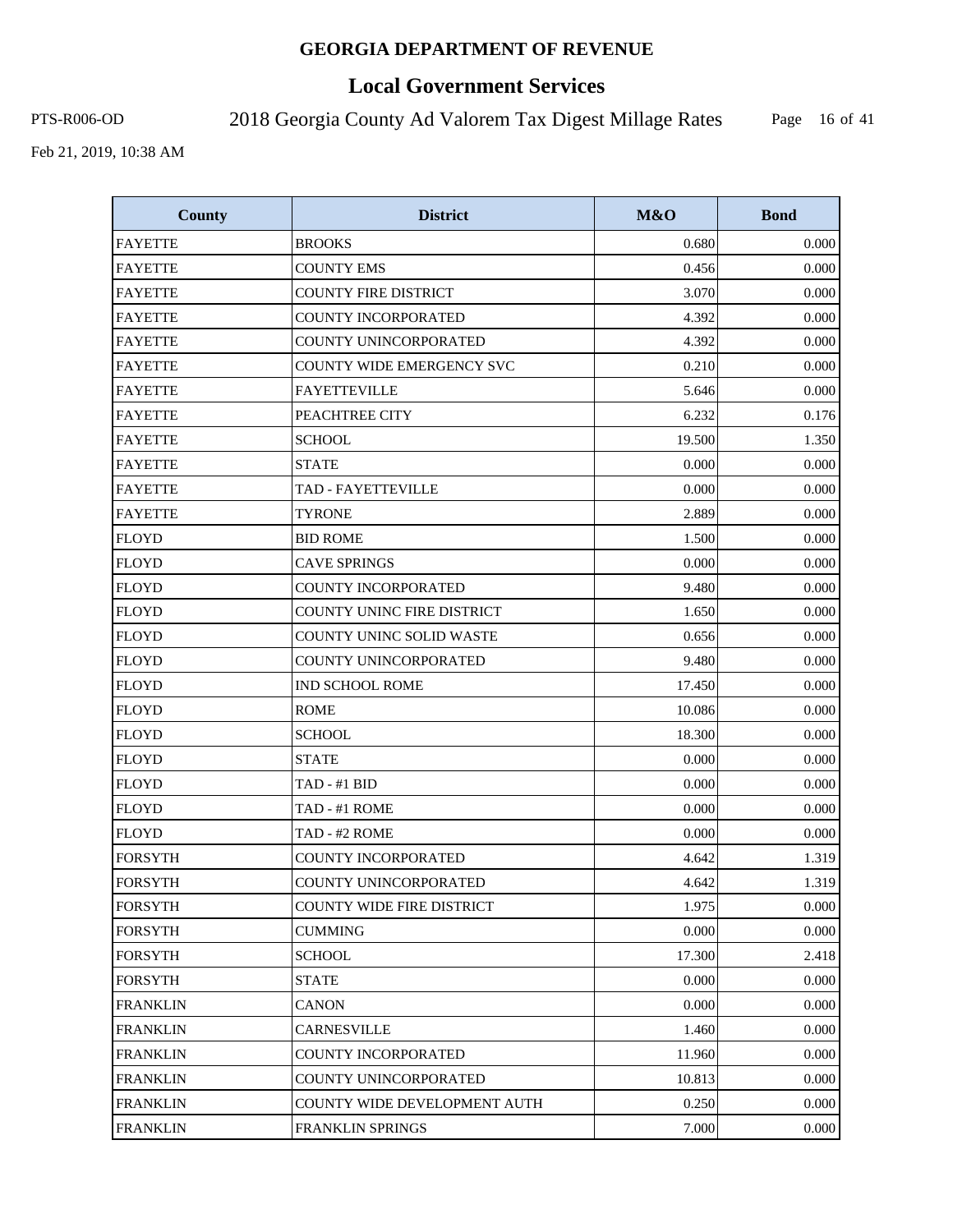# **Local Government Services**

PTS-R006-OD 2018 Georgia County Ad Valorem Tax Digest Millage Rates

Page 17 of 41

| <b>County</b>   | <b>District</b>                | <b>M&amp;O</b> | <b>Bond</b> |
|-----------------|--------------------------------|----------------|-------------|
| <b>FRANKLIN</b> | <b>LAVONIA</b>                 | 9.200          | 0.000       |
| <b>FRANKLIN</b> | <b>ROYSTON</b>                 | 10.000         | 0.000       |
| <b>FRANKLIN</b> | <b>SCHOOL</b>                  | 15.800         | 0.000       |
| <b>FRANKLIN</b> | <b>STATE</b>                   | 0.000          | 0.000       |
| <b>GILMER</b>   | <b>COUNTY INCORPORATED</b>     | 6.983          | 1.500       |
| <b>GILMER</b>   | COUNTY UNINCORPORATED          | 6.983          | 1.500       |
| <b>GILMER</b>   | <b>EAST ELLIJAY</b>            | 0.000          | 0.000       |
| <b>GILMER</b>   | <b>ELLIJAY</b>                 | 3.350          | 0.000       |
| <b>GILMER</b>   | <b>SCHOOL</b>                  | 14.458         | 0.000       |
| <b>GILMER</b>   | <b>STATE</b>                   | 0.000          | 0.000       |
| <b>GLASCOCK</b> | <b>COUNTY INCORPORATED</b>     | 12.230         | 0.000       |
| <b>GLASCOCK</b> | COUNTY UNINCORPORATED          | 12.230         | 0.000       |
| <b>GLASCOCK</b> | <b>EDGE HILL</b>               | 6.000          | 0.000       |
| <b>GLASCOCK</b> | <b>GIBSON</b>                  | 2.950          | 0.000       |
| <b>GLASCOCK</b> | <b>MITCHELL</b>                | 5.631          | 0.000       |
| <b>GLASCOCK</b> | <b>SCHOOL</b>                  | 16.386         | 0.000       |
| <b>GLASCOCK</b> | <b>STATE</b>                   | 0.000          | 0.000       |
| <b>GLYNN</b>    | <b>BRUNSWICK</b>               | 13.219         | 0.000       |
| <b>GLYNN</b>    | COUNTY INCORPORATED            | 7.383          | 0.000       |
| <b>GLYNN</b>    | COUNTY UNINCOR - JEKYLL ISLAND | 6.691          | 0.000       |
| <b>GLYNN</b>    | COUNTY UNINCORPORATED          | 7.383          | 0.000       |
| <b>GLYNN</b>    | FIRE DIST 2 RURAL (UNINC)      | 0.000          | 0.000       |
| <b>GLYNN</b>    | FIRE DIST 3,4,5, (UNINC)       | 2.080          | 0.000       |
| <b>GLYNN</b>    | <b>SCHOOL</b>                  | 16.157         | 0.000       |
| <b>GLYNN</b>    | <b>SSD CAPITAL PROJECTS</b>    | 0.490          | 0.000       |
| <b>GLYNN</b>    | <b>SSD SEA ISLAND POLICE</b>   | 0.220          | 0.000       |
| <b>GLYNN</b>    | <b>STATE</b>                   | 0.000          | 0.000       |
| <b>GORDON</b>   | <b>CALHOUN</b>                 | 2.480          | 0.000       |
| <b>GORDON</b>   | COUNTY INCORPORATED            | 9.631          | 0.000       |
| <b>GORDON</b>   | COUNTY UNINCORPORATED          | 9.631          | 0.000       |
| <b>GORDON</b>   | <b>FAIRMOUNT</b>               | 5.747          | 0.000       |
| <b>GORDON</b>   | <b>IND SCHOOL CALHOUN</b>      | 17.733         | 0.000       |
| <b>GORDON</b>   | <b>PLAINVILLE</b>              | 5.500          | 0.000       |
| <b>GORDON</b>   | <b>RESACA</b>                  |                | 0.000       |
| <b>GORDON</b>   | <b>SCHOOL</b>                  | 19.172         | 0.000       |
| <b>GORDON</b>   | <b>STATE</b>                   | 0.000          | 0.000       |
| GRADY           | CAIRO                          | 7.700          | 0.000       |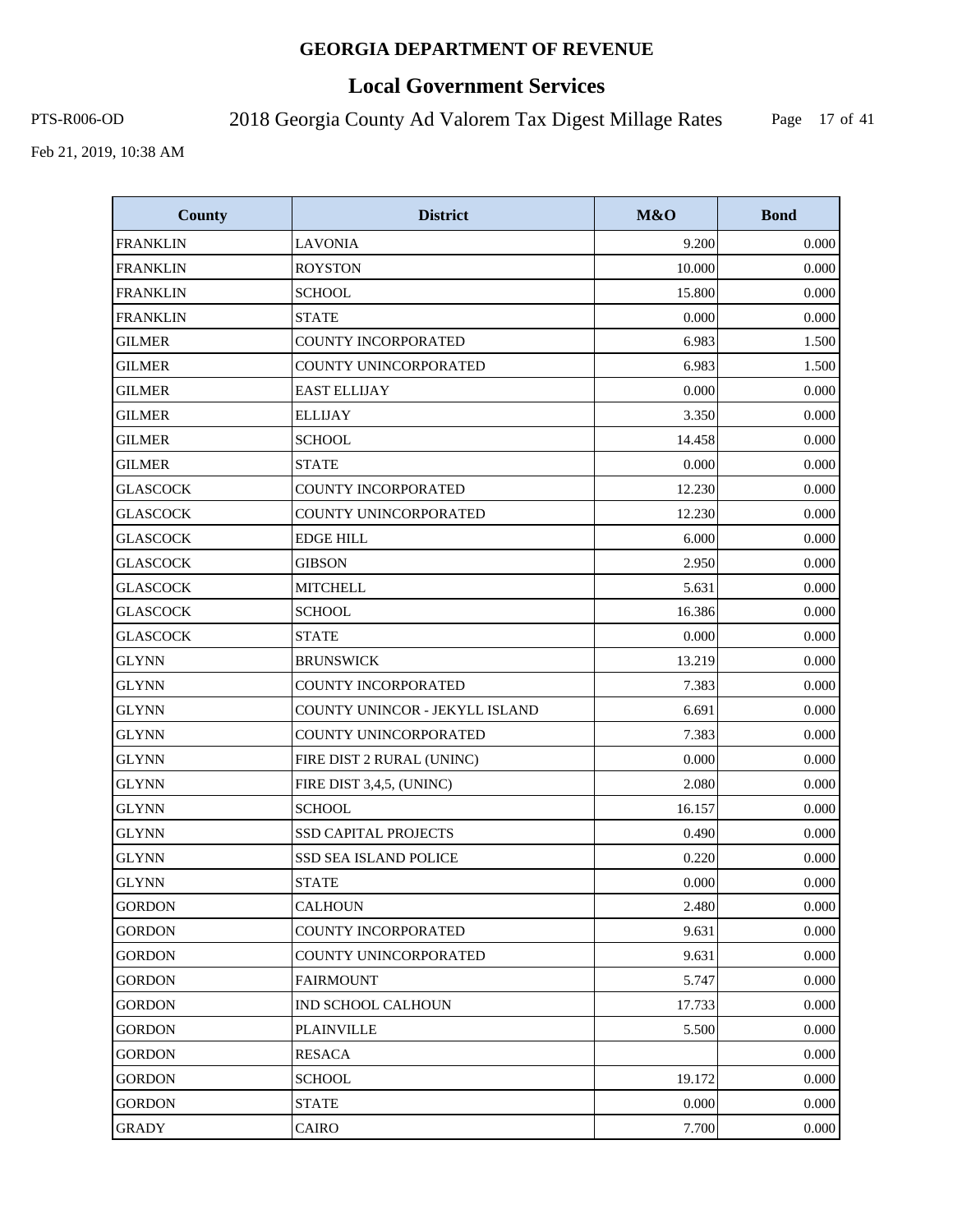# **Local Government Services**

PTS-R006-OD 2018 Georgia County Ad Valorem Tax Digest Millage Rates

Page 18 of 41

| <b>County</b>   | <b>District</b>               | M&O    | <b>Bond</b> |
|-----------------|-------------------------------|--------|-------------|
| <b>GRADY</b>    | COUNTY INCORPORATED           | 15.390 | 0.000       |
| <b>GRADY</b>    | COUNTY UNINCORPORATED         | 15.390 | 0.000       |
| <b>GRADY</b>    | <b>SCHOOL</b>                 | 13.700 | 0.000       |
| <b>GRADY</b>    | <b>STATE</b>                  | 0.000  | 0.000       |
| <b>GRADY</b>    | WHIGHAM                       | 5.788  | 0.000       |
| <b>GREENE</b>   | <b>COUNTY INCORPORATED</b>    | 5.809  | 0.000       |
| <b>GREENE</b>   | COUNTY UNINCORPORATED         | 5.409  | 0.000       |
| <b>GREENE</b>   | <b>COUNTY WIDE LIBRARY</b>    | 0.149  | 0.000       |
| <b>GREENE</b>   | <b>COUNTY WIDE RECREATION</b> | 0.308  | 0.000       |
| <b>GREENE</b>   | FIRE DIST GREENSBORO          | 0.494  | 0.000       |
| <b>GREENE</b>   | FIRE DIST GRESHAMVILLE        | 1.518  | 0.000       |
| <b>GREENE</b>   | FIRE DIST LIBERTY             | 0.753  | 0.000       |
| <b>GREENE</b>   | FIRE DIST OLD SALEM           | 0.855  | 0.000       |
| GREENE          | <b>FIRE DIST SILOAM</b>       | 1.225  | 0.000       |
| <b>GREENE</b>   | FIRE DIST UNION POINT         | 1.366  | 0.000       |
| <b>GREENE</b>   | FIRE DIST WALKER CHURCH       | 0.676  | 0.000       |
| <b>GREENE</b>   | FIRE DIST WHITE PLAINS        | 0.000  | 0.000       |
| <b>GREENE</b>   | FIRE DIST WOODVILLE           | 1.280  | 0.000       |
| <b>GREENE</b>   | <b>GREENSBORO</b>             | 6.634  | 0.000       |
| <b>GREENE</b>   | <b>SCHOOL</b>                 | 14.724 | 0.000       |
| <b>GREENE</b>   | <b>SILOAM</b>                 | 0.000  | 0.000       |
| <b>GREENE</b>   | <b>STATE</b>                  | 0.000  | 0.000       |
| <b>GREENE</b>   | <b>UNION POINT</b>            | 9.862  | 0.000       |
| <b>GREENE</b>   | <b>WHITE PLAINS</b>           |        | 0.000       |
| <b>GREENE</b>   | <b>WOODVILLE</b>              | 0.000  | 0.000       |
| <b>GWINNETT</b> | <b>AUBURN - GWINNETT</b>      | 4.931  | 0.000       |
| <b>GWINNETT</b> | <b>BERKELEY LAKE</b>          | 2.005  | 0.000       |
| <b>GWINNETT</b> | <b>BRASELTON</b>              | 0.000  | 0.000       |
| <b>GWINNETT</b> | <b>BUFORD</b>                 | 0.000  | 0.000       |
| <b>GWINNETT</b> | <b>CID BRASELTON</b>          | 5.000  | 0.000       |
| <b>GWINNETT</b> | <b>CID EVERMORE</b>           | 5.000  | 0.000       |
| <b>GWINNETT</b> | CID GWINNETT PLACE            | 4.000  | 0.000       |
| <b>GWINNETT</b> | <b>CID GWINNETT VILLAGE</b>   | 5.000  | 0.000       |
| <b>GWINNETT</b> | <b>CID LILBURN</b>            | 5.000  | 0.000       |
| <b>GWINNETT</b> | <b>CID SUGARLOAF</b>          | 3.500  | 0.000       |
| <b>GWINNETT</b> | <b>COUNTY FIRE AND EMS</b>    | 3.200  | 0.000       |
| <b>GWINNETT</b> | COUNTY INCORPORATED           | 7.209  | 0.000       |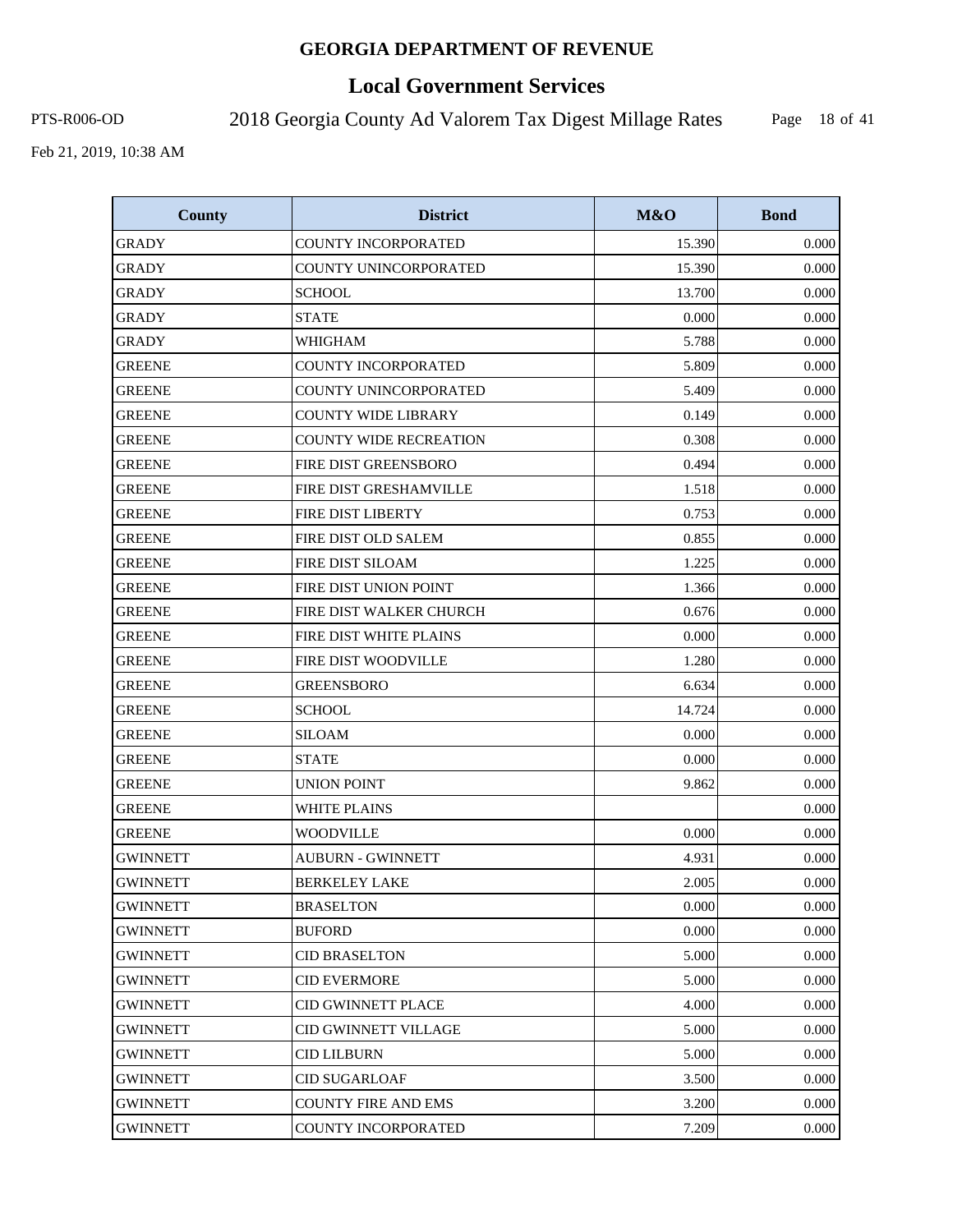# **Local Government Services**

PTS-R006-OD 2018 Georgia County Ad Valorem Tax Digest Millage Rates

Page 19 of 41

| <b>County</b>    | <b>District</b>                | <b>M&amp;O</b> | <b>Bond</b> |
|------------------|--------------------------------|----------------|-------------|
| <b>GWINNETT</b>  | <b>COUNTY POLICE SSD</b>       | 1.600          | 0.000       |
| <b>GWINNETT</b>  | COUNTY UNINC DEV AND CODE ENF  | 0.360          | 0.000       |
| <b>GWINNETT</b>  | COUNTY UNINCORPORATED          | 7.209          | 0.000       |
| <b>GWINNETT</b>  | <b>COUNTY WIDE RECREATION</b>  | 0.950          | 0.000       |
| <b>GWINNETT</b>  | <b>DACULA</b>                  | 4.806          | 0.000       |
| <b>GWINNETT</b>  | <b>DULUTH</b>                  | 6.551          | 0.000       |
| <b>GWINNETT</b>  | <b>GRAYSON</b>                 | 2.100          | 0.000       |
| GWINNETT         | IND SCHOOL BUFORD              | 12.750         | 0.000       |
| <b>GWINNETT</b>  | <b>LAWRENCEVILLE</b>           | 1.826          | 0.000       |
| <b>GWINNETT</b>  | <b>LILBURN</b>                 | 4.430          | 0.000       |
| <b>GWINNETT</b>  | <b>LOGANVILLE</b>              | 12.320         | 0.000       |
| <b>GWINNETT</b>  | <b>NORCROSS</b>                | 5.749          | 0.000       |
| <b>GWINNETT</b>  | PEACHTREE CORNERS              | 0.000          | 0.000       |
| <b>GWINNETT</b>  | <b>REST HAVEN</b>              | 0.000          | 0.000       |
| <b>GWINNETT</b>  | <b>SCHOOL</b>                  | 19.800         | 1.950       |
| <b>GWINNETT</b>  | <b>SNELLVILLE</b>              | 4.588          | 0.000       |
| <b>GWINNETT</b>  | <b>SSD LOGANVILLE EMS</b>      | 0.000          | 0.000       |
| <b>GWINNETT</b>  | <b>STATE</b>                   | 0.000          | 0.000       |
| GWINNETT         | <b>SUGAR HILL</b>              | 3.800          | 0.000       |
| <b>GWINNETT</b>  | <b>SUWANEE</b>                 | 3.430          | 1.500       |
| <b>GWINNETT</b>  | TAD - DULUTH 2 DOWNTOWN        | 0.000          | 0.000       |
| <b>GWINNETT</b>  | TAD - GWINNETT #1 JIMMY CARTER | 0.000          | 0.000       |
| <b>GWINNETT</b>  | TAD - GWINNETT #2 INDIAN TRAIL | 0.000          | 0.000       |
| <b>GWINNETT</b>  | TAD - GWINNETT #3 PARK PLACE   | 0.000          | 0.000       |
| <b>GWINNETT</b>  | TAD - GWINNETT #4 LAKE LUCERNE | 0.000          | 0.000       |
| <b>GWINNETT</b>  | TAD - GWINNETT #5 GW PLACE     | 0.000          | 0.000       |
| <b>GWINNETT</b>  | TAD - LAWRENCEVILLE #1 HWY 120 | 0.000          | 0.000       |
| <b>GWINNETT</b>  | TAD - LILBURN                  | 0.000          | 0.000       |
| GWINNETT         | TAD - NORCROSS #1 CENTER EAST  | 0.000          | 0.000       |
| GWINNETT         | TAD - SUWANEE GATEWAY          | 0.000          | 0.000       |
| <b>HABERSHAM</b> | ALTO - HABERSHAM               | 5.580          | 0.000       |
| HABERSHAM        | <b>BALDWIN - HABERSHAM</b>     | 7.553          | 0.000       |
| <b>HABERSHAM</b> | <b>CLARKESVILLE</b>            | 6.350          | 0.000       |
| HABERSHAM        | CORNELIA                       | 8.500          | 0.000       |
| <b>HABERSHAM</b> | COUNTY INCORPORATED            | 11.543         | 0.000       |
| <b>HABERSHAM</b> | COUNTY UNINCORPORATED          | 11.543         | 0.000       |
| <b>HABERSHAM</b> | COUNTY WIDE HOSPITAL           | 0.447          | 1.203       |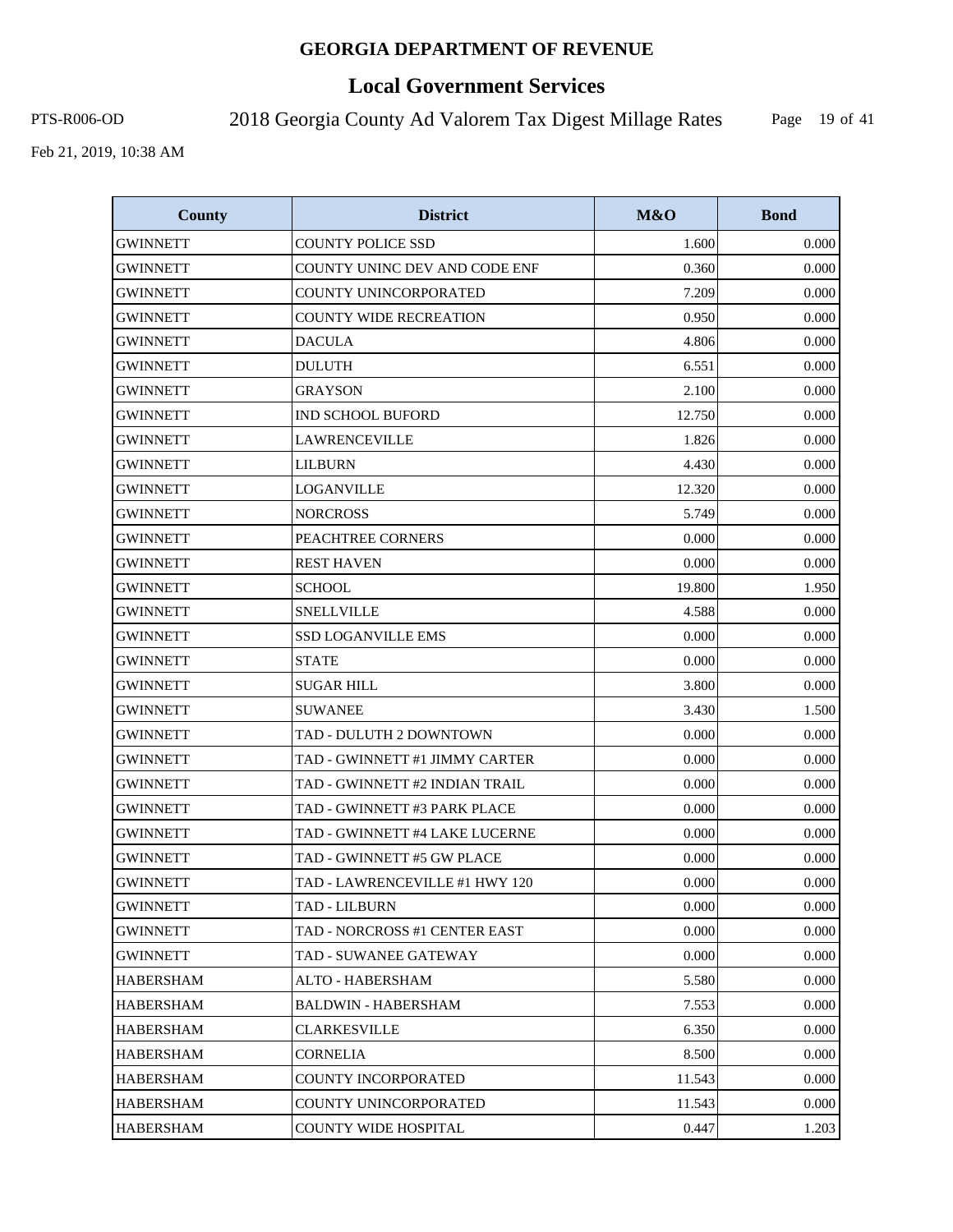# **Local Government Services**

PTS-R006-OD 2018 Georgia County Ad Valorem Tax Digest Millage Rates

Page 20 of 41

| <b>County</b>    | <b>District</b>                   | M&O    | <b>Bond</b> |
|------------------|-----------------------------------|--------|-------------|
| <b>HABERSHAM</b> | <b>DEMOREST</b>                   | 6.280  | 0.000       |
| <b>HABERSHAM</b> | <b>MOUNT AIRY</b>                 | 3.910  | 0.000       |
| <b>HABERSHAM</b> | <b>SCHOOL</b>                     | 13.520 | 0.000       |
| <b>HABERSHAM</b> | <b>STATE</b>                      | 0.000  | 0.000       |
| <b>HABERSHAM</b> | <b>TALLULAH FALLS</b>             | 5.868  | 0.000       |
| <b>HALL</b>      | <b>BRASELTON</b>                  | 0.000  | 0.000       |
| <b>HALL</b>      | <b>BUFORD</b>                     | 0.000  | 0.000       |
| <b>HALL</b>      | <b>CID BRASELTON</b>              | 5.000  | 0.000       |
| <b>HALL</b>      | <b>CLERMONT</b>                   | 0.000  | 0.000       |
| <b>HALL</b>      | COUNTY DEVELOPMENT SVC            | 1.005  | 0.000       |
| <b>HALL</b>      | COUNTY FIRE DISTRICT (INC)        | 4.080  | 0.000       |
| <b>HALL</b>      | COUNTY INCORPORATED               | 5.360  | 0.000       |
| <b>HALL</b>      | <b>COUNTY PARKS</b>               | 0.364  | 0.000       |
| <b>HALL</b>      | <b>COUNTY UNINC FIRE DISTRICT</b> | 2.650  | 0.000       |
| <b>HALL</b>      | COUNTY UNINCORPORATED             | 5.360  | 0.000       |
| <b>HALL</b>      | <b>COUNTY WIDE EMERGENCY SVC</b>  | 0.571  | 0.000       |
| <b>HALL</b>      | <b>FLOWERY BRANCH</b>             | 3.264  | 0.000       |
| <b>HALL</b>      | <b>GAINESVILLE 100%</b>           | 3.364  | 0.000       |
| <b>HALL</b>      | <b>GILLSVILLE</b>                 | 0.000  | 0.000       |
| <b>HALL</b>      | <b>IND SCHOOL BUFORD</b>          | 12.750 | 0.000       |
| <b>HALL</b>      | IND SCHOOL GAINESVILLE 100%       | 6.850  | 0.000       |
| <b>HALL</b>      | <b>LULA</b>                       | 0.000  | 0.000       |
| <b>HALL</b>      | <b>OAKWOOD</b>                    | 4.174  | 0.000       |
| <b>HALL</b>      | <b>SCHOOL</b>                     | 18.200 | 0.000       |
| <b>HALL</b>      | <b>STATE</b>                      | 0.000  | 0.000       |
| <b>HALL</b>      | TAD - FLOWERY BRANCH              | 0.000  | 0.000       |
| <b>HALL</b>      | TAD - GAINESVILLE LAKESHORE ML    | 0.000  | 0.000       |
| <b>HALL</b>      | TAD - GAINESVILLE MIDTOWN         | 0.000  | 0.000       |
| <b>HALL</b>      | TAD - OAKWOOD                     | 0.000  | 0.000       |
| <b>HANCOCK</b>   | COUNTY INCORPORATED               | 16.788 | 0.000       |
| <b>HANCOCK</b>   | COUNTY UNINCORPORATED             | 16.788 | 0.000       |
| <b>HANCOCK</b>   | <b>SCHOOL</b>                     | 14.425 | 0.000       |
| <b>HANCOCK</b>   | <b>SPARTA</b>                     | 14.513 | 0.000       |
| <b>HANCOCK</b>   | <b>STATE</b>                      | 0.000  | 0.000       |
| <b>HARALSON</b>  | <b>BREMEN 40% - HARALSON</b>      | 6.133  | 0.000       |
| <b>HARALSON</b>  | <b>BUCHANAN 100%</b>              | 4.636  | 0.000       |
| <b>HARALSON</b>  | <b>COUNTY FIRE 1, 4</b>           | 2.140  | 0.000       |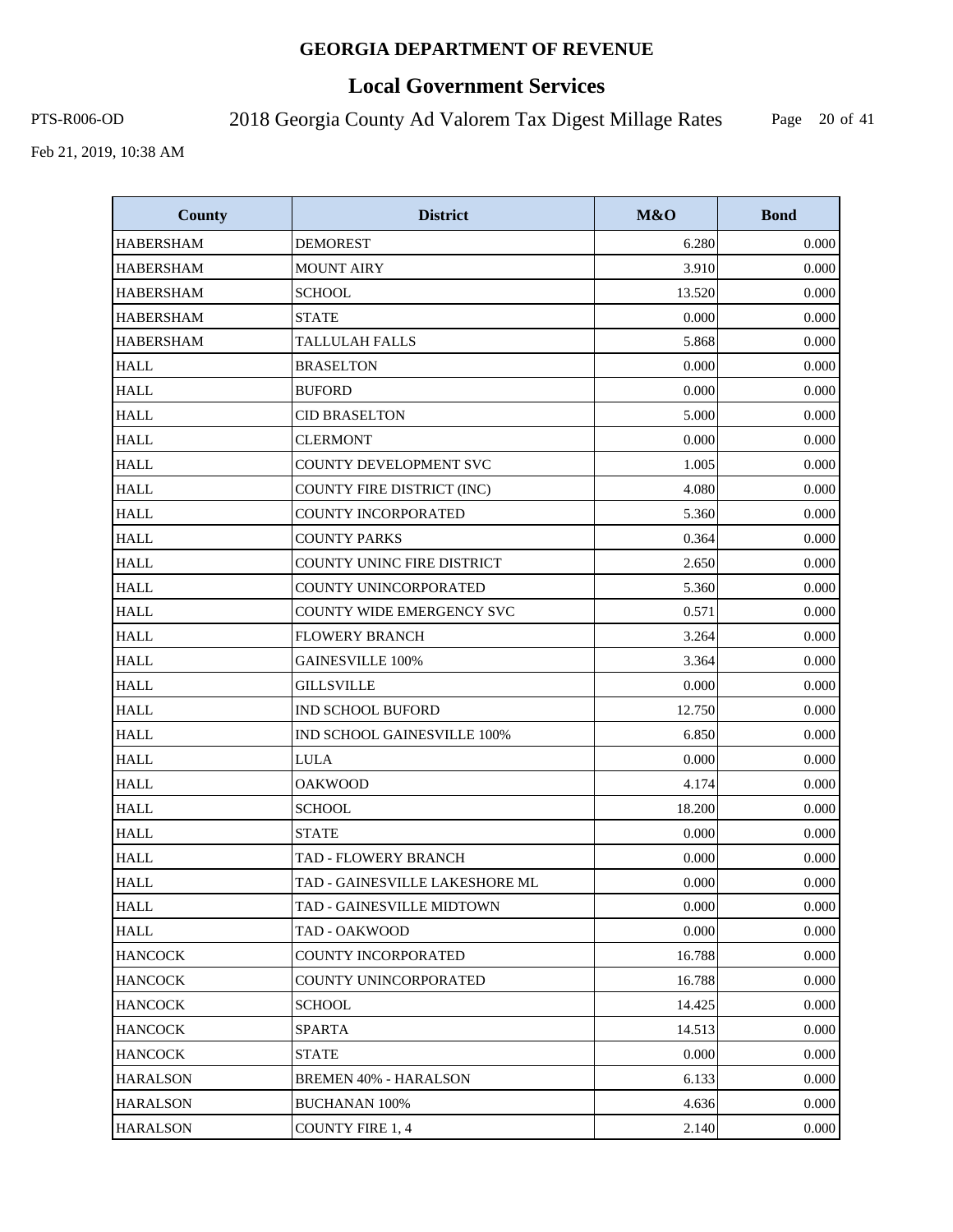# **Local Government Services**

PTS-R006-OD 2018 Georgia County Ad Valorem Tax Digest Millage Rates

Page 21 of 41

| <b>County</b>   | <b>District</b>                | M&O    | <b>Bond</b> |
|-----------------|--------------------------------|--------|-------------|
| <b>HARALSON</b> | COUNTY FIRE 3, 5, 6            | 4.800  | 0.000       |
| <b>HARALSON</b> | COUNTY INCORPORATED            | 10.640 | 0.000       |
| <b>HARALSON</b> | <b>COUNTY RECREATION SSD</b>   | 0.630  | 0.000       |
| <b>HARALSON</b> | <b>COUNTY SANITATION</b>       | 0.540  | 0.000       |
| <b>HARALSON</b> | COUNTY UNINCORPORATED          | 10.640 | 0.000       |
| <b>HARALSON</b> | <b>IND SCHOOL BREMEN 40%</b>   | 14.950 | 0.000       |
| <b>HARALSON</b> | <b>SCHOOL</b>                  | 15.607 | 0.000       |
| <b>HARALSON</b> | <b>STATE</b>                   | 0.000  | 0.000       |
| <b>HARALSON</b> | <b>TALLAPOOSA</b>              | 7.250  | 0.000       |
| <b>HARALSON</b> | <b>TEMPLE</b>                  | 6.127  | 0.000       |
| <b>HARALSON</b> | <b>WACO</b>                    | 3.000  | 0.000       |
| <b>HARRIS</b>   | <b>COUNTY INC - OTHER</b>      | 8.630  | 0.000       |
| <b>HARRIS</b>   | <b>COUNTY INC - WEST POINT</b> | 5.178  | 0.000       |
| <b>HARRIS</b>   | COUNTY UNINCORPORATED          | 8.630  | 0.000       |
| <b>HARRIS</b>   | <b>HAMILTON</b>                | 7.025  | 0.000       |
| <b>HARRIS</b>   | PINE MOUNTAIN                  | 10.770 | 0.000       |
| <b>HARRIS</b>   | <b>SCHOOL</b>                  | 17.910 | 0.650       |
| <b>HARRIS</b>   | <b>SHILOH</b>                  | 5.500  | 0.000       |
| <b>HARRIS</b>   | <b>STATE</b>                   | 0.000  | 0.000       |
| <b>HARRIS</b>   | <b>WAVERLY HALL</b>            | 8.238  | 0.000       |
| <b>HARRIS</b>   | WEST POINT WITH ANNEX          | 9.257  | 0.000       |
| <b>HART</b>     | <b>BOWERSVILLE</b>             | 1.000  | 0.000       |
| <b>HART</b>     | <b>CANON</b>                   | 0.000  | 0.000       |
| <b>HART</b>     | COUNTY INCORPORATED            | 5.961  | 0.000       |
| <b>HART</b>     | COUNTY UNINCORPORATED          | 5.961  | 0.000       |
| <b>HART</b>     | <b>COUNTY WIDE EMS</b>         | 0.500  | 0.000       |
| <b>HART</b>     | <b>HARTWELL</b>                | 10.700 | 0.000       |
| <b>HART</b>     | <b>ROYSTON</b>                 | 10.000 | 0.000       |
| <b>HART</b>     | <b>SCHOOL</b>                  | 13.311 | 0.000       |
| <b>HART</b>     | <b>STATE</b>                   | 0.000  | 0.000       |
| <b>HEARD</b>    | <b>CENTRALHATCHEE</b>          | 0.000  | 0.000       |
| <b>HEARD</b>    | <b>COUNTY INCORPORATED</b>     | 6.832  | 0.000       |
| <b>HEARD</b>    | COUNTY UNINCORPORATED          | 6.832  | 0.000       |
| <b>HEARD</b>    | <b>EPHESUS</b>                 | 0.000  | 0.000       |
| <b>HEARD</b>    | <b>FRANKLIN</b>                | 3.405  | 0.000       |
| <b>HEARD</b>    | <b>SCHOOL</b>                  | 15.396 | 0.000       |
| <b>HEARD</b>    | <b>STATE</b>                   | 0.000  | 0.000       |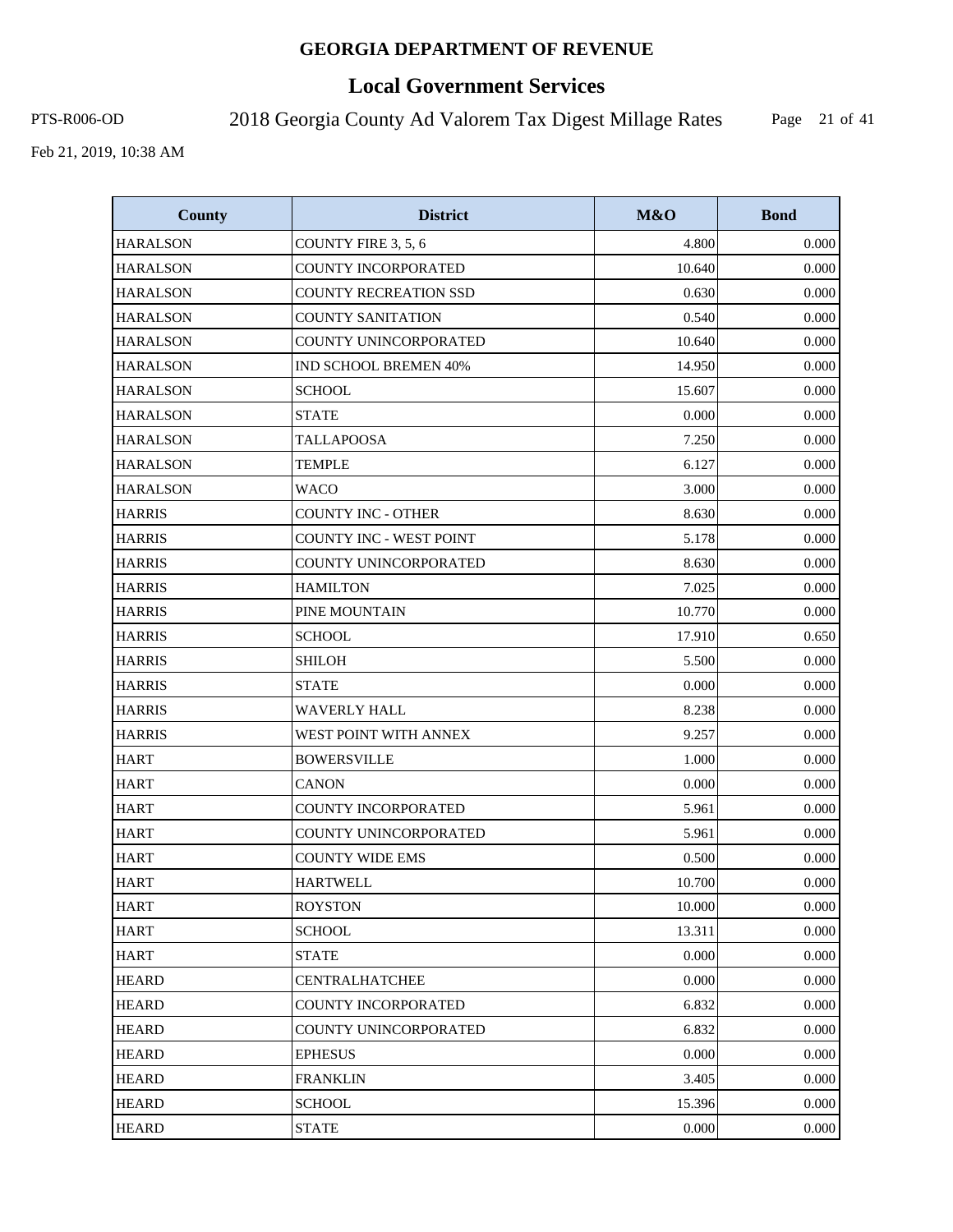# **Local Government Services**

PTS-R006-OD 2018 Georgia County Ad Valorem Tax Digest Millage Rates

Page 22 of 41

| <b>County</b>  | <b>District</b>                 | M&O    | <b>Bond</b> |
|----------------|---------------------------------|--------|-------------|
| <b>HENRY</b>   | <b>COUNTY INC - HAMPTON</b>     | 10.921 | 0.000       |
| <b>HENRY</b>   | COUNTY INC - LOCUST GROVE       | 10.921 | 0.000       |
| <b>HENRY</b>   | COUNTY INC - MCDONOUGH          | 10.301 | 0.000       |
| <b>HENRY</b>   | <b>COUNTY INC - STOCKBRIDGE</b> | 12.733 | 0.000       |
| <b>HENRY</b>   | COUNTY UNINCORPORATED           | 12.733 | 0.000       |
| <b>HENRY</b>   | <b>COUNTY WIDE WATER BOND</b>   | 0.000  | 2.000       |
| <b>HENRY</b>   | <b>HAMPTON</b>                  | 0.000  | 0.000       |
| <b>HENRY</b>   | <b>LOCUST GROVE</b>             | 0.000  | 0.000       |
| <b>HENRY</b>   | <b>MCDONOUGH</b>                | 4.083  | 0.000       |
| <b>HENRY</b>   | <b>SCHOOL</b>                   | 20.000 | 3.628       |
| <b>HENRY</b>   | <b>STATE</b>                    | 0.000  | 0.000       |
| <b>HENRY</b>   | <b>STOCKBRIDGE</b>              | 0.000  | 0.000       |
| <b>HOUSTON</b> | <b>CENTERVILLE</b>              | 11.971 | 0.000       |
| <b>HOUSTON</b> | <b>COUNTY FIRE DISTRICT</b>     | 1.177  | 0.000       |
| <b>HOUSTON</b> | <b>COUNTY INCORPORATED</b>      | 9.935  | 0.000       |
| <b>HOUSTON</b> | <b>COUNTY UNINCORPORATED</b>    | 9.935  | 0.000       |
| <b>HOUSTON</b> | PERRY - HOUSTON                 | 14.050 | 0.000       |
| <b>HOUSTON</b> | <b>ROBINS AFB (UNINC)</b>       | 0.000  | 0.000       |
| <b>HOUSTON</b> | <b>SCHOOL</b>                   | 13.297 | 0.000       |
| <b>HOUSTON</b> | <b>STATE</b>                    | 0.000  | 0.000       |
| <b>HOUSTON</b> | TAD - WARNER ROBINS             | 0.000  | 0.000       |
| <b>HOUSTON</b> | <b>WARNER ROBINS - HOUSTON</b>  | 9.980  | 0.000       |
| <b>IRWIN</b>   | <b>COUNTY INCORPORATED</b>      | 14.868 | 0.000       |
| <b>IRWIN</b>   | COUNTY UNINC INDUSTRIAL AUTH    | 0.950  | 0.000       |
| <b>IRWIN</b>   | COUNTY UNINCORPORATED           | 14.868 | 0.000       |
| <b>IRWIN</b>   | <b>OCILLA</b>                   | 17.050 | 0.950       |
| <b>IRWIN</b>   | <b>SCHOOL</b>                   | 15.682 | 0.000       |
| <b>IRWIN</b>   | <b>STATE</b>                    | 0.000  | 0.000       |
| JACKSON        | ARCADE                          |        | 0.000       |
| <b>JACKSON</b> | <b>BRASELTON</b>                | 0.000  | 0.000       |
| <b>JACKSON</b> | <b>COMMERCE</b>                 | 3.817  | 0.000       |
| <b>JACKSON</b> | COUNTY INCORPORATED             | 10.933 | 0.000       |
| <b>JACKSON</b> | <b>COUNTY SCHOOL BOND</b>       | 0.000  | 2.700       |
| JACKSON        | COUNTY UNINCORPORATED           | 9.416  | 0.000       |
| <b>JACKSON</b> | FIRE DIST ARCADE                | 1.640  | 0.000       |
| <b>JACKSON</b> | FIRE DIST CENTRAL JACKSON       | 2.195  | 0.000       |
| <b>JACKSON</b> | FIRE DIST EAST JACKSON          | 1.600  | 0.000       |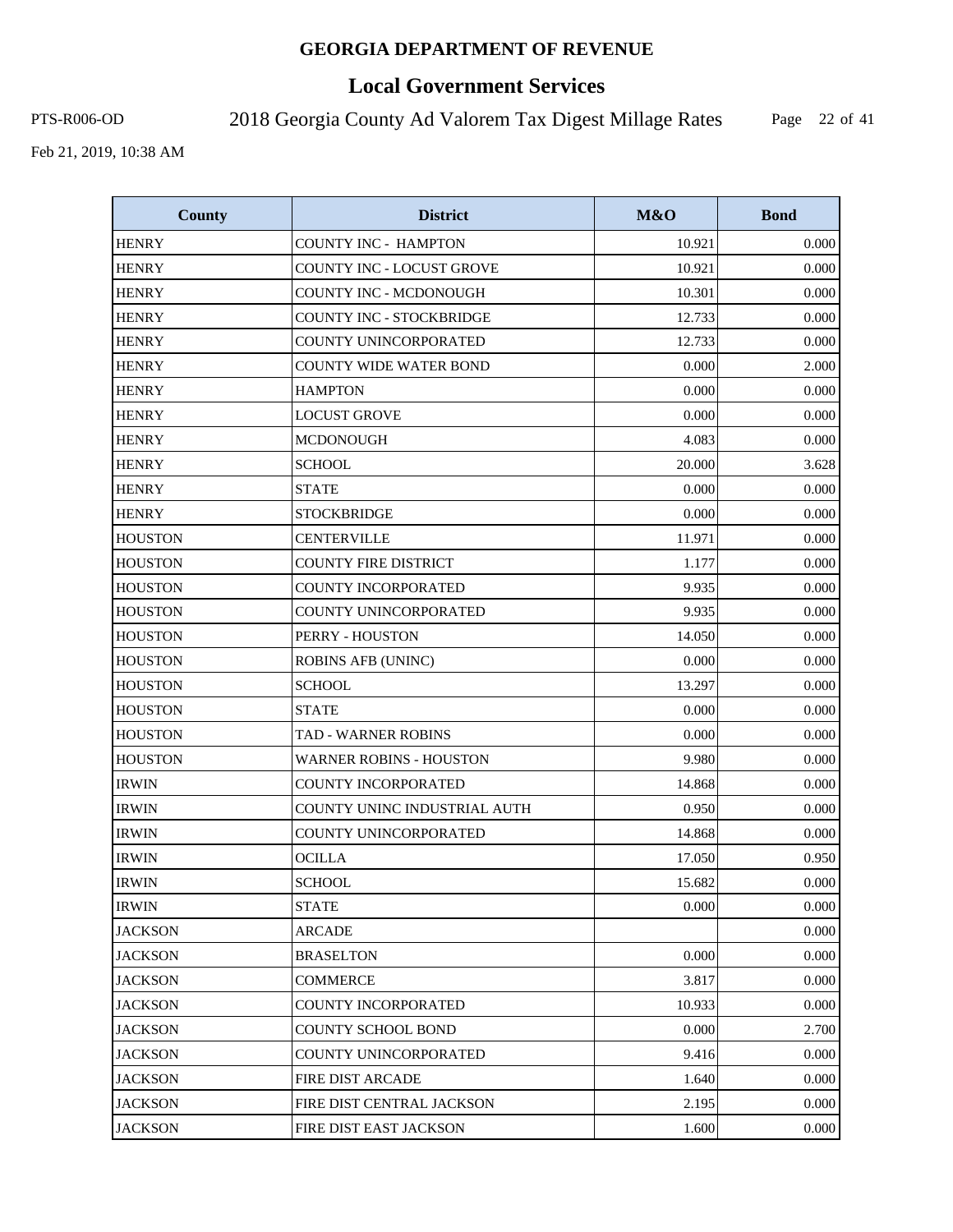# **Local Government Services**

PTS-R006-OD 2018 Georgia County Ad Valorem Tax Digest Millage Rates

Page 23 of 41

| <b>County</b>     | <b>District</b>                | M&O    | <b>Bond</b> |
|-------------------|--------------------------------|--------|-------------|
| <b>JACKSON</b>    | FIRE DIST HARRISBURG           | 2.000  | 0.000       |
| <b>JACKSON</b>    | <b>FIRE DIST JACKSON TRAIL</b> | 1.950  | 0.000       |
| <b>JACKSON</b>    | FIRE DIST MAYSVILLE            | 1.800  | 0.000       |
| <b>JACKSON</b>    | FIRE DIST NICHOLSON/CENTER     | 1.500  | 0.000       |
| <b>JACKSON</b>    | FIRE DIST NORTH JACKSON        | 0.700  | 0.000       |
| <b>JACKSON</b>    | FIRE DIST PLAINVIEW            | 1.250  | 0.000       |
| <b>JACKSON</b>    | FIRE DIST SOUTH JACKSON        | 1.950  | 0.000       |
| <b>JACKSON</b>    | FIRE DIST WEST JACKSON         | 3.630  | 0.000       |
| <b>JACKSON</b>    | <b>HOSCHTON</b>                | 0.000  | 0.000       |
| <b>JACKSON</b>    | IND SCHOOL COMMERCE            | 18.694 | 3.000       |
| <b>JACKSON</b>    | IND SCHOOL JEFFERSON           | 15.157 | 3.845       |
| <b>JACKSON</b>    | <b>JEFFERSON</b>               | 5.900  | 0.000       |
| <b>JACKSON</b>    | <b>MAYSVILLE - JACKSON</b>     | 0.360  | 0.000       |
| <b>JACKSON</b>    | <b>NICHOLSON</b>               | 0.000  | 0.000       |
| <b>JACKSON</b>    | PENDERGRASS                    | 3.000  | 0.000       |
| <b>JACKSON</b>    | <b>SCHOOL</b>                  | 18.858 | 0.000       |
| <b>JACKSON</b>    | <b>STATE</b>                   | 0.000  | 0.000       |
| <b>JACKSON</b>    | <b>TAD - BRAZELTON</b>         | 0.000  | 0.000       |
| <b>JACKSON</b>    | <b>TALMO</b>                   | 0.000  | 0.000       |
| <b>JASPER</b>     | COUNTY INCORPORATED            | 15.904 | 0.000       |
| <b>JASPER</b>     | COUNTY UNINCORPORATED          | 15.904 | 0.000       |
| <b>JASPER</b>     | <b>COUNTY WIDE HOSPITAL</b>    | 0.884  | 0.000       |
| <b>JASPER</b>     | <b>MONTICELLO</b>              | 5.864  | 0.000       |
| <b>JASPER</b>     | <b>SCHOOL</b>                  | 17.990 | 0.000       |
| <b>JASPER</b>     | <b>SHADY DALE</b>              | 0.000  | 0.000       |
| <b>JASPER</b>     | <b>STATE</b>                   | 0.000  | 0.000       |
| <b>JEFF DAVIS</b> | COUNTY INCORPORATED            | 15.380 | 0.000       |
| <b>JEFF DAVIS</b> | COUNTY UNINCORPORATED          | 15.380 | 0.000       |
| <b>JEFF DAVIS</b> | <b>DENTON (UNINC)</b>          | 0.000  | 0.000       |
| <b>JEFF DAVIS</b> | <b>HAZLEHURST</b>              | 8.000  | 0.000       |
| <b>JEFF DAVIS</b> | <b>SCHOOL</b>                  | 14.000 | 0.000       |
| <b>JEFF DAVIS</b> | STATE                          | 0.000  | 0.000       |
| <b>JEFFERSON</b>  | <b>AVERA</b>                   | 5.000  | 0.000       |
| <b>JEFFERSON</b>  | <b>BARTOW</b>                  | 9.000  | 0.000       |
| <b>JEFFERSON</b>  | <b>COUNTY INCORPORATED</b>     | 18.089 | 0.000       |
| <b>JEFFERSON</b>  | COUNTY UNINCORPORATED          | 18.089 | 0.000       |
| <b>JEFFERSON</b>  | <b>LOUISVILLE</b>              | 9.762  | 0.000       |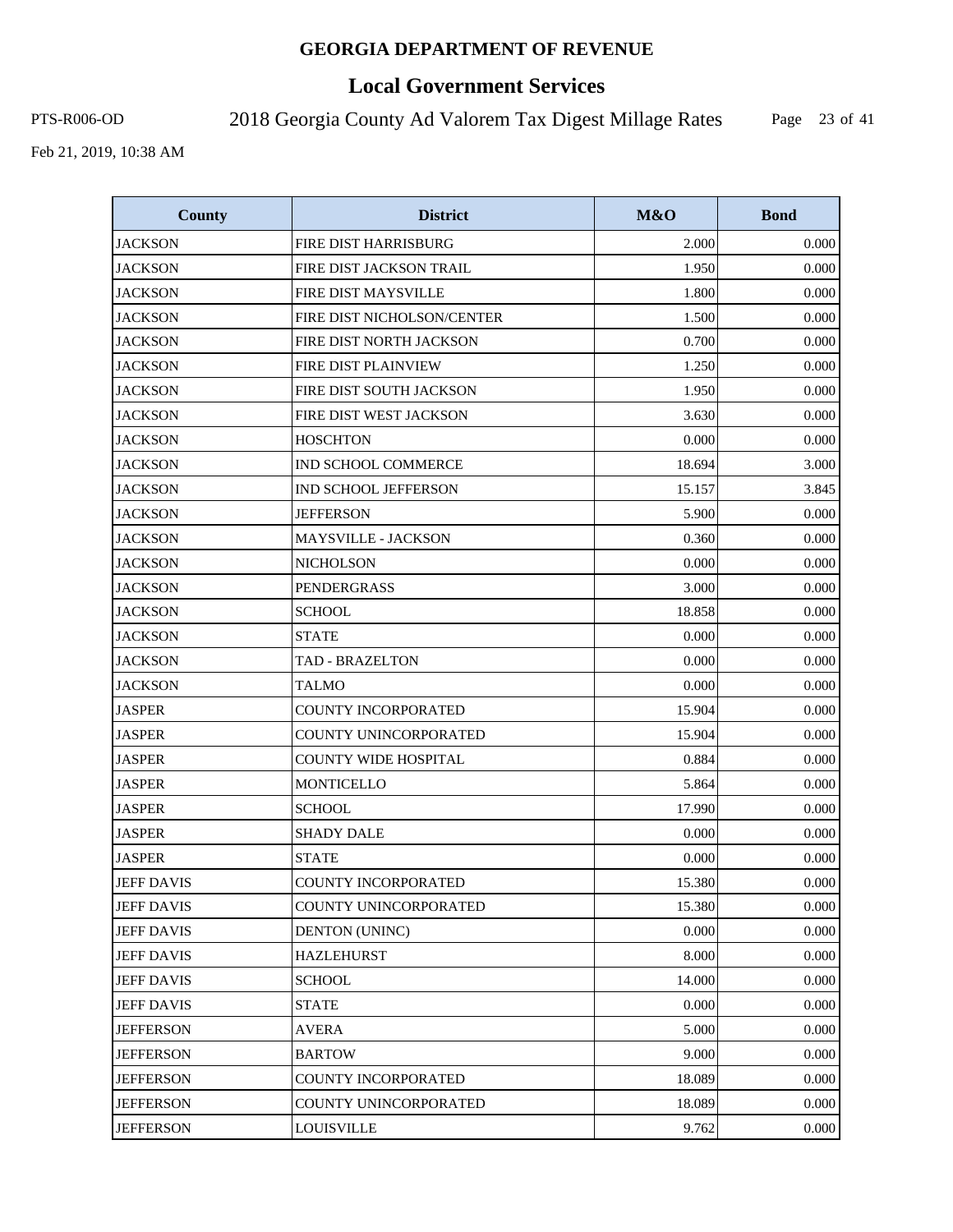# **Local Government Services**

PTS-R006-OD 2018 Georgia County Ad Valorem Tax Digest Millage Rates

Page 24 of 41

| <b>County</b>    | <b>District</b>            | M&O    | <b>Bond</b> |
|------------------|----------------------------|--------|-------------|
| <b>JEFFERSON</b> | <b>SCHOOL</b>              | 15.867 | 0.000       |
| <b>JEFFERSON</b> | <b>STAPLETON</b>           | 8.000  | 0.000       |
| <b>JEFFERSON</b> | <b>STATE</b>               | 0.000  | 0.000       |
| <b>JEFFERSON</b> | <b>WADLEY</b>              | 16.000 | 0.000       |
| <b>JEFFERSON</b> | <b>WRENS</b>               | 14.937 | 0.000       |
| <b>JENKINS</b>   | <b>COUNTY INCORPORATED</b> | 10.195 | 0.000       |
| <b>JENKINS</b>   | COUNTY UNINCORPORATED      | 10.195 | 0.000       |
| <b>JENKINS</b>   | <b>MILLEN</b>              | 8.073  | 0.000       |
| <b>JENKINS</b>   | <b>SCHOOL</b>              | 15.466 | 0.000       |
| <b>JENKINS</b>   | <b>STATE</b>               | 0.000  | 0.000       |
| <b>JOHNSON</b>   | <b>ADRIAN</b>              | 11.000 | 0.000       |
| <b>JOHNSON</b>   | COUNTY INCORPORATED        | 15.349 | 0.000       |
| <b>JOHNSON</b>   | COUNTY UNINCORPORATED      | 15.349 | 0.000       |
| <b>JOHNSON</b>   | <b>KITE</b>                | 8.021  | 0.000       |
| <b>JOHNSON</b>   | <b>SCHOOL</b>              | 14.844 | 0.000       |
| <b>JOHNSON</b>   | <b>STATE</b>               | 0.000  | 0.000       |
| <b>JOHNSON</b>   | WRIGHTSVILLE               | 12.517 | 0.000       |
| <b>JONES</b>     | COUNTY INCORPORATED        | 17.649 | 0.000       |
| <b>JONES</b>     | COUNTY UNINCORPORATED      | 16.197 | 0.000       |
| <b>JONES</b>     | <b>GRAY</b>                | 9.500  | 0.000       |
| <b>JONES</b>     | NORTH RIVER BOND (UNINC)   | 0.000  | 1.330       |
| <b>JONES</b>     | <b>SCHOOL</b>              | 18.000 | 1.788       |
| <b>JONES</b>     | <b>STATE</b>               | 0.000  | 0.000       |
| <b>LAMAR</b>     | <b>BARNESVILLE</b>         | 3.977  | 0.000       |
| <b>LAMAR</b>     | COUNTY INCORPORATED        | 12.621 | 0.000       |
| <b>LAMAR</b>     | COUNTY UNINCORPORATED      | 12.621 | 0.000       |
| <b>LAMAR</b>     | <b>MILNER</b>              | 3.838  | 0.000       |
| <b>LAMAR</b>     | <b>SCHOOL</b>              | 16.351 | 1.500       |
| <b>LAMAR</b>     | <b>STATE</b>               | 0.000  | 0.000       |
| <b>LANIER</b>    | COUNTY INCORPORATED        | 15.808 | 0.000       |
| <b>LANIER</b>    | COUNTY UNINCORPORATED      | 15.808 | 0.000       |
| <b>LANIER</b>    | LAKELAND                   | 11.972 | 0.000       |
| <b>LANIER</b>    | <b>SCHOOL</b>              | 16.868 | 0.000       |
| <b>LANIER</b>    | <b>STATE</b>               | 0.000  | 0.000       |
| <b>LAURENS</b>   | <b>CADWELL</b>             | 4.000  | 0.000       |
| <b>LAURENS</b>   | COUNTY INCORPORATED        | 7.185  | 0.000       |
| <b>LAURENS</b>   | COUNTY UNINCORPORATED      | 7.185  | 0.000       |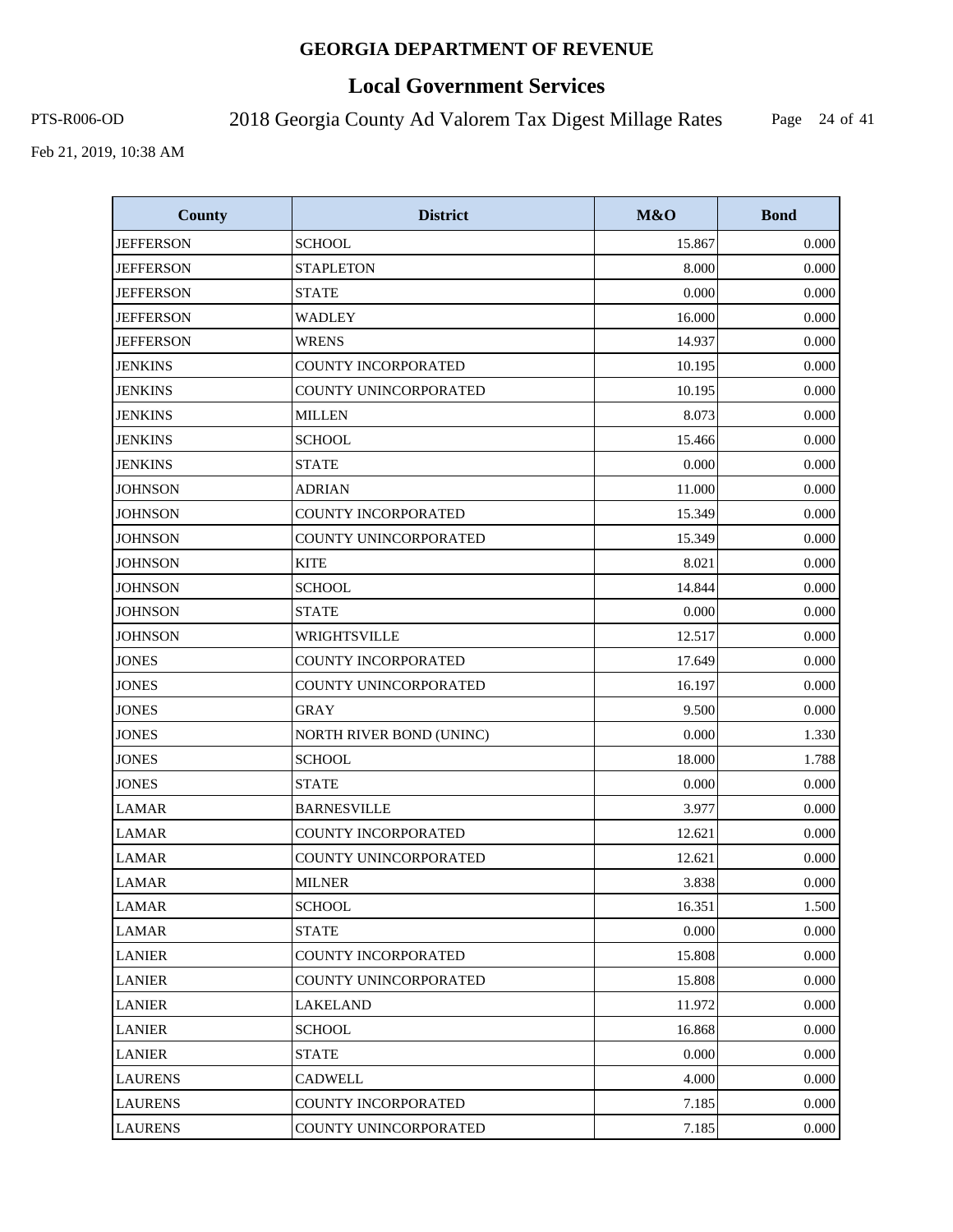# **Local Government Services**

PTS-R006-OD 2018 Georgia County Ad Valorem Tax Digest Millage Rates

Page 25 of 41

| <b>County</b>  | <b>District</b>                    | M&O    | <b>Bond</b> |
|----------------|------------------------------------|--------|-------------|
| <b>LAURENS</b> | <b>DEXTER</b>                      | 2.660  | 0.000       |
| <b>LAURENS</b> | DUBLIN 40%                         | 6.534  | 0.000       |
| <b>LAURENS</b> | <b>DUDLEY</b>                      | 4.700  | 0.000       |
| <b>LAURENS</b> | <b>EAST DUBLIN 47%</b>             | 4.100  | 0.000       |
| <b>LAURENS</b> | IND SCHOOL DUBLIN 40%              | 19.705 | 0.000       |
| <b>LAURENS</b> | <b>MONTROSE</b>                    | 5.000  | 0.000       |
| <b>LAURENS</b> | <b>RENTZ</b>                       | 0.000  | 0.000       |
| <b>LAURENS</b> | <b>SCHOOL</b>                      | 14.683 | 0.000       |
| <b>LAURENS</b> | <b>STATE</b>                       | 0.000  | 0.000       |
| <b>LEE</b>     | <b>COUNTY INCORPORATED</b>         | 14.103 | 0.000       |
| <b>LEE</b>     | COUNTY UNINCORPORATED              | 14.103 | 0.000       |
| <b>LEE</b>     | <b>LEESBURG</b>                    | 5.998  | 0.000       |
| <b>LEE</b>     | <b>SCHOOL</b>                      | 18.600 | 1.000       |
| <b>LEE</b>     | <b>SMITHVILLE</b>                  | 6.500  | 0.000       |
| <b>LEE</b>     | <b>STATE</b>                       | 0.000  | 0.000       |
| <b>LIBERTY</b> | <b>ALLENHURST</b>                  |        | 0.000       |
| <b>LIBERTY</b> | <b>COUNTY INC - HINESVILLE</b>     | 13.835 | 0.000       |
| <b>LIBERTY</b> | <b>COUNTY INC - OTHER</b>          | 14.702 | 0.000       |
| <b>LIBERTY</b> | COUNTY UNINCORPORATED              | 14.702 | 0.000       |
| <b>LIBERTY</b> | <b>COUNTY WIDE HOSPITAL</b>        | 3.843  | 0.000       |
| <b>LIBERTY</b> | <b>COUNTY WIDE INDUSTRIAL AUTH</b> | 2.000  | 0.000       |
| <b>LIBERTY</b> | <b>FLEMINGTON</b>                  | 0.000  | 0.000       |
| <b>LIBERTY</b> | <b>GUMBRANCH</b>                   |        | 0.000       |
| <b>LIBERTY</b> | <b>HINESVILLE</b>                  | 10.700 | 0.000       |
| <b>LIBERTY</b> | <b>MIDWAY</b>                      | 0.000  | 0.000       |
| <b>LIBERTY</b> | <b>RICEBORO</b>                    | 0.000  | 0.000       |
| <b>LIBERTY</b> | <b>SCHOOL</b>                      | 16.500 | 0.000       |
| <b>LIBERTY</b> | <b>STATE</b>                       | 0.000  | 0.000       |
| <b>LIBERTY</b> | WALTHOURVILLE                      | 0.000  | 0.000       |
| <b>LINCOLN</b> | COUNTY INCORPORATED                | 11.188 | 0.000       |
| <b>LINCOLN</b> | COUNTY UNINCORPORATED              | 11.188 | 0.000       |
| LINCOLN        | COUNTY WIDE INDUSTRIAL AUTH        | 1.000  | 0.000       |
| <b>LINCOLN</b> | <b>LINCOLNTON</b>                  | 7.100  | 0.000       |
| <b>LINCOLN</b> | <b>SCHOOL</b>                      | 17.000 | 2.977       |
| <b>LINCOLN</b> | <b>STATE</b>                       | 0.000  | 0.000       |
| <b>LONG</b>    | <b>COUNTY INCORPORATED</b>         | 15.695 | 0.000       |
| <b>LONG</b>    | COUNTY UNINCORPORATED              | 15.695 | 0.000       |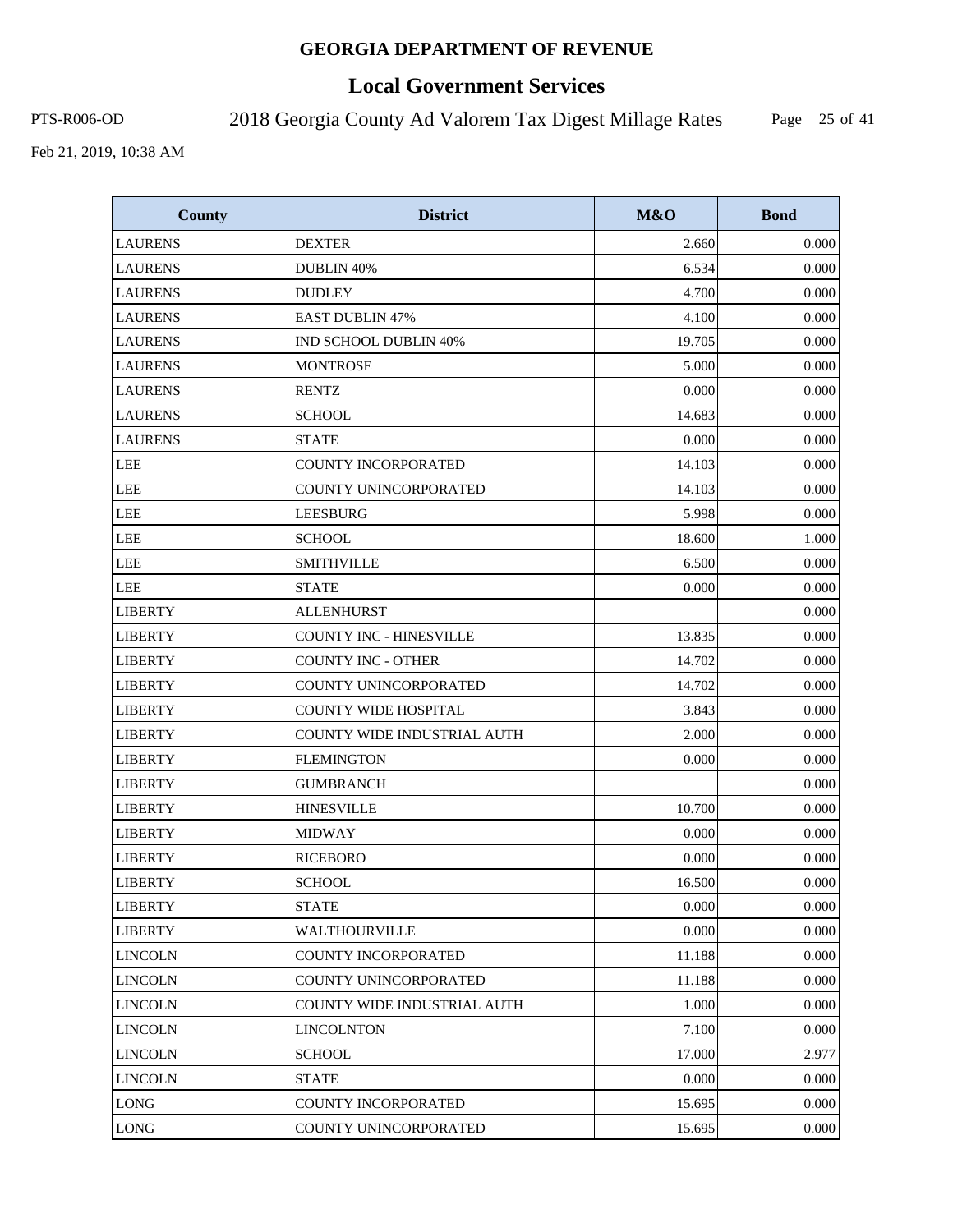# **Local Government Services**

PTS-R006-OD 2018 Georgia County Ad Valorem Tax Digest Millage Rates

Page 26 of 41

| <b>County</b>  | <b>District</b>               | M&O    | <b>Bond</b> |
|----------------|-------------------------------|--------|-------------|
| <b>LONG</b>    | <b>LUDOWICI</b>               | 7.000  | 0.000       |
| <b>LONG</b>    | <b>SCHOOL</b>                 | 14.497 | 1.600       |
| <b>LONG</b>    | <b>STATE</b>                  | 0.000  | 0.000       |
| <b>LOWNDES</b> | <b>COUNTY INCORPORATED</b>    | 8.814  | 0.000       |
| <b>LOWNDES</b> | COUNTY UNINCORPORATED         | 8.814  | 0.000       |
| <b>LOWNDES</b> | COUNTY WIDE INDUSTRIAL AUTH   | 1.000  | 0.000       |
| <b>LOWNDES</b> | <b>COUNTY WIDE RECREATION</b> | 1.250  | 0.000       |
| <b>LOWNDES</b> | DASHER (UNINC)                | 0.000  | 0.000       |
| <b>LOWNDES</b> | <b>HAHIRA</b>                 | 4.750  | 0.000       |
| <b>LOWNDES</b> | <b>IND SCHOOL VALDOSTA</b>    | 16.980 | 0.000       |
| <b>LOWNDES</b> | <b>LAKE PARK</b>              | 7.392  | 0.000       |
| <b>LOWNDES</b> | <b>REMERTON</b>               | 6.655  | 0.000       |
| <b>LOWNDES</b> | <b>SCHOOL</b>                 | 16.541 | 0.000       |
| <b>LOWNDES</b> | SSD VALDOSTA DOWNTOWN         | 5.000  | 0.000       |
| <b>LOWNDES</b> | <b>STATE</b>                  | 0.000  | 0.000       |
| <b>LOWNDES</b> | <b>VALDOSTA</b>               | 7.916  | 0.000       |
| <b>LUMPKIN</b> | <b>COUNTY INCORPORATED</b>    | 13.186 | 0.000       |
| <b>LUMPKIN</b> | COUNTY UNINC SSD PLANNING     | 0.219  | 0.000       |
| <b>LUMPKIN</b> | COUNTY UNINC SSD RESERVOIR    | 0.280  | 0.000       |
| <b>LUMPKIN</b> | COUNTY UNINCORPORATED         | 11.053 | 0.000       |
| <b>LUMPKIN</b> | <b>DAHLONEGA</b>              | 6.392  | 0.000       |
| <b>LUMPKIN</b> | <b>SCHOOL</b>                 | 16.819 | 0.000       |
| <b>LUMPKIN</b> | <b>STATE</b>                  | 0.000  | 0.000       |
| <b>MACON</b>   | COUNTY INCORPORATED           | 12.098 | 0.000       |
| <b>MACON</b>   | COUNTY UNINCORPORATED         | 10.644 | 0.000       |
| <b>MACON</b>   | <b>IDEAL</b>                  | 9.350  | 0.000       |
| <b>MACON</b>   | <b>MARSHALLVILLE</b>          | 13.800 | 0.000       |
| <b>MACON</b>   | <b>MONTEZUMA</b>              | 12.000 | 0.000       |
| <b>MACON</b>   | <b>OGLETHORPE</b>             | 12.500 | 0.000       |
| <b>MACON</b>   | <b>SCHOOL</b>                 | 18.426 | 0.000       |
| <b>MACON</b>   | <b>STATE</b>                  | 0.000  | 0.000       |
| MADISON        | <b>CARLTON</b>                | 2.000  | 0.000       |
| <b>MADISON</b> | <b>COLBERT</b>                | 3.000  | 0.000       |
| <b>MADISON</b> | <b>COMER</b>                  | 4.000  | 0.000       |
| <b>MADISON</b> | COUNTY INCORPORATED           | 14.754 | 0.000       |
| <b>MADISON</b> | COUNTY UNINCORPORATED         | 13.199 | 0.000       |
| <b>MADISON</b> | COUNTY WIDE INDUSTRIAL AUTH   | 1.000  | 0.000       |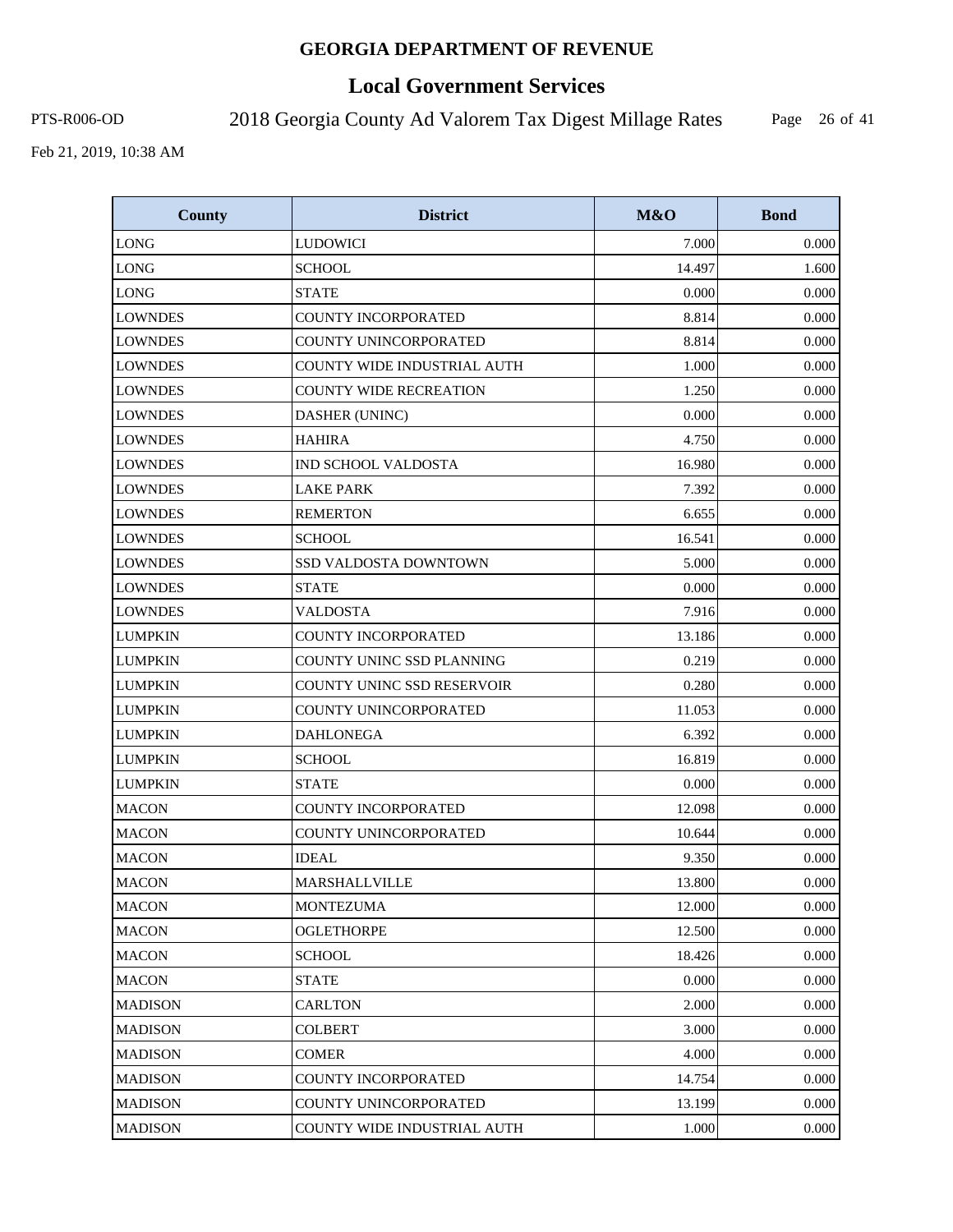# **Local Government Services**

PTS-R006-OD 2018 Georgia County Ad Valorem Tax Digest Millage Rates

Page 27 of 41

| <b>County</b>     | <b>District</b>             | M&O    | <b>Bond</b> |
|-------------------|-----------------------------|--------|-------------|
| <b>MADISON</b>    | <b>DANIELSVILLE</b>         | 4.500  | 0.000       |
| <b>MADISON</b>    | <b>HULL</b>                 | 0.000  | 0.000       |
| <b>MADISON</b>    | <b>ILA</b>                  | 3.920  | 0.000       |
| <b>MADISON</b>    | <b>ROYSTON</b>              | 10.000 | 0.000       |
| <b>MADISON</b>    | <b>SCHOOL</b>               | 16.990 | 0.000       |
| <b>MADISON</b>    | <b>STATE</b>                | 0.000  | 0.000       |
| <b>MARION</b>     | <b>BUENA VISTA</b>          | 17.820 | 0.000       |
| <b>MARION</b>     | <b>COUNTY INCORPORATED</b>  | 9.009  | 0.000       |
| <b>MARION</b>     | COUNTY UNINCORPORATED       | 7.079  | 0.000       |
| <b>MARION</b>     | <b>SCHOOL</b>               | 14.990 | 1.756       |
| <b>MARION</b>     | <b>STATE</b>                | 0.000  | 0.000       |
| <b>MCDUFFIE</b>   | COUNTY INCORPORATED         | 9.200  | 0.000       |
| <b>MCDUFFIE</b>   | COUNTY UNINCORPORATED       | 8.800  | 0.000       |
| <b>MCDUFFIE</b>   | <b>DEARING</b>              | 0.000  | 0.000       |
| <b>MCDUFFIE</b>   | <b>SCHOOL</b>               | 19.690 | 0.000       |
| <b>MCDUFFIE</b>   | <b>STATE</b>                | 0.000  | 0.000       |
| <b>MCDUFFIE</b>   | <b>THOMSON</b>              | 6.857  | 0.000       |
| <b>MCINTOSH</b>   | COUNTY INCORPORATED         | 9.891  | 0.000       |
| <b>MCINTOSH</b>   | COUNTY UNINCORPORATED       | 9.891  | 0.000       |
| <b>MCINTOSH</b>   | COUNTY WIDE INDUSTRIAL AUTH | 1.000  | 0.000       |
| <b>MCINTOSH</b>   | DARIEN 100%                 | 3.483  | 0.000       |
| <b>MCINTOSH</b>   | <b>SCHOOL</b>               | 15.683 | 0.000       |
| <b>MCINTOSH</b>   | <b>STATE</b>                | 0.000  | 0.000       |
| <b>MERIWETHER</b> | <b>COUNTY FIRE DISTRICT</b> | 2.500  | 0.700       |
| <b>MERIWETHER</b> | <b>COUNTY INCORPORATED</b>  | 13.525 | 0.000       |
| <b>MERIWETHER</b> | COUNTY UNINCORPORATED       | 13.525 | 0.000       |
| <b>MERIWETHER</b> | GAY                         | 2.290  | 0.000       |
| <b>MERIWETHER</b> | <b>GREENVILLE</b>           | 16.326 | 0.000       |
| <b>MERIWETHER</b> | <b>HARALSON</b>             | 0.000  | 0.000       |
| <b>MERIWETHER</b> | <b>LONE OAK</b>             | 1.767  | 0.000       |
| <b>MERIWETHER</b> | LUTHERSVILLE                | 10.334 | 0.000       |
| <b>MERIWETHER</b> | <b>MANCHESTER</b>           | 17.858 | 0.000       |
| <b>MERIWETHER</b> | <b>SCHOOL</b>               | 18.376 | 0.673       |
| <b>MERIWETHER</b> | SPRINGDALE/PINE MOUNTAIN    | 10.770 | 0.000       |
| <b>MERIWETHER</b> | <b>STATE</b>                | 0.000  | 0.000       |
| <b>MERIWETHER</b> | <b>WARM SPRINGS</b>         | 14.114 | 0.000       |
| <b>MERIWETHER</b> | <b>WOODBURY</b>             | 18.720 | 0.000       |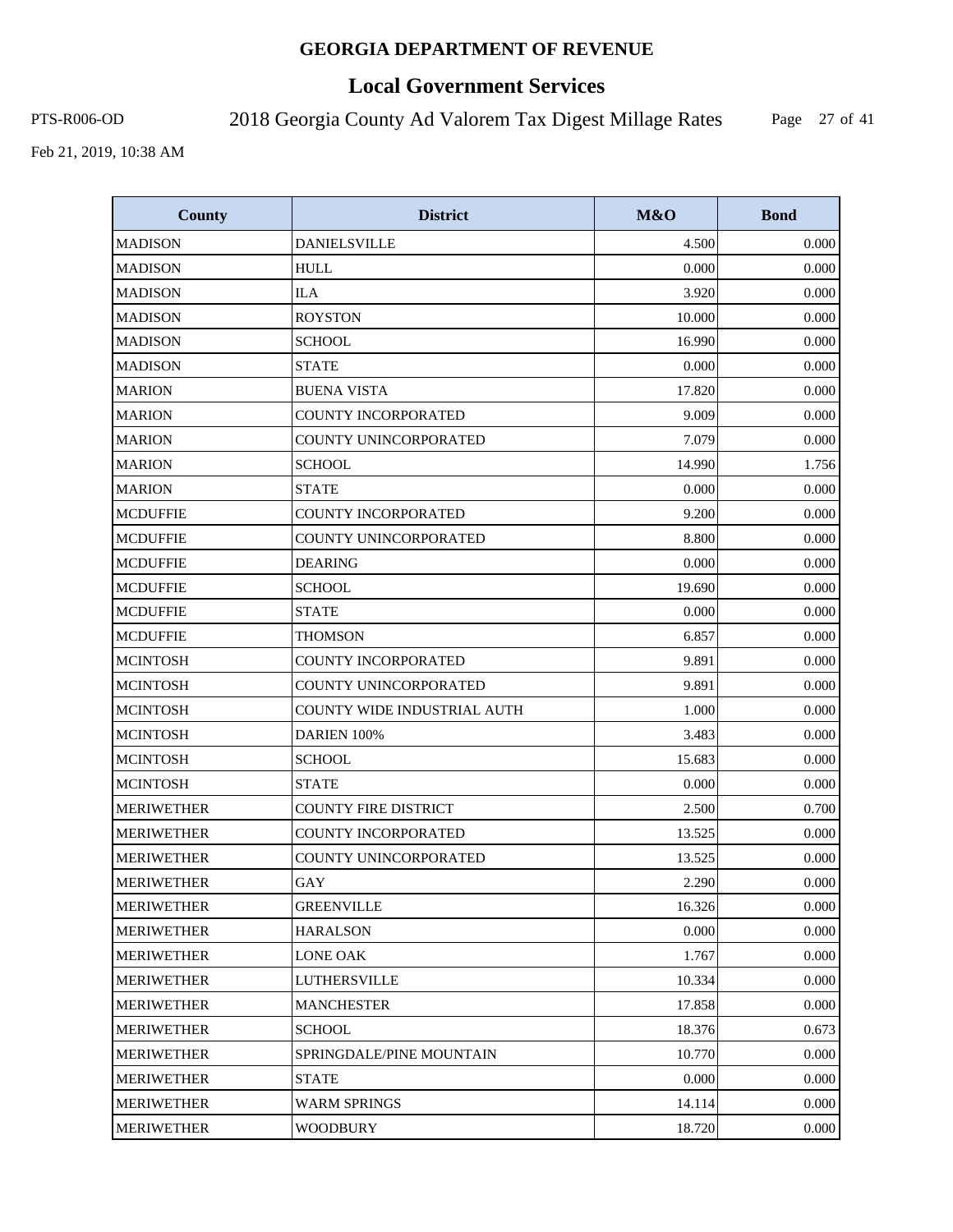# **Local Government Services**

PTS-R006-OD 2018 Georgia County Ad Valorem Tax Digest Millage Rates

Page 28 of 41

| <b>County</b>     | <b>District</b>               | M&O    | <b>Bond</b> |
|-------------------|-------------------------------|--------|-------------|
| <b>MILLER</b>     | COLQUITT                      | 9.900  | 0.000       |
| <b>MILLER</b>     | COUNTY INCORPORATED           | 16.560 | 0.000       |
| <b>MILLER</b>     | COUNTY UNINCORPORATED         | 16.560 | 0.000       |
| <b>MILLER</b>     | <b>COUNTY WIDE LIBRARY</b>    | 0.548  | 0.000       |
| <b>MILLER</b>     | <b>COUNTY WIDE RECREATION</b> | 0.535  | 0.000       |
| <b>MILLER</b>     | <b>SCHOOL</b>                 | 19.656 | 0.668       |
| <b>MILLER</b>     | <b>STATE</b>                  | 0.000  | 0.000       |
| <b>MITCHELL</b>   | <b>BACONTON</b>               | 10.997 | 0.000       |
| <b>MITCHELL</b>   | <b>CAMILLA</b>                | 7.245  | 0.000       |
| <b>MITCHELL</b>   | COUNTY INCORPORATED           | 18.974 | 0.000       |
| <b>MITCHELL</b>   | COUNTY UNINCORPORATED         | 18.974 | 0.000       |
| <b>MITCHELL</b>   | IND SCHOOL PELHAM             | 10.515 | 0.000       |
| <b>MITCHELL</b>   | <b>MEIGS</b>                  | 15.000 | 0.000       |
| <b>MITCHELL</b>   | <b>PELHAM</b>                 | 14.902 | 0.000       |
| <b>MITCHELL</b>   | <b>SALE CITY</b>              | 11.000 | 0.000       |
| <b>MITCHELL</b>   | <b>SCHOOL</b>                 | 16.297 | 0.000       |
| <b>MITCHELL</b>   | <b>STATE</b>                  | 0.000  | 0.000       |
| <b>MONROE</b>     | COUNTY INCORPORATED           | 13.331 | 0.000       |
| <b>MONROE</b>     | COUNTY UNINCORPORATED         | 13.331 | 0.000       |
| <b>MONROE</b>     | <b>CULLODEN</b>               | 0.000  | 0.000       |
| <b>MONROE</b>     | <b>FORSYTH</b>                | 3.000  | 0.000       |
| <b>MONROE</b>     | <b>SCHOOL</b>                 | 15.716 | 0.000       |
| <b>MONROE</b>     | <b>STATE</b>                  | 0.000  | 0.000       |
| <b>MONTGOMERY</b> | <b>AILEY</b>                  | 4.000  | 0.000       |
| <b>MONTGOMERY</b> | <b>ALSTON</b>                 | 0.000  | 0.000       |
| <b>MONTGOMERY</b> | <b>COUNTY INCORPORATED</b>    | 14.816 | 0.000       |
| <b>MONTGOMERY</b> | COUNTY UNINCORPORATED         | 14.816 | 0.000       |
| <b>MONTGOMERY</b> | <b>HIGGSTON</b>               | 0.000  | 0.000       |
| <b>MONTGOMERY</b> | <b>IND SCHOOL VIDALIA</b>     | 15.000 | 0.000       |
| <b>MONTGOMERY</b> | <b>MT VERNON</b>              | 0.000  | 0.000       |
| <b>MONTGOMERY</b> | <b>SCHOOL</b>                 | 15.000 | 0.000       |
| <b>MONTGOMERY</b> | <b>STATE</b>                  | 0.000  | 0.000       |
| <b>MONTGOMERY</b> | <b>TARRYTOWN</b>              | 0.000  | 0.000       |
| <b>MONTGOMERY</b> | <b>UVALDA</b>                 | 5.200  | 0.000       |
| <b>MONTGOMERY</b> | <b>VIDALIA - MONTGOMERY</b>   | 3.601  | 0.000       |
| <b>MORGAN</b>     | <b>BOSTWICK</b>               | 1.100  | 0.000       |
| <b>MORGAN</b>     | <b>BUCKHEAD</b>               | 3.378  | 0.000       |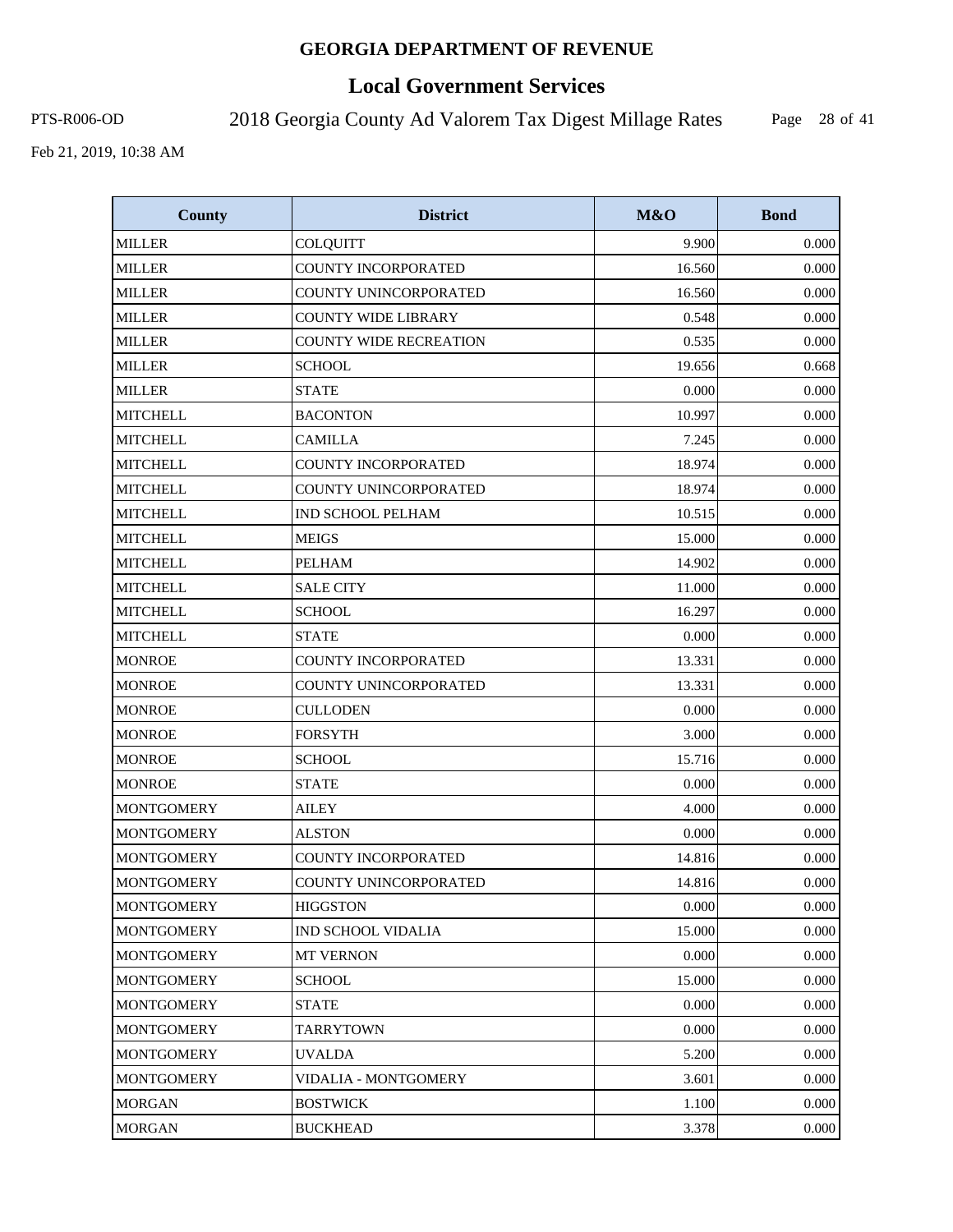# **Local Government Services**

PTS-R006-OD 2018 Georgia County Ad Valorem Tax Digest Millage Rates

Page 29 of 41

| <b>County</b>   | <b>District</b>                    | M&O    | <b>Bond</b> |
|-----------------|------------------------------------|--------|-------------|
| <b>MORGAN</b>   | COUNTY INCORPORATED                | 11.057 | 0.000       |
| <b>MORGAN</b>   | COUNTY UNINCORPORATED              | 11.057 | 0.000       |
| MORGAN          | <b>MADISON</b>                     | 5.765  | 0.000       |
| <b>MORGAN</b>   | <b>RUTLEGE</b>                     | 3.316  | 0.000       |
| <b>MORGAN</b>   | <b>SCHOOL</b>                      | 14.512 | 0.000       |
| <b>MORGAN</b>   | SSD MADISON COMM BUS LGT - 32      | 1.051  | 0.000       |
| <b>MORGAN</b>   | SSD MADISON INT BUS LGHT - 92      | 1.238  | 0.000       |
| <b>MORGAN</b>   | <b>STATE</b>                       | 0.000  | 0.000       |
| <b>MURRAY</b>   | <b>CHATSWORTH 75%</b>              | 3.000  | 0.000       |
| <b>MURRAY</b>   | <b>COUNTY INCORPORATED</b>         | 9.272  | 0.000       |
| <b>MURRAY</b>   | COUNTY UNINCORPORATED              | 9.194  | 0.000       |
| <b>MURRAY</b>   | <b>ETON</b>                        | 6.500  | 0.000       |
| <b>MURRAY</b>   | <b>SCHOOL</b>                      | 15.500 | 0.000       |
| <b>MURRAY</b>   | <b>STATE</b>                       | 0.000  | 0.000       |
| <b>MUSCOGEE</b> | BID <sub>5</sub>                   | 6.990  | 0.000       |
| <b>MUSCOGEE</b> | BID <sub>6</sub>                   | 5.760  | 0.000       |
| <b>MUSCOGEE</b> | BID7                               | 4.470  | 0.000       |
| <b>MUSCOGEE</b> | COUNTY URBAN SVC 1, 5, 6, 7        | 17.180 | 0.470       |
| <b>MUSCOGEE</b> | <b>COUNTY URBAN SVC DISTRICT 2</b> | 11.200 | 0.470       |
| <b>MUSCOGEE</b> | COUNTY URBAN SVC DISTRICT 4        | 10.300 | 0.470       |
| <b>MUSCOGEE</b> | <b>SCHOOL</b>                      | 23.321 | 0.000       |
| MUSCOGEE        | <b>STATE</b>                       | 0.000  | 0.000       |
| <b>MUSCOGEE</b> | <b>TAD</b>                         | 0.000  | 0.000       |
| <b>MUSCOGEE</b> | <b>TAD - CITY VILLAGE</b>          | 0.000  | 0.000       |
| <b>MUSCOGEE</b> | TAD - LIBERTY                      | 0.000  | 0.000       |
| <b>MUSCOGEE</b> | TAD - MIDTOWN EAST                 | 0.000  | 0.000       |
| <b>MUSCOGEE</b> | TAD - MIDTOWN WEST                 | 0.000  | 0.000       |
| <b>MUSCOGEE</b> | TAD - UPTOWN                       | 0.000  | 0.000       |
| <b>NEWTON</b>   | <b>CID COVINGTON</b>               | 5.000  | 0.000       |
| <b>NEWTON</b>   | <b>COUNTY FIRE DISTRICT</b>        | 0.892  | 0.000       |
| <b>NEWTON</b>   | <b>COUNTY INCORPORATED</b>         | 13.441 | 0.000       |
| <b>NEWTON</b>   | COUNTY UNINCORPORATED              | 13.441 | 0.000       |
| <b>NEWTON</b>   | COVINGTON                          | 7.654  | 0.000       |
| <b>NEWTON</b>   | IND SCHOOL SOCIAL CIRCLE           | 19.647 | 0.000       |
| <b>NEWTON</b>   | <b>MANSFIELD</b>                   | 4.157  | 0.000       |
| <b>NEWTON</b>   | <b>NEWBORN</b>                     | 1.766  | 0.000       |
| <b>NEWTON</b>   | <b>OXFORD</b>                      | 6.622  | 0.000       |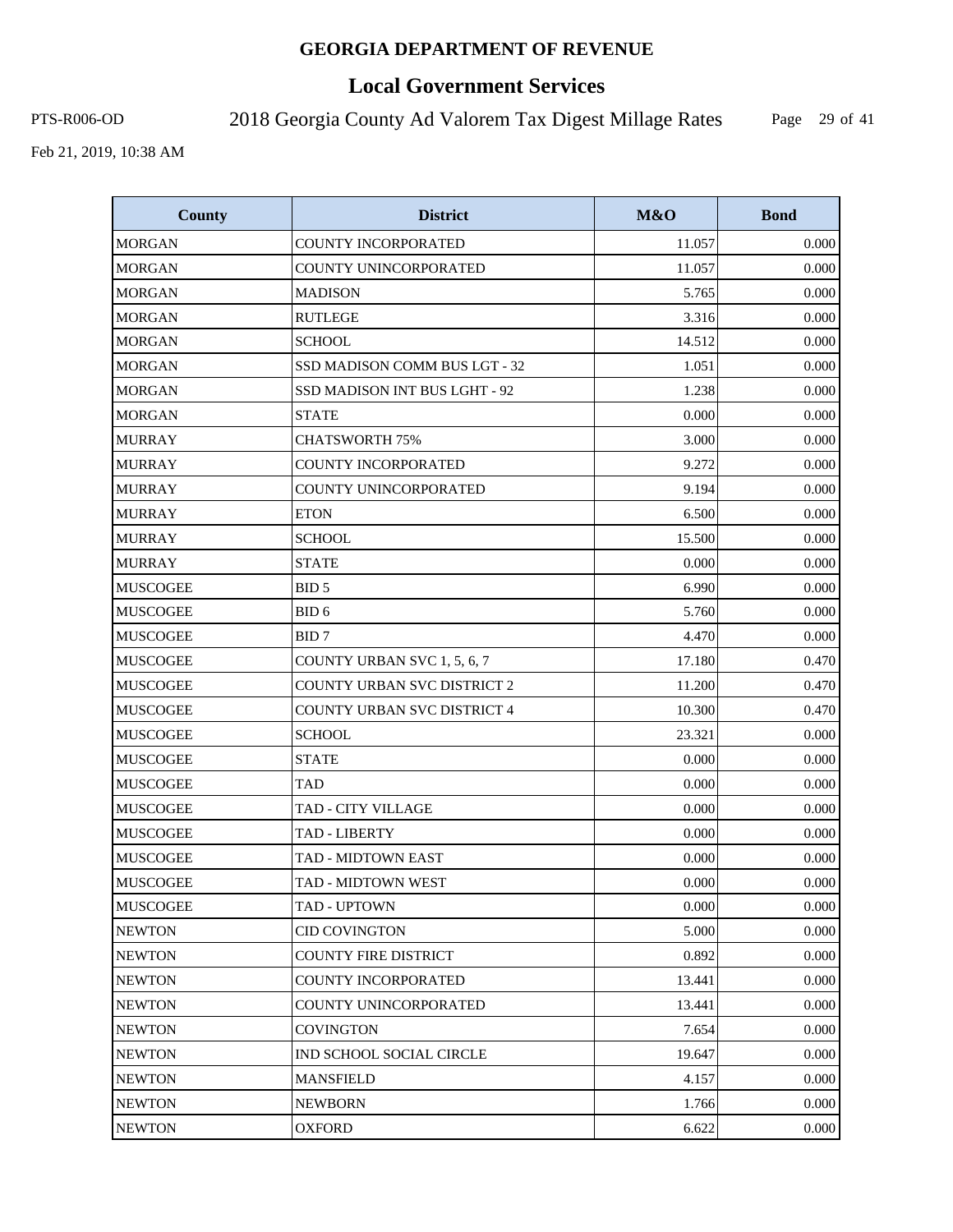# **Local Government Services**

PTS-R006-OD 2018 Georgia County Ad Valorem Tax Digest Millage Rates

Page 30 of 41

| <b>County</b>     | <b>District</b>                  | M&O    | <b>Bond</b> |
|-------------------|----------------------------------|--------|-------------|
| <b>NEWTON</b>     | <b>PORTERDALE</b>                | 13.723 | 0.000       |
| <b>NEWTON</b>     | <b>SCHOOL</b>                    | 20.000 | 0.000       |
| <b>NEWTON</b>     | <b>SOCIAL CIRCLE</b>             | 7.900  | 0.000       |
| <b>NEWTON</b>     | <b>STATE</b>                     | 0.000  | 0.000       |
| <b>OCONEE</b>     | <b>BISHOP</b>                    | 1.895  | 0.000       |
| <b>OCONEE</b>     | <b>BOGART</b>                    | 2.878  | 0.000       |
| <b>OCONEE</b>     | <b>COUNTY INCORPORATED</b>       | 7.646  | 0.000       |
| <b>OCONEE</b>     | COUNTY UNINCORPORATED            | 6.686  | 0.000       |
| <b>OCONEE</b>     | <b>NORTH HIGH SHOALS</b>         | 1.287  | 0.000       |
| <b>OCONEE</b>     | <b>SCHOOL</b>                    | 17.000 | 0.000       |
| <b>OCONEE</b>     | <b>STATE</b>                     | 0.000  | 0.000       |
| <b>OCONEE</b>     | <b>WATKINSVILLE</b>              | 2.508  | 0.000       |
| <b>OGLETHORPE</b> | <b>ARNOLDSVILLE</b>              | 1.500  | 0.000       |
| <b>OGLETHORPE</b> | COUNTY INCORPORATED              | 9.651  | 0.000       |
| <b>OGLETHORPE</b> | COUNTY UNINCORPORATED            | 7.856  | 0.000       |
| <b>OGLETHORPE</b> | <b>CRAWFORD</b>                  | 3.500  | 0.000       |
| <b>OGLETHORPE</b> | <b>LEXINGTON</b>                 | 2.000  | 0.000       |
| <b>OGLETHORPE</b> | <b>SCHOOL</b>                    | 18.884 | 2.980       |
| <b>OGLETHORPE</b> | <b>STATE</b>                     | 0.000  | 0.000       |
| <b>PAULDING</b>   | <b>BRASWELL</b>                  | 5.000  | 0.000       |
| <b>PAULDING</b>   | <b>COUNTY INCORPORATED</b>       | 6.079  | 2.070       |
| <b>PAULDING</b>   | COUNTY UNINCORPORATED            | 6.079  | 2.070       |
| <b>PAULDING</b>   | <b>COUNTY WIDE FIRE DISTRICT</b> | 3.100  | 0.000       |
| <b>PAULDING</b>   | <b>DALLAS</b>                    | 4.170  | 0.000       |
| <b>PAULDING</b>   | <b>HIRAM</b>                     | 0.000  | 0.000       |
| <b>PAULDING</b>   | <b>SCHOOL</b>                    | 18.879 | 0.000       |
| <b>PAULDING</b>   | <b>STATE</b>                     | 0.000  | 0.000       |
| <b>PEACH</b>      | <b>BYRON</b>                     | 9.000  | 0.000       |
| <b>PEACH</b>      | COUNTY INCORPORATED              | 14.546 | 0.000       |
| <b>PEACH</b>      | COUNTY UNINCORPORATED            | 14.546 | 0.000       |
| <b>PEACH</b>      | <b>FORT VALLEY</b>               | 15.000 | 0.000       |
| <b>PEACH</b>      | PERRY - PEACH                    | 12.840 | 0.000       |
| <b>PEACH</b>      | <b>SCHOOL</b>                    | 16.989 | 0.000       |
| <b>PEACH</b>      | STATE                            | 0.000  | 0.000       |
| <b>PEACH</b>      | WARNER ROBINS ANNEXED - PEACH    | 8.845  | 0.000       |
| <b>PICKENS</b>    | <b>COUNTY INCORPORATED</b>       | 7.846  | 0.000       |
| <b>PICKENS</b>    | COUNTY UNINCORPORATED            | 7.846  | 0.000       |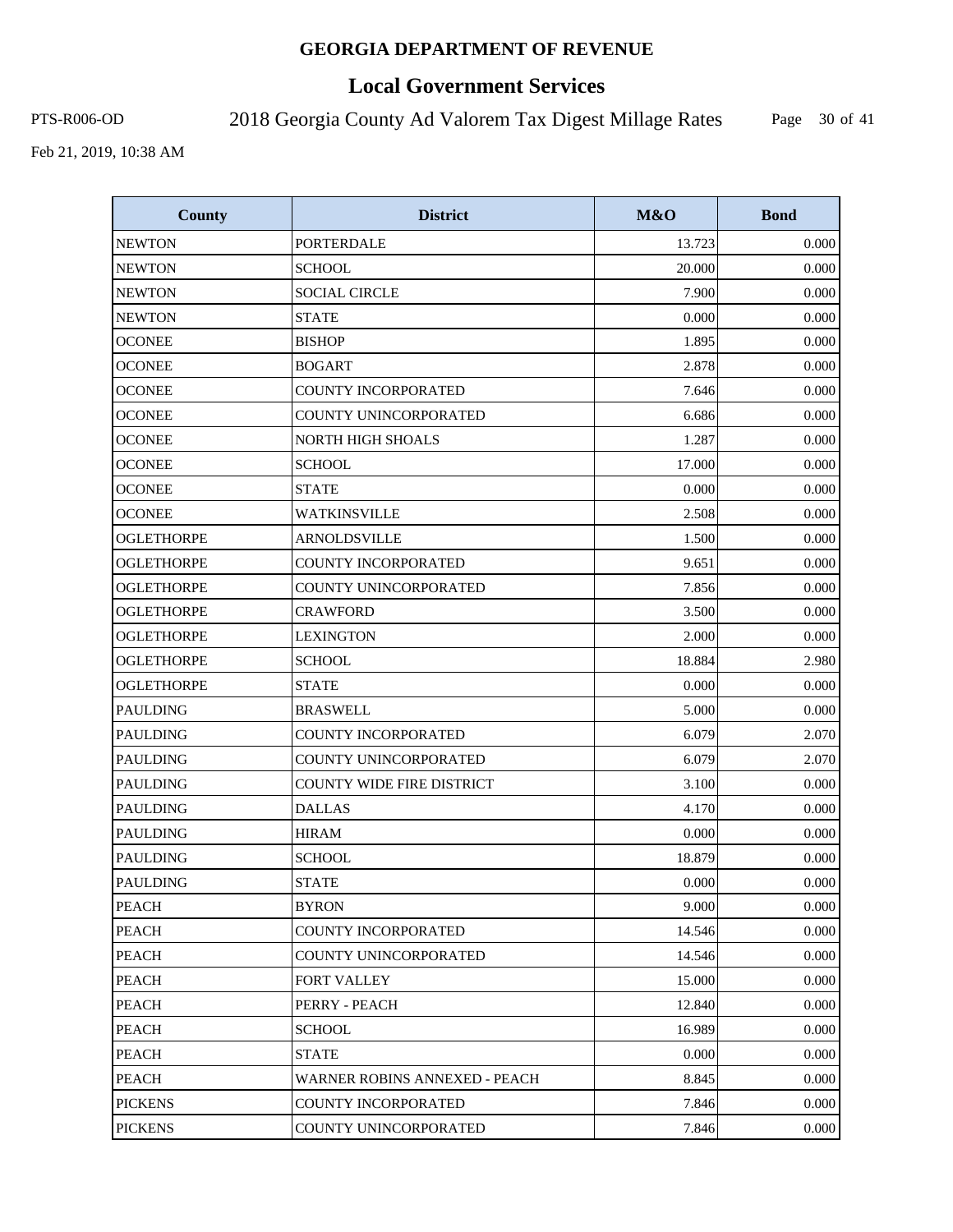# **Local Government Services**

PTS-R006-OD 2018 Georgia County Ad Valorem Tax Digest Millage Rates

Page 31 of 41

| <b>County</b>  | <b>District</b>               | M&O    | <b>Bond</b> |
|----------------|-------------------------------|--------|-------------|
| <b>PICKENS</b> | <b>JASPER</b>                 | 4.655  | 0.000       |
| <b>PICKENS</b> | <b>NELSON - PICKENS</b>       | 0.909  | 0.000       |
| <b>PICKENS</b> | <b>SCHOOL</b>                 | 15.330 | 0.000       |
| <b>PICKENS</b> | <b>STATE</b>                  | 0.000  | 0.000       |
| <b>PICKENS</b> | <b>TALKING ROCK</b>           | 1.000  | 0.000       |
| <b>PIERCE</b>  | <b>BLACKSHEAR</b>             | 11.976 | 0.000       |
| <b>PIERCE</b>  | <b>COUNTY INCORPORATED</b>    | 12.851 | 0.000       |
| <b>PIERCE</b>  | COUNTY UNINCORPORATED         | 10.341 | 0.000       |
| <b>PIERCE</b>  | <b>PATTERSON</b>              | 8.868  | 0.000       |
| <b>PIERCE</b>  | <b>SCHOOL</b>                 | 16.695 | 0.000       |
| <b>PIERCE</b>  | <b>STATE</b>                  | 0.000  | 0.000       |
| <b>PIERCE</b>  | <b>WAYCROSS</b>               | 11.995 | 0.000       |
| <b>PIKE</b>    | <b>CONCORD</b>                | 7.500  | 0.000       |
| <b>PIKE</b>    | <b>COUNTY INCORPORATED</b>    | 14.261 | 0.000       |
| <b>PIKE</b>    | COUNTY UNINCORPORATED         | 14.261 | 0.000       |
| <b>PIKE</b>    | <b>MEANSVILLE</b>             | 0.000  | 0.000       |
| <b>PIKE</b>    | <b>MOLENA</b>                 | 8.000  | 0.000       |
| <b>PIKE</b>    | <b>SCHOOL</b>                 | 18.664 | 1.633       |
| <b>PIKE</b>    | <b>STATE</b>                  | 0.000  | 0.000       |
| <b>PIKE</b>    | WILLIAMSON                    | 4.350  | 0.000       |
| <b>PIKE</b>    | <b>ZEBULON</b>                | 9.892  | 0.000       |
| <b>POLK</b>    | <b>ARAGON</b>                 | 11.155 | 0.000       |
| <b>POLK</b>    | <b>BRASWELL</b>               | 5.000  | 0.000       |
| <b>POLK</b>    | <b>CEDARTOWN</b>              | 11.201 | 0.000       |
| <b>POLK</b>    | COUNTY INCORPORATED           | 11.475 | 0.000       |
| <b>POLK</b>    | COUNTY UNINCORPORATED         | 11.475 | 0.000       |
| <b>POLK</b>    | <b>ROCKMART</b>               | 8.818  | 0.000       |
| <b>POLK</b>    | <b>SCHOOL</b>                 | 16.080 | 0.000       |
| <b>POLK</b>    | <b>STATE</b>                  | 0.000  | 0.000       |
| <b>PULASKI</b> | COUNTY INCORPORATED           | 14.027 | 0.000       |
| <b>PULASKI</b> | COUNTY UNINC FIRE DISTRICT    | 0.749  | 0.000       |
| <b>PULASKI</b> | COUNTY UNINCORPORATED         | 14.027 | 0.000       |
| <b>PULASKI</b> | <b>HAWKINSVILLE</b>           | 5.600  | 0.000       |
| <b>PULASKI</b> | <b>SCHOOL</b>                 | 13.964 | 0.000       |
| <b>PULASKI</b> | <b>STATE</b>                  | 0.000  | 0.000       |
| <b>PUTNAM</b>  | COUNTY INCORPORATED           | 8.333  | 0.000       |
| <b>PUTNAM</b>  | COUNTY UNINC SPECIAL SVC DIST | 0.378  | 0.000       |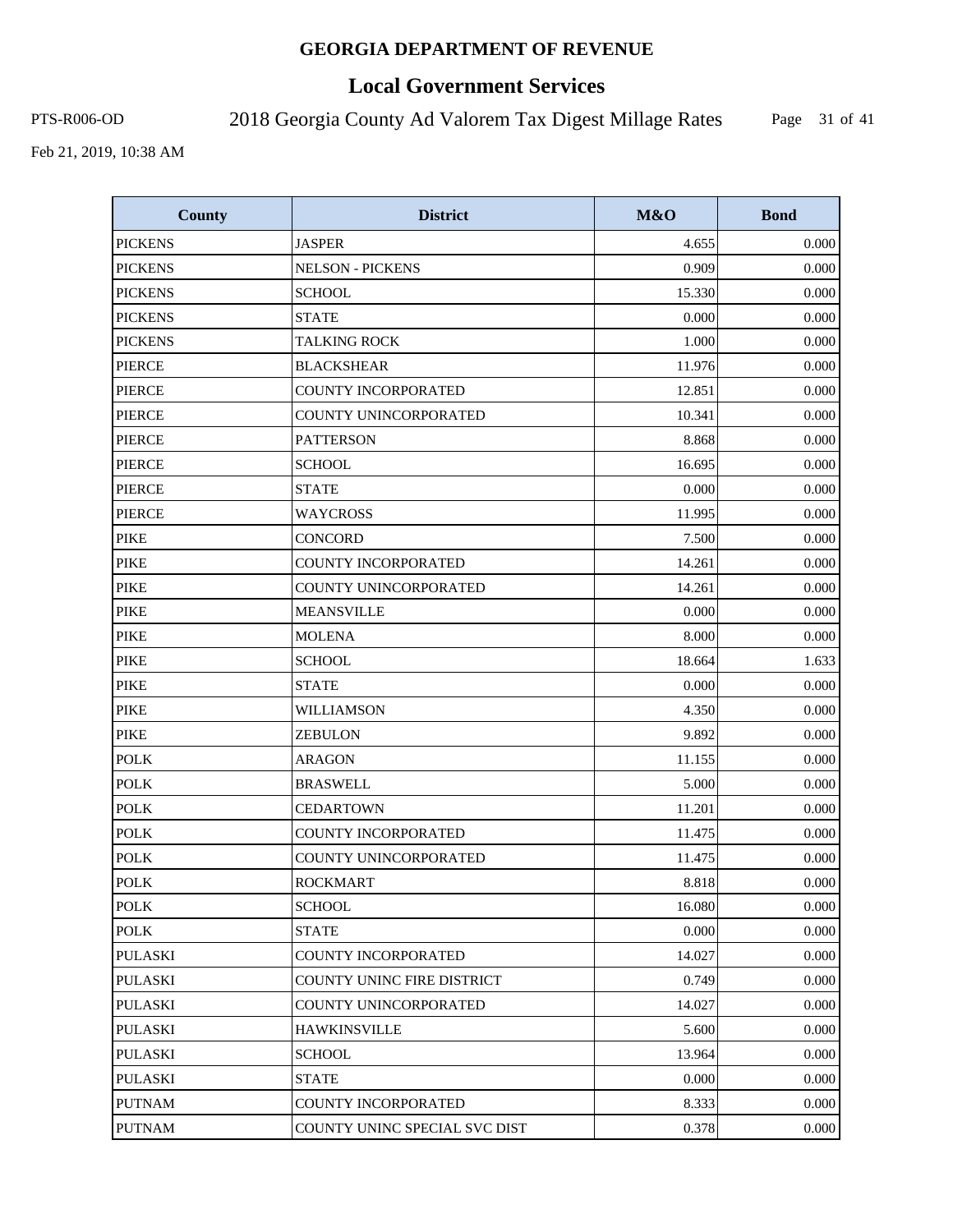# **Local Government Services**

PTS-R006-OD 2018 Georgia County Ad Valorem Tax Digest Millage Rates

Page 32 of 41

| <b>County</b>   | <b>District</b>                   | M&O    | <b>Bond</b> |
|-----------------|-----------------------------------|--------|-------------|
| <b>PUTNAM</b>   | COUNTY UNINCORPORATED             | 8.333  | 0.000       |
| <b>PUTNAM</b>   | <b>EATONTON</b>                   | 9.994  | 0.000       |
| <b>PUTNAM</b>   | <b>SCHOOL</b>                     | 16.269 | 0.000       |
| <b>PUTNAM</b>   | <b>STATE</b>                      | 0.000  | 0.000       |
| <b>QUITMAN</b>  | <b>COUNTY INCORPORATED</b>        | 15.943 | 0.000       |
| <b>QUITMAN</b>  | COUNTY UNINCORPORATED             | 15.943 | 0.000       |
| <b>QUITMAN</b>  | <b>GEORGETOWN</b>                 | 0.000  | 0.000       |
| <b>QUITMAN</b>  | <b>SCHOOL</b>                     | 14.044 | 1.995       |
| <b>QUITMAN</b>  | <b>STATE</b>                      | 0.000  | 0.000       |
| <b>RABUN</b>    | <b>CLAYTON</b>                    | 8.149  | 0.000       |
| <b>RABUN</b>    | <b>COUNTY INCORPORATED</b>        | 10.120 | 0.000       |
| <b>RABUN</b>    | COUNTY UNINCORPORATED             | 10.120 | 0.000       |
| <b>RABUN</b>    | <b>DILLARD</b>                    | 0.000  | 0.000       |
| <b>RABUN</b>    | <b>MOUNTAIN CITY</b>              | 0.000  | 0.000       |
| <b>RABUN</b>    | <b>SCHOOL</b>                     | 9.484  | 0.000       |
| <b>RABUN</b>    | <b>SKY VALLEY</b>                 | 16.098 | 0.000       |
| <b>RABUN</b>    | <b>STATE</b>                      | 0.000  | 0.000       |
| <b>RABUN</b>    | <b>TALLULAH FALLS</b>             | 5.868  | 0.000       |
| <b>RABUN</b>    | <b>TIGER</b>                      | 0.000  | 0.000       |
| <b>RANDOLPH</b> | COUNTY INCORPORATED               | 16.950 | 1.678       |
| <b>RANDOLPH</b> | COUNTY UNINCORPORATED             | 15.948 | 1.678       |
| <b>RANDOLPH</b> | <b>CUTHBERT</b>                   | 9.750  | 0.000       |
| <b>RANDOLPH</b> | <b>SCHOOL</b>                     | 17.675 | 0.000       |
| <b>RANDOLPH</b> | <b>SHELLMAN</b>                   | 11.000 | 0.000       |
| <b>RANDOLPH</b> | <b>STATE</b>                      | 0.000  | 0.000       |
| <b>RICHMOND</b> | <b>AUGUSTA URBAN SERVICE</b>      | 5.231  | 0.000       |
| <b>RICHMOND</b> | <b>BLYTHE</b>                     | 0.000  | 0.000       |
| <b>RICHMOND</b> | COUNTY INCORPORATED               | 9.756  | 0.000       |
| <b>RICHMOND</b> | <b>COUNTY UNINC FIRE DISTRICT</b> | 2.127  | 0.000       |
| RICHMOND        | COUNTY UNINCORPORATED             | 9.756  | 0.000       |
| <b>RICHMOND</b> | COUNTY WIDE CAPITAL OUTLAY        | 0.778  | 0.000       |
| <b>RICHMOND</b> | FIRE DIST BLYTHE                  | 3.299  | 0.000       |
| <b>RICHMOND</b> | <b>HEPHZIBAH</b>                  | 0.000  | 0.000       |
| <b>RICHMOND</b> | <b>SCHOOL</b>                     | 19.965 | 0.000       |
| <b>RICHMOND</b> | <b>STATE</b>                      | 0.000  | 0.000       |
| <b>RICHMOND</b> | $TAD - #2$                        | 0.000  | 0.000       |
| <b>RICHMOND</b> | $TAD - #3$                        | 0.000  | 0.000       |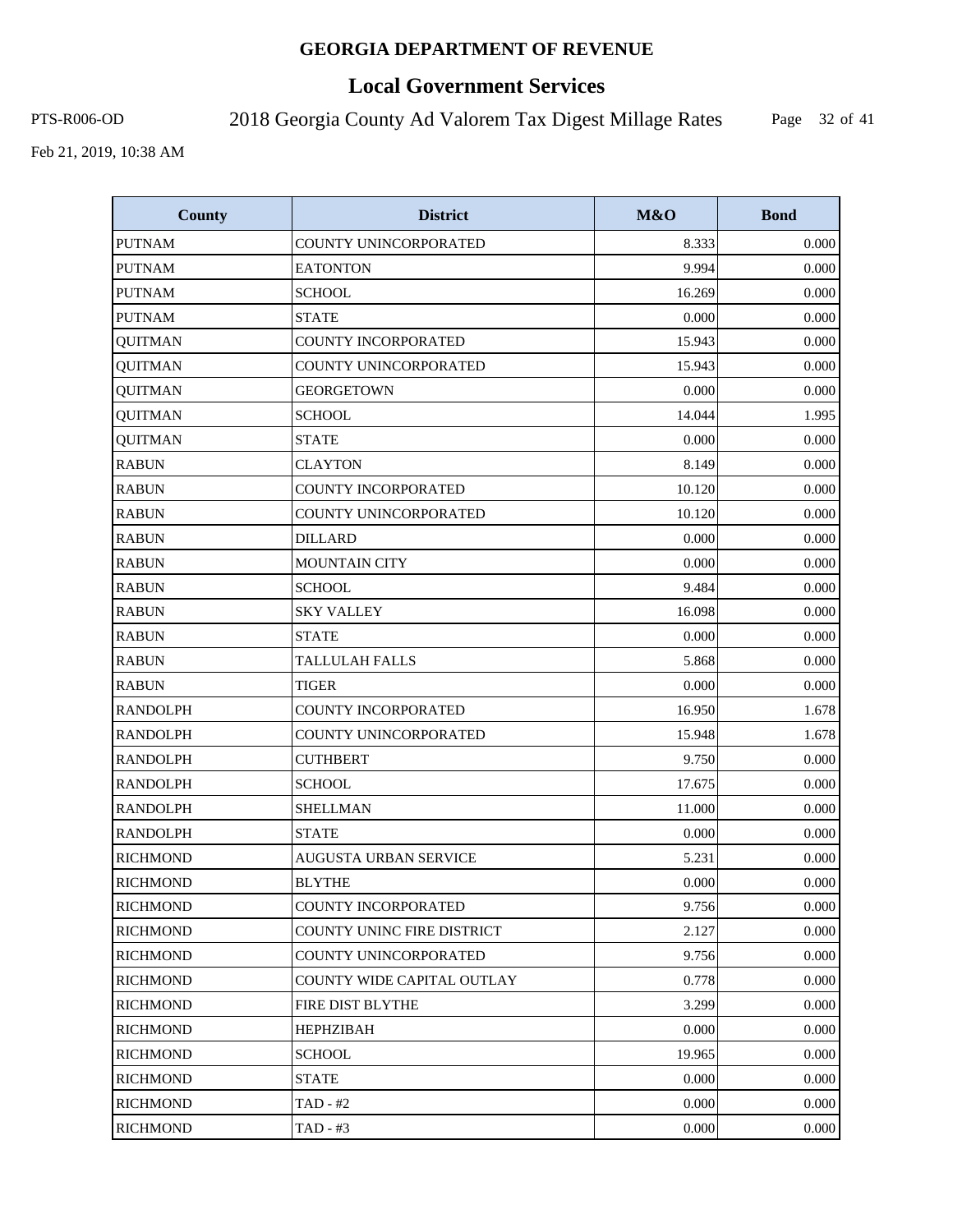# **Local Government Services**

PTS-R006-OD 2018 Georgia County Ad Valorem Tax Digest Millage Rates

Page 33 of 41

| <b>County</b>   | <b>District</b>                   | M&O    | <b>Bond</b> |
|-----------------|-----------------------------------|--------|-------------|
| <b>RICHMOND</b> | $TAD - #4$                        | 0.000  | 0.000       |
| <b>ROCKDALE</b> | <b>CONYERS</b>                    | 15.284 | 1.300       |
| <b>ROCKDALE</b> | <b>COUNTY INCORPORATED</b>        | 20.190 | 0.000       |
| <b>ROCKDALE</b> | COUNTY UNINCORPORATED             | 20.190 | 0.000       |
| <b>ROCKDALE</b> | <b>SCHOOL</b>                     | 24.900 | 0.000       |
| <b>ROCKDALE</b> | <b>STATE</b>                      | 0.000  | 0.000       |
| <b>ROCKDALE</b> | TAD - CONYERS                     | 0.000  | 0.000       |
| <b>ROCKDALE</b> | TAD - OLD TOWN                    | 0.000  | 0.000       |
| <b>SCHLEY</b>   | COUNTY INCORPORATED               | 12.264 | 0.000       |
| <b>SCHLEY</b>   | COUNTY UNINCORPORATED             | 12.264 | 0.000       |
| <b>SCHLEY</b>   | <b>ELLAVILLE</b>                  | 3.318  | 0.000       |
| <b>SCHLEY</b>   | <b>SCHOOL</b>                     | 16.620 | 2.292       |
| <b>SCHLEY</b>   | <b>STATE</b>                      | 0.000  | 0.000       |
| <b>SCREVEN</b>  | COUNTY INCORPORATED               | 13.502 | 0.000       |
| <b>SCREVEN</b>  | COUNTY SPECIAL SERVICE DIST       | 0.262  | 0.000       |
| <b>SCREVEN</b>  | <b>COUNTY UNINCORPORATED</b>      | 13.502 | 0.000       |
| <b>SCREVEN</b>  | COUNTY WIDE INDUSTRIAL AUTH       | 0.781  | 0.000       |
| <b>SCREVEN</b>  | <b>HILTONIA</b>                   | 0.000  | 0.000       |
| <b>SCREVEN</b>  | <b>NEWINGTON</b>                  | 10.000 | 0.000       |
| <b>SCREVEN</b>  | <b>OLIVER</b>                     | 2.500  | 0.000       |
| <b>SCREVEN</b>  | <b>ROCKY FORD</b>                 | 5.000  | 0.000       |
| <b>SCREVEN</b>  | <b>SCHOOL</b>                     | 15.665 | 0.000       |
| <b>SCREVEN</b>  | <b>STATE</b>                      | 0.000  | 0.000       |
| <b>SCREVEN</b>  | <b>SYLVANIA</b>                   | 7.500  | 0.000       |
| <b>SEMINOLE</b> | COUNTY INCORPORATED               | 14.859 | 0.000       |
| <b>SEMINOLE</b> | COUNTY UNINCORPORATED             | 14.859 | 0.000       |
| <b>SEMINOLE</b> | <b>COUNTY WIDE LIBRARY FEES</b>   | 0.690  | 0.000       |
| <b>SEMINOLE</b> | <b>DONALSONVILLE</b>              | 17.364 | 0.000       |
| <b>SEMINOLE</b> | <b>IRON CITY</b>                  | 0.000  | 0.000       |
| <b>SEMINOLE</b> | <b>SCHOOL</b>                     | 16.012 | 0.000       |
| <b>SEMINOLE</b> | <b>STATE</b>                      | 0.000  | 0.000       |
| <b>SPALDING</b> | COUNTY INCORPORATED               | 16.535 | 0.000       |
| <b>SPALDING</b> | <b>COUNTY UNINC FIRE DISTRICT</b> | 3.610  | 0.000       |
| <b>SPALDING</b> | COUNTY UNINCORPORATED             | 16.535 | 0.000       |
| <b>SPALDING</b> | <b>GRIFFIN</b>                    | 7.639  | 0.000       |
| <b>SPALDING</b> | ORCHARD HILL                      | 5.941  | 0.000       |
| <b>SPALDING</b> | <b>SCHOOL</b>                     | 18.066 | 0.000       |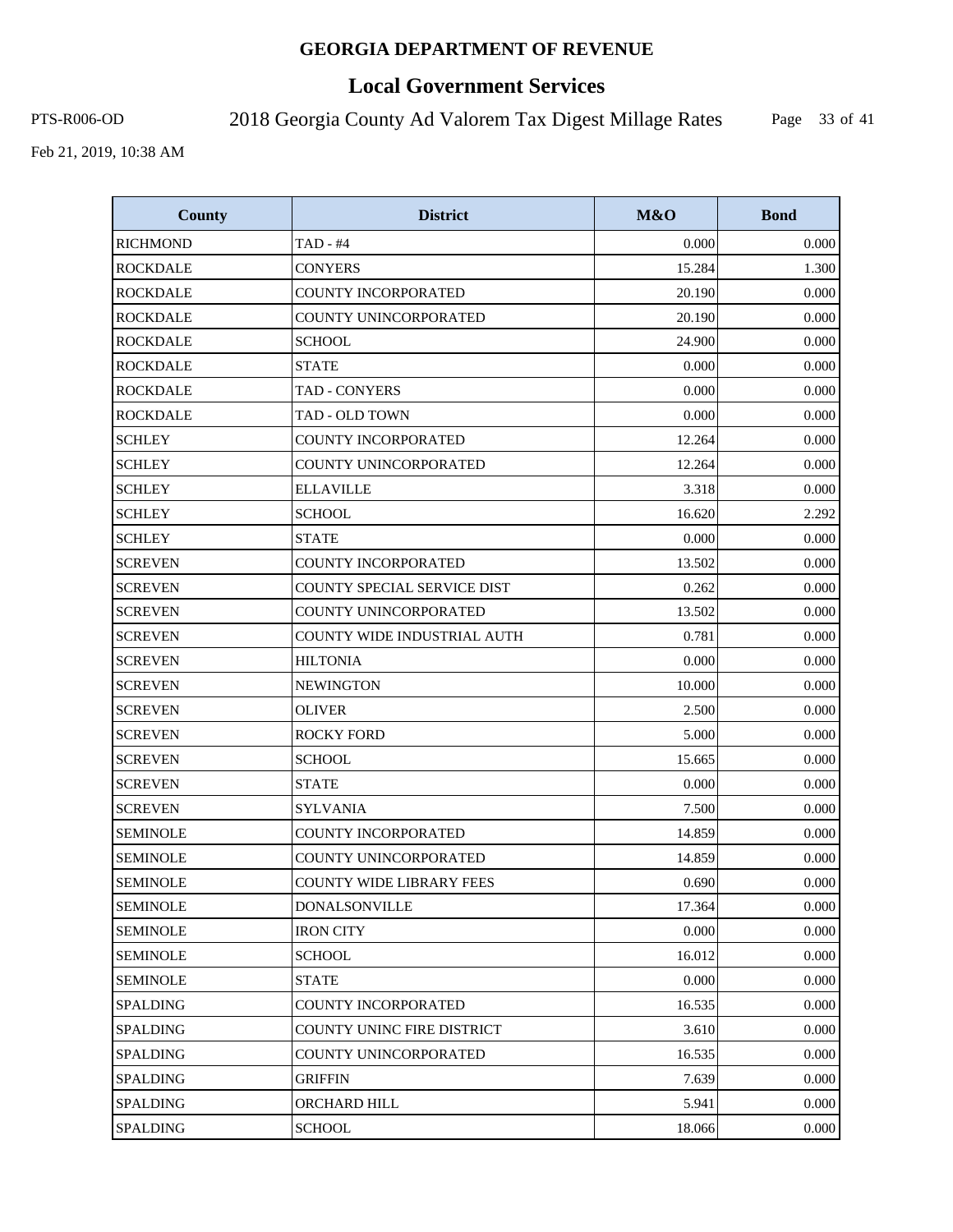# **Local Government Services**

PTS-R006-OD 2018 Georgia County Ad Valorem Tax Digest Millage Rates

Page 34 of 41

| <b>County</b>   | <b>District</b>                       | M&O    | <b>Bond</b> |
|-----------------|---------------------------------------|--------|-------------|
| <b>SPALDING</b> | <b>STATE</b>                          | 0.000  | 0.000       |
| <b>SPALDING</b> | <b>SUNNY SIDE</b>                     | 5.000  | 0.000       |
| <b>SPALDING</b> | TAD - #1 GRIFFIN                      | 0.000  | 0.000       |
| <b>SPALDING</b> | TAD - #2 GRIFFIN                      | 0.000  | 0.000       |
| <b>STEPHENS</b> | <b>AVALON</b>                         | 0.000  | 0.000       |
| <b>STEPHENS</b> | COUNTY INCORPORATED                   | 14.910 | 0.000       |
| <b>STEPHENS</b> | COUNTY UNINCORPORATED                 | 14.910 | 0.000       |
| <b>STEPHENS</b> | <b>MARTIN</b>                         | 1.000  | 0.000       |
| <b>STEPHENS</b> | <b>SCHOOL</b>                         | 16.800 | 0.000       |
| <b>STEPHENS</b> | <b>STATE</b>                          | 0.000  | 0.000       |
| <b>STEPHENS</b> | <b>TOCCOA</b>                         | 6.000  | 0.000       |
| <b>STEWART</b>  | <b>COUNTY INCORPORATED</b>            | 11.614 | 0.000       |
| <b>STEWART</b>  | COUNTY UNINCORPORATED                 | 11.614 | 0.000       |
| <b>STEWART</b>  | <b>LUMPKIN</b>                        | 19.469 | 0.000       |
| <b>STEWART</b>  | <b>RICHLAND</b>                       | 19.120 | 0.000       |
| <b>STEWART</b>  | <b>SCHOOL</b>                         | 15.050 | 0.000       |
| <b>STEWART</b>  | <b>STATE</b>                          | 0.000  | 0.000       |
| <b>SUMTER</b>   | <b>AMERICUS 50%</b>                   | 10.920 | 0.000       |
| <b>SUMTER</b>   | <b>AMERICUS DOWNTOWN 50%</b>          | 12.420 | 0.000       |
| <b>SUMTER</b>   | ANDERSONVILLE                         | 0.000  | 0.000       |
| <b>SUMTER</b>   | <b>COUNTY INC - AMERICUS</b>          | 13.225 | 0.000       |
| <b>SUMTER</b>   | <b>COUNTY INC - DOWNTOWN AMERICUS</b> | 13.225 | 0.000       |
| <b>SUMTER</b>   | <b>COUNTY INC - OTHER</b>             | 13.225 | 0.000       |
| <b>SUMTER</b>   | COUNTY UNINCORPORATED                 | 13.225 | 0.000       |
| <b>SUMTER</b>   | <b>DESOTA</b>                         | 0.000  | 0.000       |
| <b>SUMTER</b>   | <b>LESLIE</b>                         | 11.500 | 0.000       |
| <b>SUMTER</b>   | <b>PLAINS</b>                         | 12.000 | 0.000       |
| <b>SUMTER</b>   | <b>SCHOOL</b>                         | 18.224 | 0.000       |
| <b>SUMTER</b>   | <b>STATE</b>                          | 0.000  | 0.000       |
| <b>TALBOT</b>   | COUNTY INCORPORATED                   | 16.007 | 0.000       |
| <b>TALBOT</b>   | COUNTY UNINCORPORATED                 | 16.007 | 0.000       |
| <b>TALBOT</b>   | <b>GENEVA</b>                         | 6.000  | 0.000       |
| <b>TALBOT</b>   | <b>JUNCTION CITY</b>                  | 2.210  | 0.000       |
| <b>TALBOT</b>   | <b>MANCHESTER</b>                     | 17.858 | 0.000       |
| <b>TALBOT</b>   | <b>SCHOOL</b>                         | 14.050 | 0.000       |
| <b>TALBOT</b>   | <b>STATE</b>                          | 0.000  | 0.000       |
| <b>TALBOT</b>   | <b>TALBOTTON</b>                      | 10.500 | 0.000       |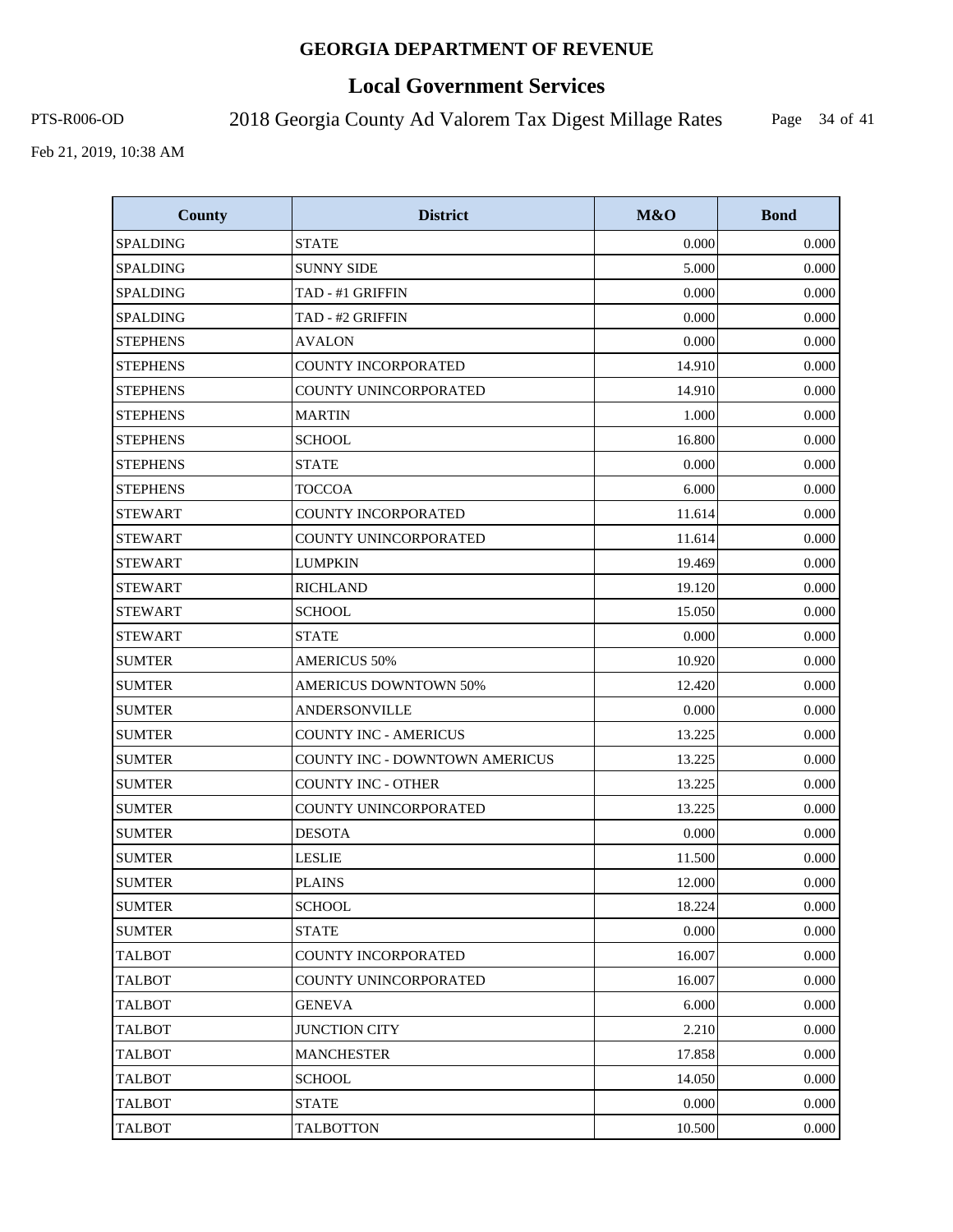# **Local Government Services**

PTS-R006-OD 2018 Georgia County Ad Valorem Tax Digest Millage Rates

Page 35 of 41

| <b>County</b>     | <b>District</b>              | M&O    | <b>Bond</b> |
|-------------------|------------------------------|--------|-------------|
| <b>TALBOT</b>     | <b>WOODLAND</b>              | 14.044 | 0.000       |
| <b>TALIAFERRO</b> | <b>COUNTY INCORPORATED</b>   | 21.680 | 0.000       |
| <b>TALIAFERRO</b> | COUNTY UNINCORPORATED        | 20.502 | 0.000       |
| TALIAFERRO        | <b>CRAWFORDVILLE</b>         | 14.045 | 0.000       |
| <b>TALIAFERRO</b> | <b>SCHOOL</b>                | 18.000 | 0.000       |
| <b>TALIAFERRO</b> | <b>SHARON</b>                | 0.000  | 0.000       |
| <b>TALIAFERRO</b> | <b>STATE</b>                 | 0.000  | 0.000       |
| <b>TATTNALL</b>   | <b>COBBTOWN</b>              | 0.000  | 0.000       |
| <b>TATTNALL</b>   | <b>COLLINS</b>               | 3.316  | 0.000       |
| <b>TATTNALL</b>   | COUNTY INCORPORATED          | 14.205 | 0.000       |
| <b>TATTNALL</b>   | COUNTY UNINCORPORATED        | 14.205 | 0.000       |
| <b>TATTNALL</b>   | <b>GLENNVILLE</b>            | 7.979  | 0.000       |
| <b>TATTNALL</b>   | <b>MANASSAS</b>              | 2.549  | 0.000       |
| <b>TATTNALL</b>   | <b>REIDSVILLE</b>            | 7.000  | 0.000       |
| <b>TATTNALL</b>   | <b>SCHOOL</b>                | 14.000 | 0.000       |
| <b>TATTNALL</b>   | <b>STATE</b>                 | 0.000  | 0.000       |
| <b>TAYLOR</b>     | <b>BUTLER</b>                | 9.060  | 0.000       |
| <b>TAYLOR</b>     | COUNTY INCORPORATED          | 9.830  | 0.000       |
| <b>TAYLOR</b>     | COUNTY UNINCORPORATED        | 7.940  | 0.000       |
| <b>TAYLOR</b>     | <b>REYNOLDS</b>              | 12.630 | 0.000       |
| <b>TAYLOR</b>     | <b>SCHOOL</b>                | 15.540 | 0.000       |
| <b>TAYLOR</b>     | <b>STATE</b>                 | 0.000  | 0.000       |
| <b>TELFAIR</b>    | <b>COUNTY INCORPORATED</b>   | 16.526 | 0.000       |
| <b>TELFAIR</b>    | <b>COUNTY UNINCORPORATED</b> | 16.526 | 0.000       |
| <b>TELFAIR</b>    | <b>JACKSONVILLE</b>          | 0.000  | 0.000       |
| <b>TELFAIR</b>    | <b>LUMBER CITY</b>           | 9.941  | 0.000       |
| <b>TELFAIR</b>    | <b>MCRAE - HELENA</b>        | 10.915 | 0.000       |
| <b>TELFAIR</b>    | <b>MILAN</b>                 | 6.000  | 0.000       |
| <b>TELFAIR</b>    | <b>SCHOOL</b>                | 15.647 | 0.000       |
| TELFAIR           | <b>SCOTLAND</b>              | 4.806  | 0.000       |
| <b>TELFAIR</b>    | <b>STATE</b>                 | 0.000  | 0.000       |
| <b>TERRELL</b>    | <b>BRONWOOD</b>              | 8.000  | 0.000       |
| <b>TERRELL</b>    | COUNTY INCORPORATED          | 13.500 | 0.000       |
| <b>TERRELL</b>    | COUNTY UNINCORPORATED        | 13.500 | 0.000       |
| <b>TERRELL</b>    | DAWSON                       | 8.112  | 0.000       |
| <b>TERRELL</b>    | <b>PARROTT</b>               | 5.000  | 0.000       |
| <b>TERRELL</b>    | <b>SASSER</b>                | 0.000  | 0.000       |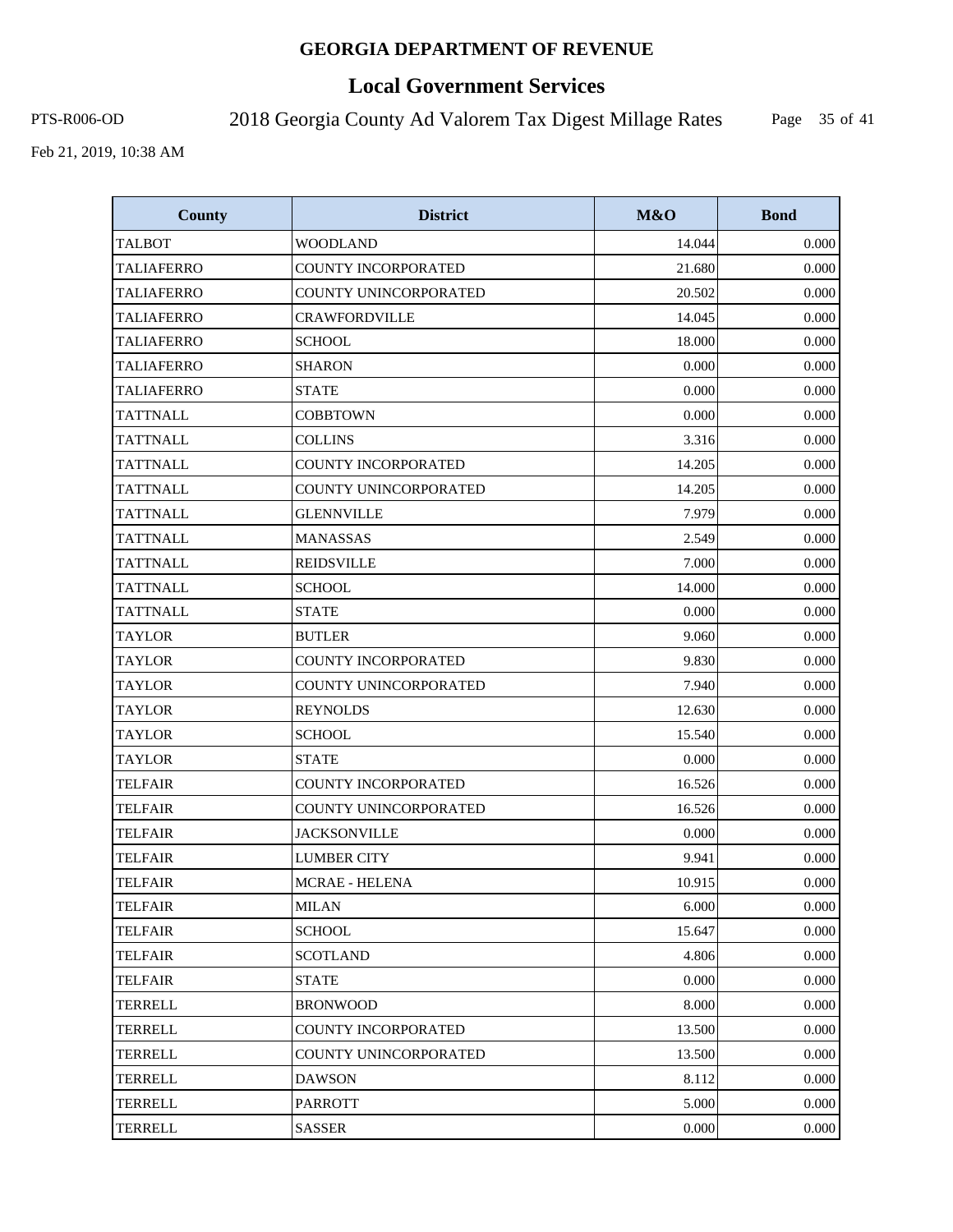# **Local Government Services**

PTS-R006-OD 2018 Georgia County Ad Valorem Tax Digest Millage Rates

Page 36 of 41

| <b>County</b>  | <b>District</b>                  | M&O    | <b>Bond</b> |
|----------------|----------------------------------|--------|-------------|
| <b>TERRELL</b> | <b>SCHOOL</b>                    | 16.484 | 0.000       |
| <b>TERRELL</b> | <b>STATE</b>                     | 0.000  | 0.000       |
| <b>THOMAS</b>  | <b>BARWICK</b>                   | 12.191 | 0.000       |
| <b>THOMAS</b>  | <b>BOSTON</b>                    | 13.043 | 0.000       |
| <b>THOMAS</b>  | <b>COOLIDGE</b>                  | 12.471 | 0.000       |
| <b>THOMAS</b>  | <b>COUNTY INCORPORATED</b>       | 9.005  | 0.000       |
| <b>THOMAS</b>  | <b>COUNTY UNINCORPORATED</b>     | 7.531  | 0.000       |
| <b>THOMAS</b>  | <b>COUNTY WIDE EMERGENCY SVC</b> | 1.735  | 0.000       |
| <b>THOMAS</b>  | FIRE DIST 1                      | 3.063  | 0.000       |
| <b>THOMAS</b>  | FIRE DIST 2                      | 3.070  | 0.000       |
| <b>THOMAS</b>  | FIRE DIST 3                      | 2.340  | 0.000       |
| <b>THOMAS</b>  | <b>IND SCHOOL THOMASVILLE</b>    | 18.815 | 0.000       |
| <b>THOMAS</b>  | <b>MEIGS</b>                     | 15.000 | 0.000       |
| <b>THOMAS</b>  | <b>OCHLOCKNEE</b>                | 8.559  | 0.000       |
| <b>THOMAS</b>  | <b>PAVO</b>                      | 12.400 | 0.000       |
| <b>THOMAS</b>  | <b>SCHOOL</b>                    | 14.303 | 0.000       |
| <b>THOMAS</b>  | <b>STATE</b>                     | 0.000  | 0.000       |
| <b>THOMAS</b>  | THOMASVILLE                      | 0.000  | 0.000       |
| <b>TIFT</b>    | <b>COUNTY FIRE DISTRICT</b>      | 1.203  | 0.000       |
| <b>TIFT</b>    | COUNTY INCORPORATED              | 12.171 | 0.000       |
| <b>TIFT</b>    | COUNTY UNINCORPORATED            | 12.171 | 0.000       |
| <b>TIFT</b>    | <b>OMEGA</b>                     | 0.000  | 0.000       |
| <b>TIFT</b>    | <b>SCHOOL</b>                    | 16.946 | 0.000       |
| <b>TIFT</b>    | <b>STATE</b>                     | 0.000  | 0.000       |
| <b>TIFT</b>    | <b>TIFTON</b>                    | 9.731  | 0.000       |
| <b>TIFT</b>    | TY TY                            | 0.000  | 0.000       |
| <b>TOOMBS</b>  | <b>COUNTY INCORPORATED</b>       | 8.613  | 0.000       |
| <b>TOOMBS</b>  | COUNTY UNINCORPORATED            | 8.613  | 0.000       |
| TOOMBS         | COUNTY WIDE DEVELOPMENT AUTH     | 1.000  | 0.000       |
| <b>TOOMBS</b>  | <b>IND SCHOOL VIDALIA</b>        | 15.000 | 0.000       |
| <b>TOOMBS</b>  | <b>LYONS</b>                     | 2.890  | 0.000       |
| <b>TOOMBS</b>  | <b>SANTA CLAUS</b>               | 4.000  | 0.000       |
| <b>TOOMBS</b>  | <b>SCHOOL</b>                    | 14.000 | 0.000       |
| <b>TOOMBS</b>  | <b>STATE</b>                     | 0.000  | 0.000       |
| <b>TOOMBS</b>  | <b>VIDALIA - TOOMBS</b>          | 4.192  | 0.000       |
| <b>TOWNS</b>   | COUNTY INCORPORATED              | 5.197  | 0.000       |
| <b>TOWNS</b>   | COUNTY UNINCORPORATED            | 5.197  | 0.000       |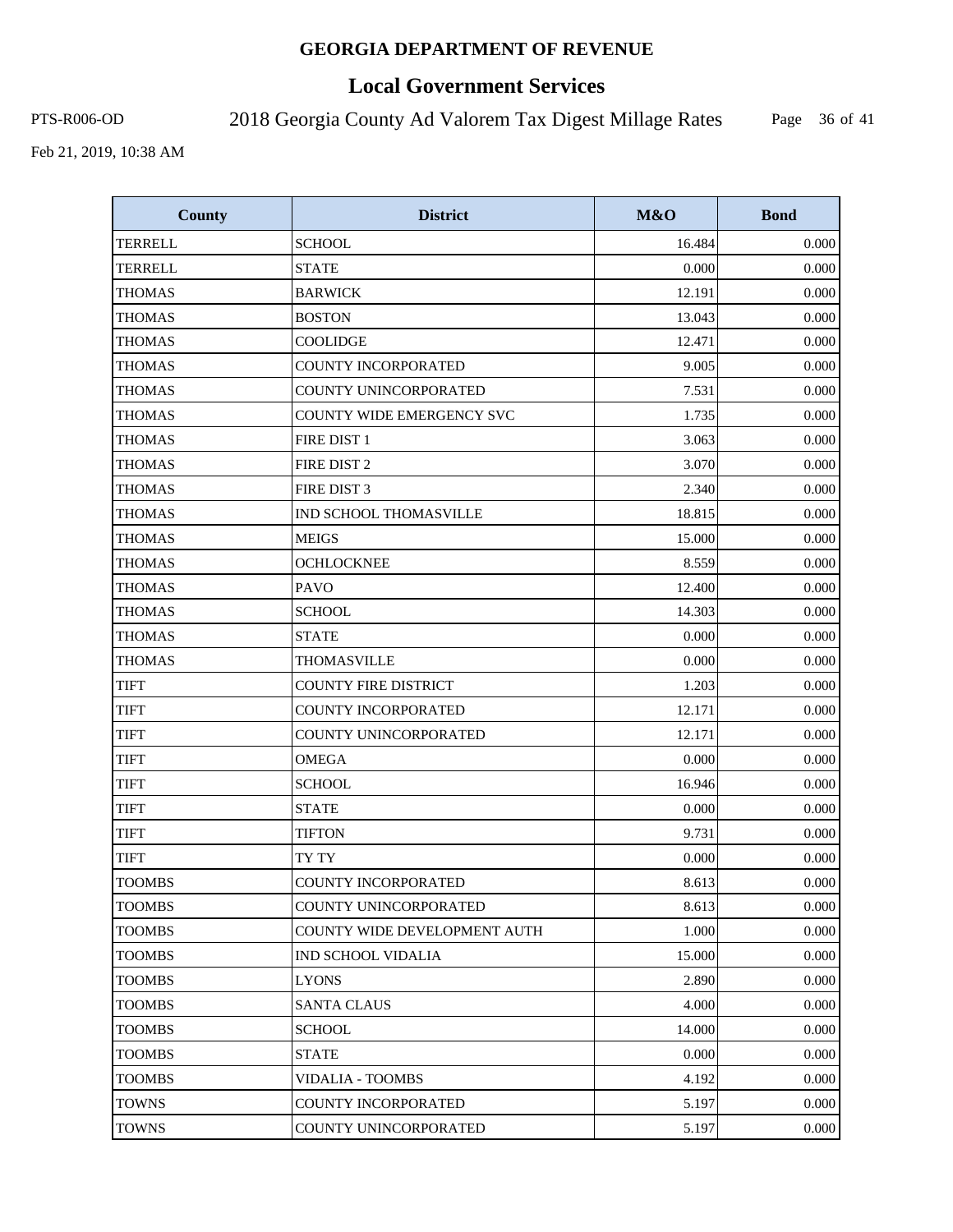# **Local Government Services**

PTS-R006-OD 2018 Georgia County Ad Valorem Tax Digest Millage Rates

Page 37 of 41

| <b>County</b>   | <b>District</b>                    | M&O    | <b>Bond</b> |
|-----------------|------------------------------------|--------|-------------|
| <b>TOWNS</b>    | <b>COUNTY WIDE FIRE DISTRICT</b>   | 0.483  | 0.000       |
| <b>TOWNS</b>    | <b>HIAWASSEE</b>                   | 2.170  | 0.000       |
| <b>TOWNS</b>    | <b>SCHOOL</b>                      | 7.671  | 0.000       |
| <b>TOWNS</b>    | <b>STATE</b>                       | 0.000  | 0.000       |
| TOWNS           | YOUNG HARRIS                       | 2.890  | 0.000       |
| TREUTLEN        | COUNTY INCORPORATED                | 12.988 | 0.000       |
| <b>TREUTLEN</b> | COUNTY UNINCORPORATED              | 12.988 | 0.000       |
| <b>TREUTLEN</b> | <b>SCHOOL</b>                      | 14.000 | 0.000       |
| TREUTLEN        | <b>SOPERTON</b>                    | 3.080  | 0.000       |
| <b>TREUTLEN</b> | <b>STATE</b>                       | 0.000  | 0.000       |
| <b>TROUP</b>    | COUNTY INCORPORATED                | 10.682 | 0.183       |
| <b>TROUP</b>    | COUNTY UNINCORPORATED              | 10.682 | 0.183       |
| <b>TROUP</b>    | <b>COUNTY WIDE SANITATION BOND</b> | 0.000  | 0.444       |
| <b>TROUP</b>    | DEV AUTH LAGRANGE DOWNTOWN         | 4.000  | 0.000       |
| <b>TROUP</b>    | <b>HOGANSVILLE</b>                 | 7.950  | 0.000       |
| <b>TROUP</b>    | LAGRANGE                           | 0.000  | 0.000       |
| <b>TROUP</b>    | <b>SCHOOL</b>                      | 18.850 | 0.000       |
| <b>TROUP</b>    | <b>STATE</b>                       | 0.000  | 0.000       |
| <b>TROUP</b>    | TAD - #3                           | 0.000  | 0.000       |
| <b>TROUP</b>    | $TAD - #4$                         | 0.000  | 0.000       |
| <b>TROUP</b>    | TAD - #5                           | 0.000  | 0.000       |
| <b>TROUP</b>    | TAD - DISTRICT 20 #1               | 0.000  | 0.000       |
| <b>TROUP</b>    | TAD - DISTRICT 21 #2               | 0.000  | 0.000       |
| <b>TROUP</b>    | <b>WEST POINT</b>                  | 9.257  | 0.000       |
| <b>TURNER</b>   | <b>ASHBURN</b>                     | 10.999 | 0.000       |
| <b>TURNER</b>   | <b>COUNTY INCORPORATED</b>         | 16.004 | 0.000       |
| TURNER          | COUNTY UNINCORPORATED              | 16.004 | 0.000       |
| <b>TURNER</b>   | <b>REBECCA</b>                     | 7.958  | 0.000       |
| TURNER          | <b>SCHOOL</b>                      | 15.985 | 0.000       |
| TURNER          | <b>STATE</b>                       | 0.000  | 0.000       |
| <b>TURNER</b>   | <b>SYCAMORE</b>                    | 10.949 | 0.000       |
| TWIGGS          | <b>COUNTY INCORPORATED</b>         | 19.600 | 0.000       |
| <b>TWIGGS</b>   | COUNTY UNINCORPORATED              | 19.600 | 0.000       |
| <b>TWIGGS</b>   | <b>DANVILLE</b>                    | 0.000  | 0.000       |
| TWIGGS          | <b>JEFFERSONVILLE</b>              | 10.765 | 0.000       |
| <b>TWIGGS</b>   | <b>SCHOOL</b>                      | 16.600 | 0.000       |
| <b>TWIGGS</b>   | <b>STATE</b>                       | 0.000  | 0.000       |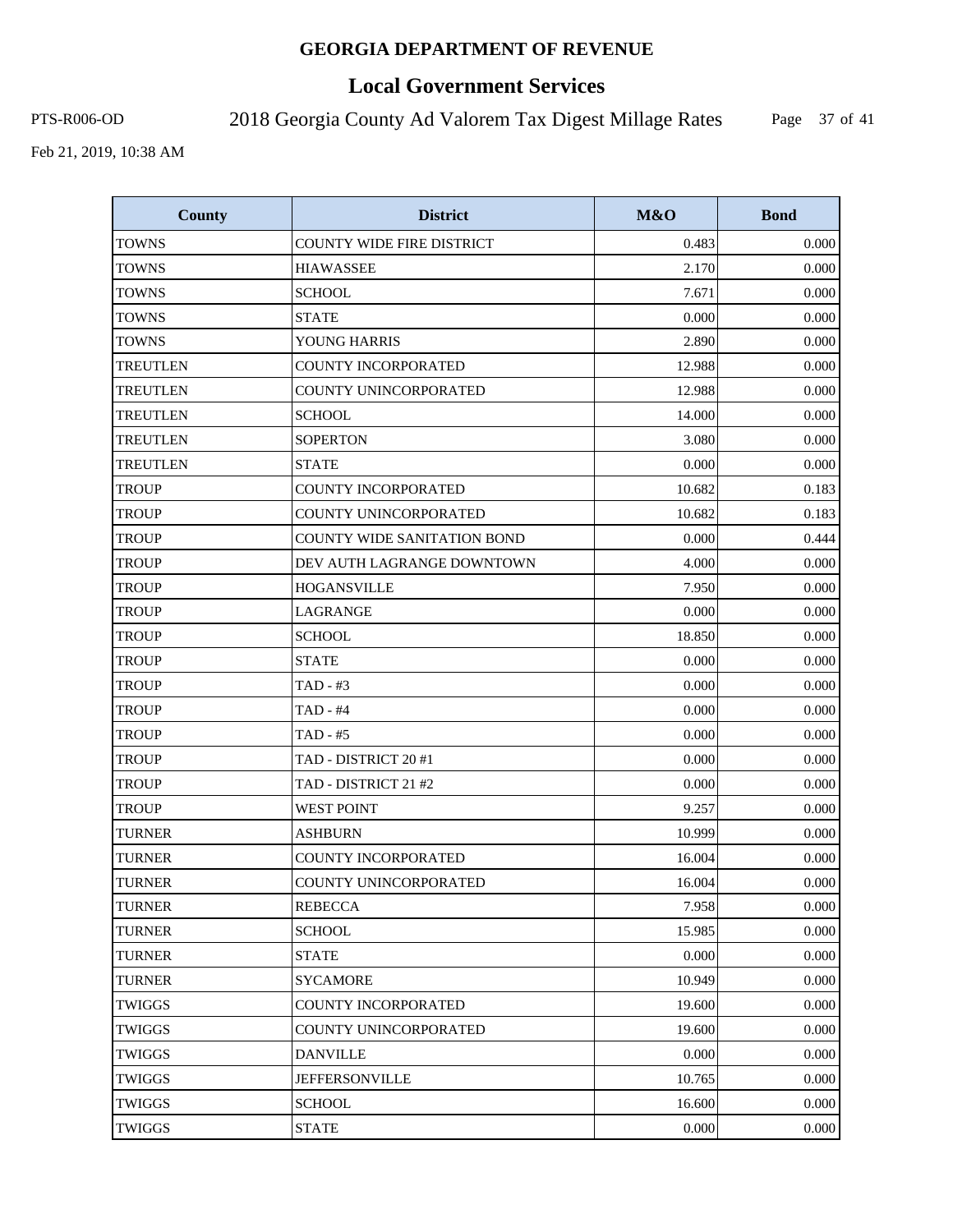# **Local Government Services**

PTS-R006-OD 2018 Georgia County Ad Valorem Tax Digest Millage Rates

Page 38 of 41

| <b>County</b> | <b>District</b>             | M&O    | <b>Bond</b> |
|---------------|-----------------------------|--------|-------------|
| <b>UNION</b>  | <b>BLAIRSVILLE</b>          | 1.945  | 0.000       |
| <b>UNION</b>  | COUNTY INCORPORATED         | 6.153  | 0.000       |
| <b>UNION</b>  | COUNTY UNINCORPORATED       | 6.153  | 0.000       |
| <b>UNION</b>  | <b>SCHOOL</b>               | 11.740 | 0.000       |
| <b>UNION</b>  | <b>STATE</b>                | 0.000  | 0.000       |
| <b>UPSON</b>  | <b>COUNTY INCORPORATED</b>  | 9.000  | 0.000       |
| <b>UPSON</b>  | COUNTY SPECIAL SERVICES     | 2.440  | 0.000       |
| <b>UPSON</b>  | COUNTY UNINCORPORATED       | 9.000  | 0.000       |
| <b>UPSON</b>  | COUNTY WIDE JOINT PROJECTS  | 4.890  | 0.000       |
| <b>UPSON</b>  | <b>SCHOOL</b>               | 14.330 | 0.000       |
| <b>UPSON</b>  | <b>STATE</b>                | 0.000  | 0.000       |
| <b>UPSON</b>  | <b>THOMASTON</b>            | 3.560  | 0.000       |
| <b>UPSON</b>  | YATESVILLE                  | 0.000  | 0.000       |
| <b>WALKER</b> | CHICKAMAUGA                 | 0.000  | 0.000       |
| <b>WALKER</b> | <b>COUNTY INCORPORATED</b>  | 13.330 | 0.000       |
| <b>WALKER</b> | COUNTY UNINCORPORATED       | 9.838  | 0.000       |
| <b>WALKER</b> | FORT OGLETHORPE             | 6.632  | 0.000       |
| <b>WALKER</b> | IND SCHOOL CHICKAMAUGA      | 14.250 | 0.000       |
| <b>WALKER</b> | <b>LAFAYETTE</b>            | 2.820  | 0.000       |
| <b>WALKER</b> | <b>LOOKOUT MOUNTAIN</b>     | 9.540  | 0.000       |
| WALKER        | <b>ROSSVILLE</b>            | 10.960 | 0.000       |
| <b>WALKER</b> | <b>SCHOOL</b>               | 16.619 | 0.000       |
| <b>WALKER</b> | <b>STATE</b>                | 0.000  | 0.000       |
| <b>WALTON</b> | <b>BETWEEN</b>              | 0.000  | 0.000       |
| <b>WALTON</b> | <b>COUNTY FIRE DISTRICT</b> | 1.335  | 0.000       |
| <b>WALTON</b> | <b>COUNTY INCORPORATED</b>  | 10.905 | 0.000       |
| <b>WALTON</b> | COUNTY UNINCORPORATED       | 10.905 | 0.000       |
| <b>WALTON</b> | <b>GOODHOPE</b>             | 0.000  | 0.000       |
| WALTON        | IND SCHOOL SOCIAL CIRCLE    | 19.647 | 0.000       |
| <b>WALTON</b> | <b>JERSEY</b>               | 0.000  | 0.000       |
| <b>WALTON</b> | LOGANVILLE                  | 12.320 | 0.000       |
| WALTON        | <b>MONROE</b>               | 5.298  | 1.979       |
| <b>WALTON</b> | <b>SCHOOL</b>               | 18.600 | 2.600       |
| <b>WALTON</b> | <b>SOCIAL CIRCLE</b>        | 7.900  | 0.000       |
| <b>WALTON</b> | <b>STATE</b>                | 0.000  | 0.000       |
| <b>WALTON</b> | <b>WALNUT GROVE</b>         | 6.000  | 0.000       |
| <b>WARE</b>   | COUNTY INCORPORATED         | 15.693 | 0.000       |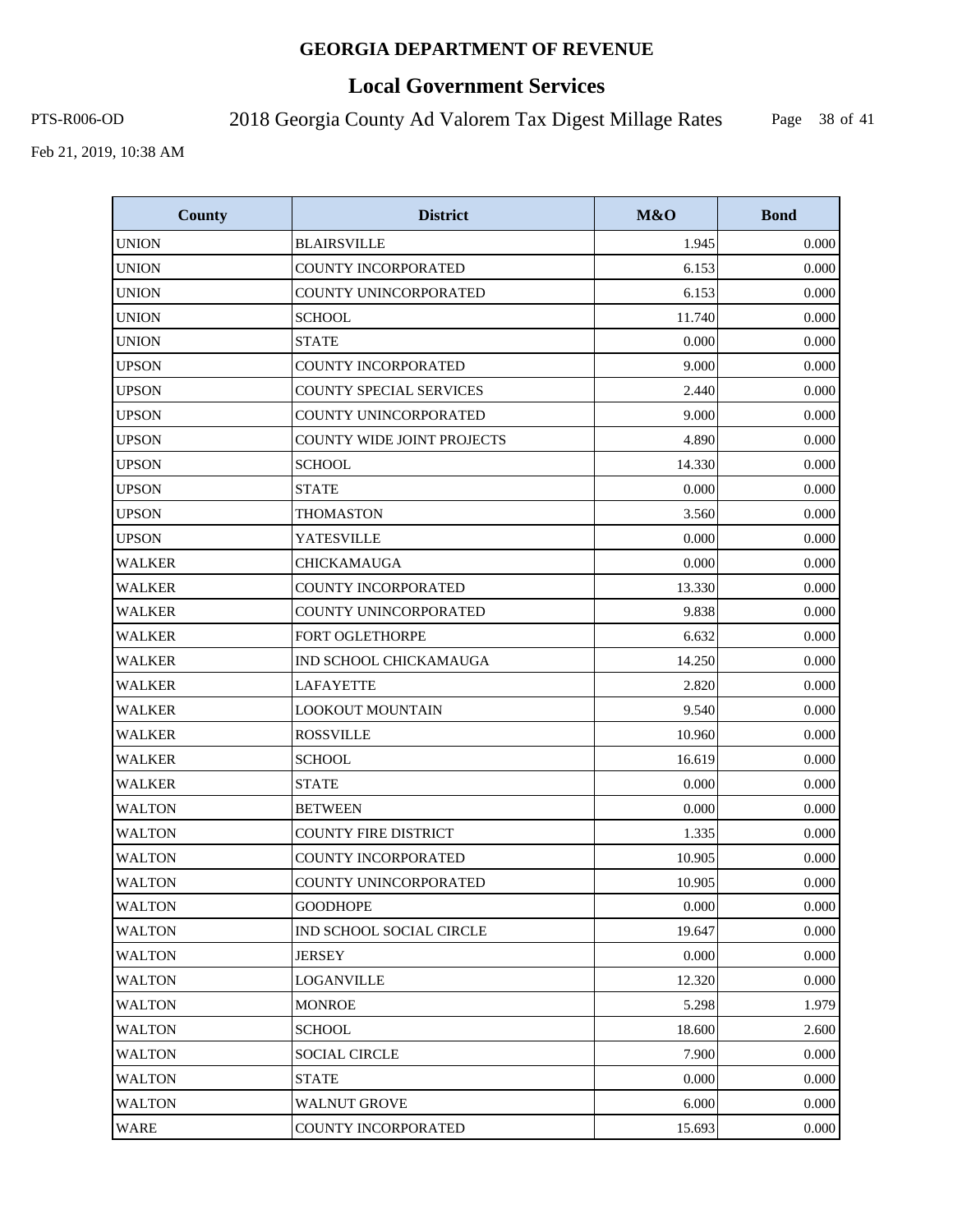# **Local Government Services**

PTS-R006-OD 2018 Georgia County Ad Valorem Tax Digest Millage Rates

Page 39 of 41

| <b>County</b>     | <b>District</b>                     | M&O    | <b>Bond</b> |
|-------------------|-------------------------------------|--------|-------------|
| WARE              | COUNTY UNINCORPORATED               | 15.693 | 0.000       |
| WARE              | DEV AUTH WAYCROSS #21               | 6.000  | 0.000       |
| WARE              | DEV AUTH WAYCROSS #22               | 6.000  | 0.000       |
| <b>WARE</b>       | DEV AUTH WAYCROSS #23               | 6.000  | 0.000       |
| WARE              | DEV AUTH WAYCROSS #24               | 6.000  | 0.000       |
| <b>WARE</b>       | <b>SCHOOL</b>                       | 16.943 | 0.000       |
| <b>WARE</b>       | <b>STATE</b>                        | 0.000  | 0.000       |
| <b>WARE</b>       | <b>WAYCROSS</b>                     | 11.995 | 0.000       |
| WARREN            | CAMAK                               | 5.753  | 0.000       |
| <b>WARREN</b>     | <b>COUNTY INCORPORATED</b>          | 12.958 | 0.000       |
| <b>WARREN</b>     | COUNTY UNINCORPORATED               | 12.958 | 0.000       |
| <b>WARREN</b>     | <b>NORWOOD</b>                      | 3.250  | 0.000       |
| WARREN            | <b>SCHOOL</b>                       | 17.400 | 0.000       |
| <b>WARREN</b>     | <b>STATE</b>                        | 0.000  | 0.000       |
| WARREN            | <b>WARRENTON</b>                    | 18.750 | 0.000       |
| WASHINGTON        | <b>COUNTY INCORPORATED</b>          | 9.647  | 0.000       |
| <b>WASHINGTON</b> | COUNTY UNINCORPORATED               | 9.647  | 0.000       |
| WASHINGTON        | <b>COUNTY WIDE DEVELOPMENT AUTH</b> | 0.500  | 0.000       |
| <b>WASHINGTON</b> | <b>COUNTY WIDE HOSPITAL BOND</b>    | 0.000  | 3.000       |
| <b>WASHINGTON</b> | <b>DAVISBORO</b>                    | 5.107  | 0.000       |
| <b>WASHINGTON</b> | <b>DEEPSTEP</b>                     | 2.923  | 0.000       |
| WASHINGTON        | <b>HARRISON</b>                     | 3.840  | 0.000       |
| <b>WASHINGTON</b> | <b>OCONEE</b>                       | 0.000  | 0.000       |
| <b>WASHINGTON</b> | <b>RIDDLEVILLE</b>                  | 0.731  | 0.000       |
| <b>WASHINGTON</b> | <b>SANDERSVILLE</b>                 | 5.635  | 0.000       |
| <b>WASHINGTON</b> | <b>SCHOOL</b>                       | 17.048 | 0.000       |
| WASHINGTON        | <b>STATE</b>                        | 0.000  | 0.000       |
| <b>WASHINGTON</b> | <b>TENNILLE</b>                     | 12.125 | 0.000       |
| <b>WAYNE</b>      | <b>COUNTY INCORPORATED</b>          | 17.923 | 0.000       |
| <b>WAYNE</b>      | COUNTY UNINCORPORATED               | 17.923 | 0.000       |
| <b>WAYNE</b>      | <b>JESUP</b>                        | 5.407  | 0.000       |
| WAYNE             | <b>ODUM</b>                         | 5.134  | 0.000       |
| WAYNE             | <b>SCHOOL</b>                       | 18.000 | 0.000       |
| WAYNE             | <b>SCREVEN</b>                      | 4.968  | 0.000       |
| WAYNE             | <b>STATE</b>                        | 0.000  | 0.000       |
| <b>WEBSTER</b>    | COUNTY INCORPORATED                 | 9.000  | 0.000       |
| <b>WEBSTER</b>    | COUNTY UNINCORPORATED               | 9.000  | 0.000       |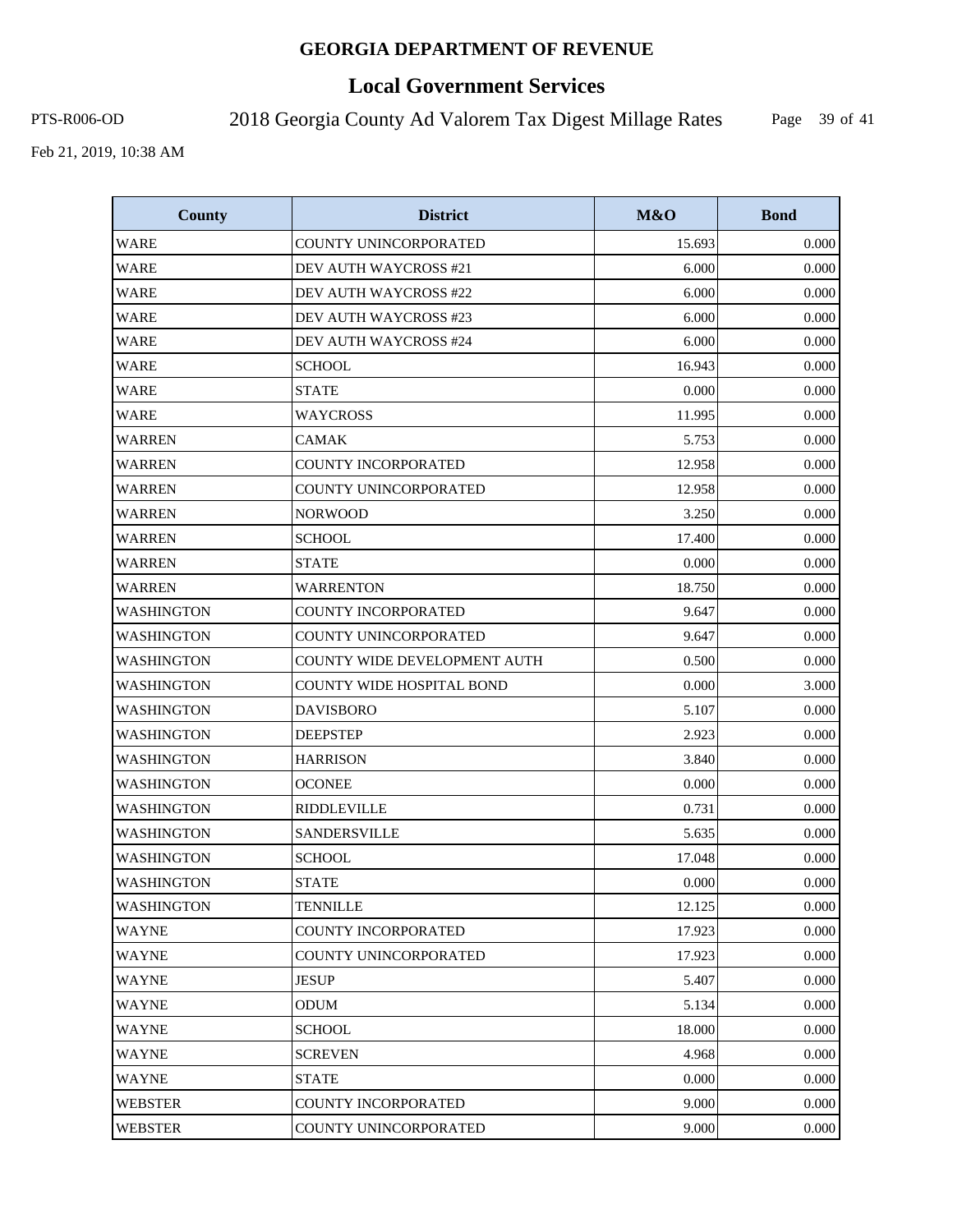# **Local Government Services**

PTS-R006-OD 2018 Georgia County Ad Valorem Tax Digest Millage Rates

Page 40 of 41

| <b>County</b>  | <b>District</b>              | M&O    | <b>Bond</b> |
|----------------|------------------------------|--------|-------------|
| <b>WEBSTER</b> | <b>PRESTON</b>               | 0.000  | 0.000       |
| <b>WEBSTER</b> | <b>SCHOOL</b>                | 16.959 | 0.508       |
| <b>WEBSTER</b> | <b>STATE</b>                 | 0.000  | 0.000       |
| <b>WEBSTER</b> | <b>WESTON</b>                | 0.000  | 0.000       |
| <b>WHEELER</b> | <b>ALAMO</b>                 | 8.498  | 0.000       |
| <b>WHEELER</b> | COUNTY INCORPORATED          | 18.992 | 0.000       |
| <b>WHEELER</b> | COUNTY UNINCORPORATED        | 16.479 | 0.000       |
| <b>WHEELER</b> | <b>GLENWOOD</b>              | 5.976  | 0.000       |
| WHEELER        | <b>SCHOOL</b>                | 15.714 | 0.000       |
| WHEELER        | <b>SCOTLAND</b>              | 4.806  | 0.000       |
| <b>WHEELER</b> | <b>STATE</b>                 | 0.000  | 0.000       |
| <b>WHITE</b>   | <b>CLEVELAND</b>             | 6.000  | 0.000       |
| <b>WHITE</b>   | <b>COUNTY INCORPORATED</b>   | 10.750 | 0.000       |
| <b>WHITE</b>   | COUNTY UNINCORPORATED        | 10.750 | 0.000       |
| <b>WHITE</b>   | <b>HELEN</b>                 | 6.118  | 0.000       |
| <b>WHITE</b>   | <b>SCHOOL</b>                | 17.481 | 0.000       |
| <b>WHITE</b>   | <b>STATE</b>                 | 0.000  | 0.000       |
| WHITFIELD      | <b>COHUTTA</b>               |        |             |
| WHITFIELD      | <b>COUNTY FIRE DISTRICT</b>  | 2.755  | 0.000       |
| WHITFIELD      | COUNTY INCORPORATED          | 9.312  | 0.000       |
| WHITFIELD      | COUNTY SOLID WASTE           | 0.286  | 0.000       |
| WHITFIELD      | COUNTY SPECIAL SERVICE DIST  | 0.397  | 0.000       |
| WHITFIELD      | COUNTY UNINCORPORATED        | 9.312  | 0.000       |
| WHITFIELD      | DALTON 100%                  | 2.505  | 0.000       |
| WHITFIELD      | DEV AUTH DALTON D/T 100%     | 2.500  | 0.000       |
| WHITFIELD      | IND SCHOOL DALTON 100%       | 8.200  | 0.570       |
| WHITFIELD      | <b>SCHOOL</b>                | 18.756 | 0.000       |
| WHITFIELD      | <b>STATE</b>                 | 0.000  | 0.000       |
| WHITFIELD      | TAD - 1 CITY OF DALTON       | 0.000  | 0.000       |
| WHITFIELD      | TAD - 1 DDDA                 | 0.000  | 0.000       |
| WHITFIELD      | $TAD - 3$                    | 0.000  | 0.000       |
| WHITFIELD      | TUNNEL HILL                  | 0.000  | 0.000       |
| WHITFIELD      | <b>VARNELL</b>               | 2.404  | 0.000       |
| WILCOX         | <b>ABBEVILLE</b>             | 12.000 | 0.000       |
| WILCOX         | COUNTY FIRE DIST CEDAR CREEK | 0.500  | 0.000       |
| <b>WILCOX</b>  | <b>COUNTY INCORPORATED</b>   | 18.235 | 0.000       |
| <b>WILCOX</b>  | COUNTY UNINCORPORATED        | 18.235 | 0.000       |